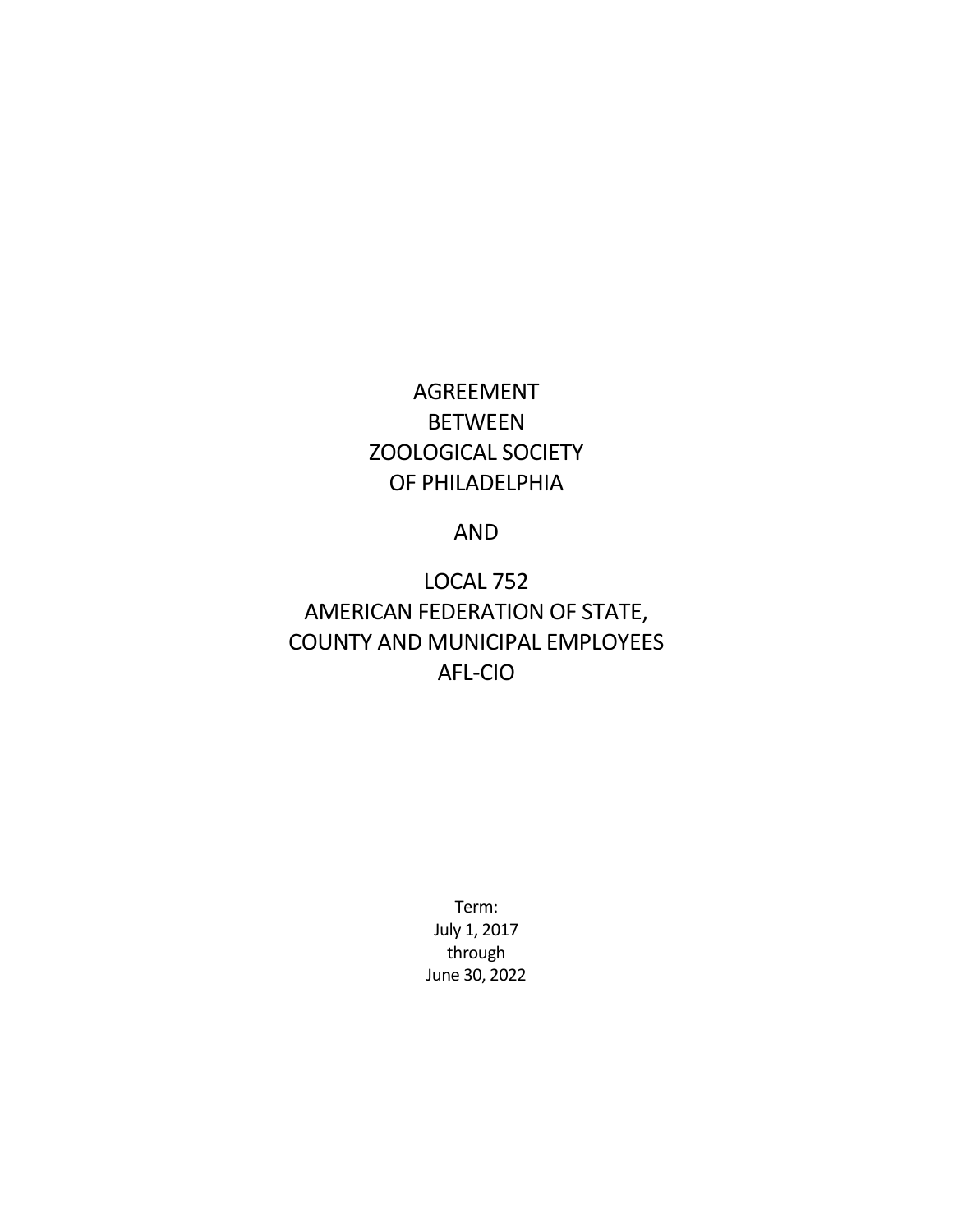# AGREEMENT BETWEEN ZOOLOGICAL SOCIETY OF PHILADELPHIA

AND

LOCAL 752 AMERICAN FEDERATION OF STATE, COUNTY AND MUNICIPAL EMPLOYEES AFL-CIO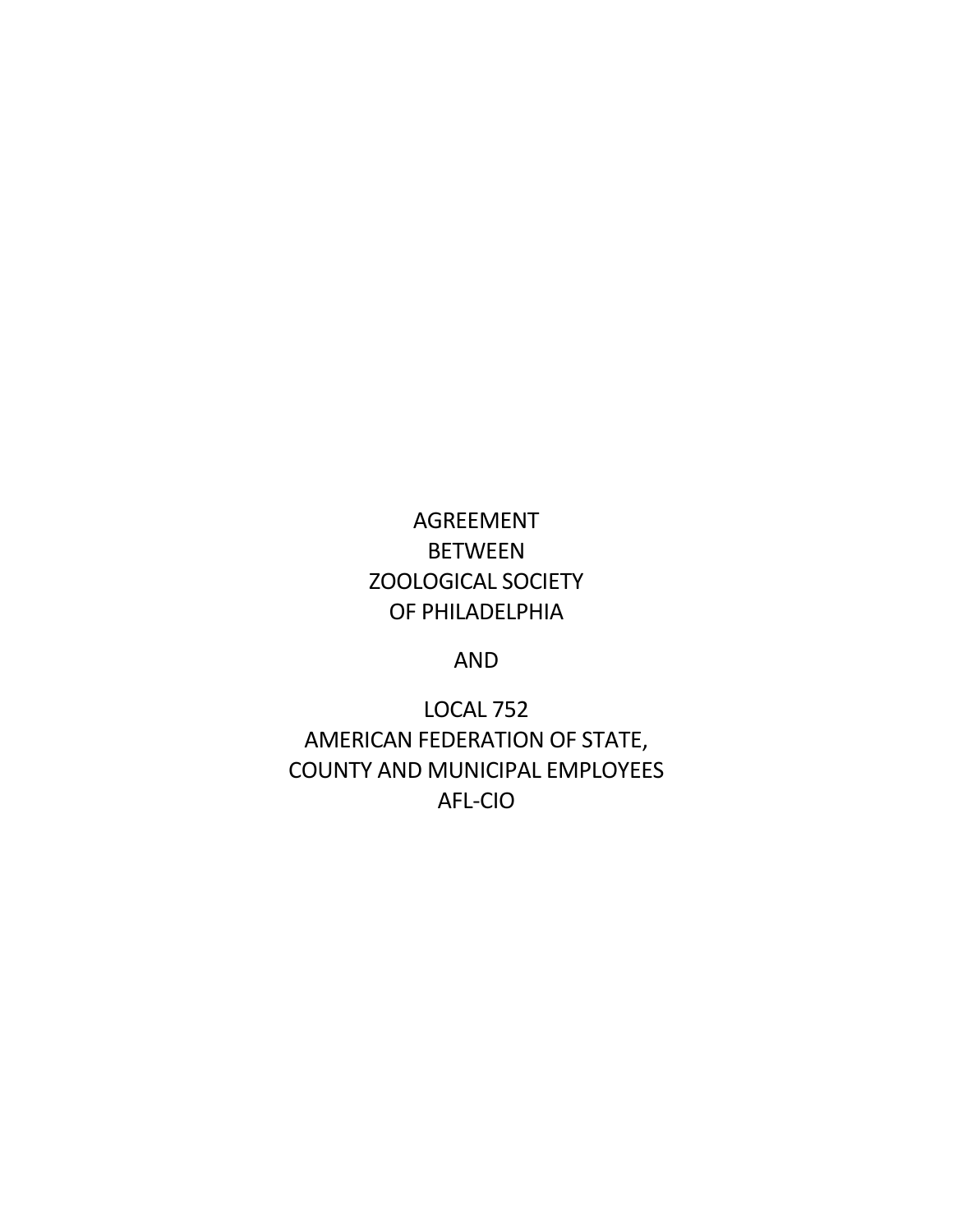#### TABLE OF CONTENTS

| PREAMBLE          |                                                    |
|-------------------|----------------------------------------------------|
| <b>SECTION 1</b>  |                                                    |
| <b>SECTION 2</b>  |                                                    |
| <b>SECTION 3</b>  |                                                    |
| <b>SECTION 4</b>  |                                                    |
| <b>SECTION 5</b>  |                                                    |
| <b>SECTION 6</b>  |                                                    |
| <b>SECTION 7</b>  |                                                    |
| <b>SECTION 8</b>  |                                                    |
| <b>SECTION 9</b>  |                                                    |
| <b>SECTION 10</b> |                                                    |
| <b>SECTION 11</b> |                                                    |
| <b>SECTION 12</b> |                                                    |
| <b>SECTION 13</b> |                                                    |
| <b>SECTION 14</b> |                                                    |
| <b>SECTION 15</b> |                                                    |
| <b>SECTION 16</b> |                                                    |
| <b>SECTION 17</b> |                                                    |
| <b>SECTION 18</b> |                                                    |
| <b>SECTION 19</b> | Performance of Bargaining Unit Work by Supervisors |
| <b>SECTION 20</b> |                                                    |
| SECTION 21        |                                                    |
| <b>SECTION 22</b> |                                                    |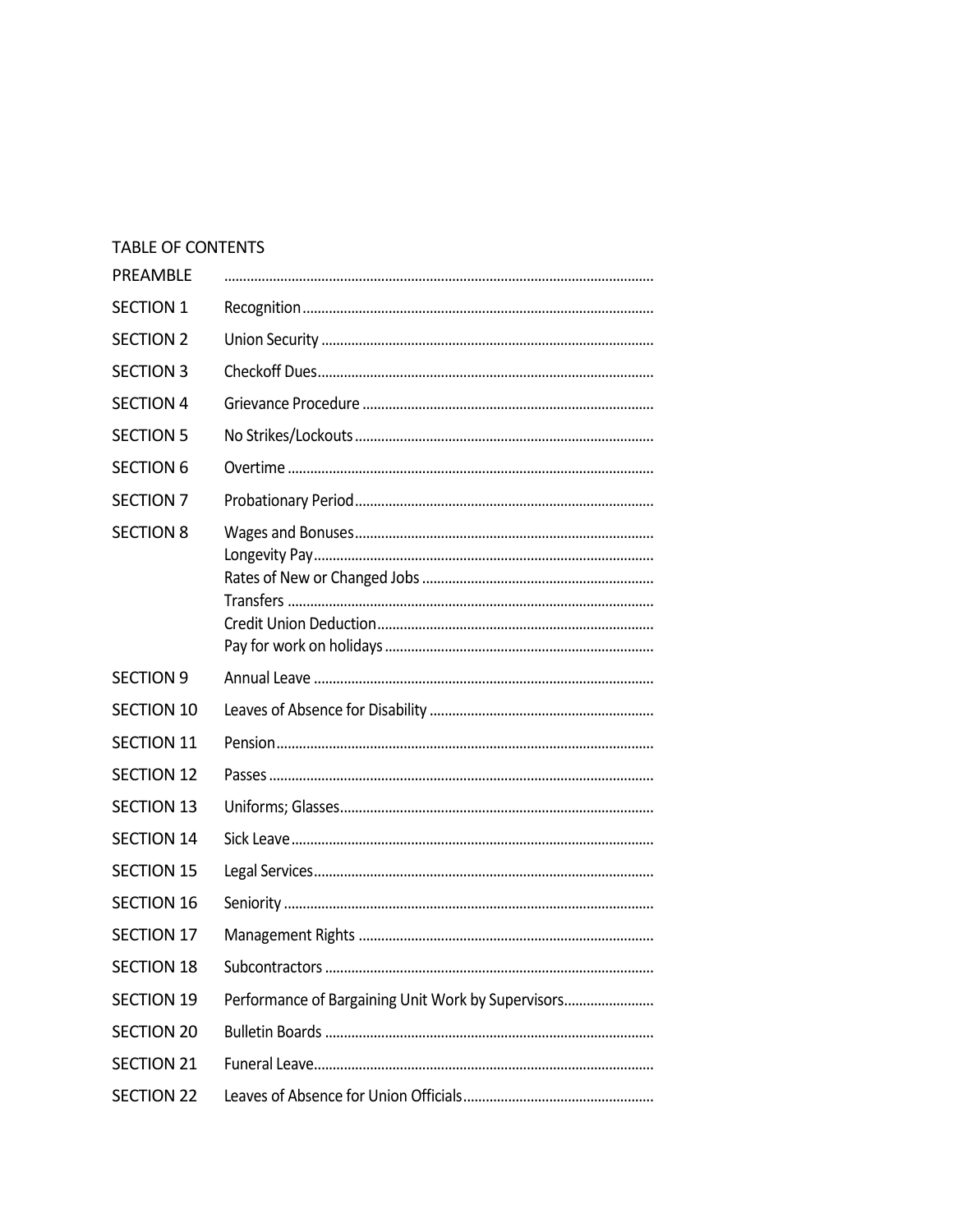| <b>SECTION 23</b>  |                                                 |
|--------------------|-------------------------------------------------|
| <b>SECTION 24</b>  | Miscellaneous, Child Abuse Screening, Interns   |
| <b>SECTION 25</b>  |                                                 |
| <b>SECTION 26</b>  |                                                 |
| <b>SECTION 27</b>  | Special Provisions for Keepers Assigned to Work |
| <b>SECTION 28</b>  |                                                 |
| <b>SECTION 29</b>  |                                                 |
| <b>SECTION 30</b>  |                                                 |
| <b>SECTION 31</b>  |                                                 |
| <b>SECTION 32</b>  |                                                 |
| <b>SECTION 33</b>  |                                                 |
| <b>SECTION 34</b>  |                                                 |
| <b>SECTION 35</b>  |                                                 |
| <b>SECTION 36</b>  |                                                 |
| <b>APPENDIX A</b>  |                                                 |
| <b>APPENDIX B</b>  |                                                 |
| <b>APPENDIX C</b>  |                                                 |
| <b>EXHIBIT A</b>   |                                                 |
| <b>EXHIBIT B</b>   |                                                 |
| <b>EXHIBIT C</b>   |                                                 |
| <b>WAGE TABLES</b> |                                                 |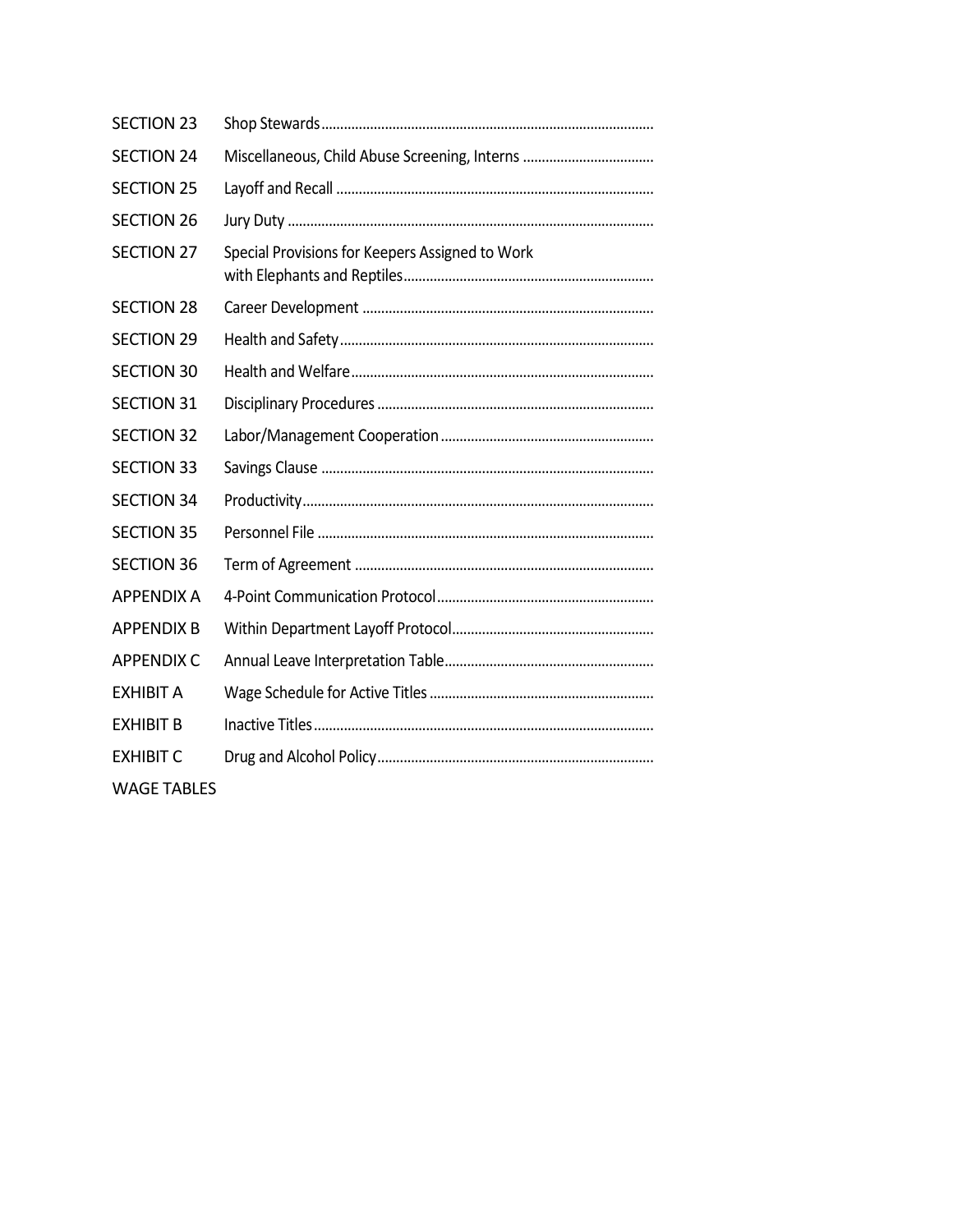#### PREAMBLE

This Agreement is made between the Zoological Society of Philadelphia, herein after referred to as the "Zoo" or the "Employer", and Local 752, District Council 47 of the American Federation of State, County and Municipal Employees, herein after referred to as the "Union."

It is the purpose of this Agreement to promote and insure harmonious relations, cooperation and understanding between the Zoo and the Union, to insure true collective bargaining and to establish proper standards of wages, hours, working conditions and other conditions of employment.

The Zoo and the Union affirm that our responsibility for the animal collection is the highest trust of our joint mission and that information concerning the health or well-being of the animal collection should be provided in an expedient manner to the appropriate curator or veterinarian.

We similarly affirm our commitment to the health and safety of the Zoo's guests, our fellow employees and ourselves.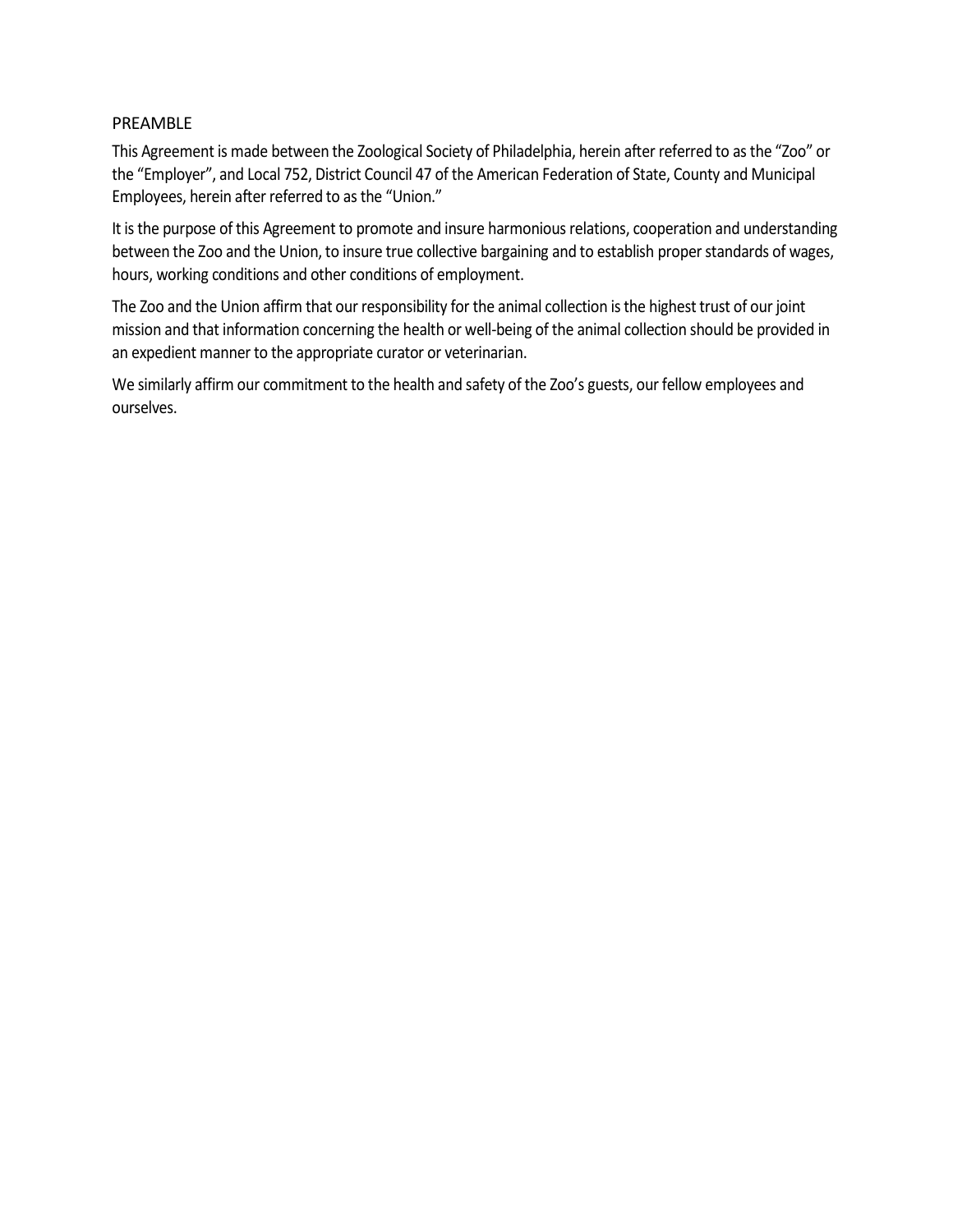#### SECTION 1 RECOGNITION

- a) The Employer agrees to recognize and bargain collectively with the Union as the sole and exclusive bargaining agent for all permanent hourly-rated full-time bargaining unit employees of the Employer employed in those job classifications described in **the Wage Table**, with respect to wages, rates of pay, hours of employment and other conditions of employment.
- b) Whenever the word "employee" is used in this Agreement, it shall be deemed to mean the employees in the bargaining unit covered by this Agreement.
- c) The parties agree that there shall be no discrimination against any bargaining unit employees on the basis of race, color, age, sex, national origin, ethnicity**,** religion, disability, political orientation, sexual preference, sexual orientation, or gender identity.
- d) Job classifications expressly excluded from the bargaining unit are managerial, supervisory, confidential, and security employees as excluded by the National Labor Relations Act and also the Employer's positions classified as data processors, administrative, co-op, work-study, interns and employees classified as "seasonal".
- e) Any new classifications instituted that have a reasonable community of interest with those titles now performing bargaining unit work shall be part of the unit. If the parties are unable to agree as to whether or not a classification should be included in the Agreement, they shall refer the issue to the appropriate third party for resolution.
- f) The absence from **the Wage Table** of any title(s) previously represented by the Union shall not mean that they are excluded from the bargaining unit.

#### SECTION 2 UNION SECURITY

- a) For the term of this Agreement, all Bargaining Unit Employees shall be required, as a condition of employment, to join and remain a member of the Union in good standing by the thirty-first (31st) day of employment.
- b) Whenever a new employee is appointed the Zoo will provide the Union with the employee's name, address, date of hire, department, title and rate of pay.
- c) Union shall provide a copy of this Agreement to each bargaining unit employee. The parties will assume an equal obligation for the printing of this Agreement.
- d) When employees report the following changes to their status, Human Resources will share these changes with the appropriate Union representative.

*Name, address, telephone number Marital status, dependents Job related formal education and training Selective service status Emergency contact information*

*e)* The weekly dues report will include the following information:

*Name Home address*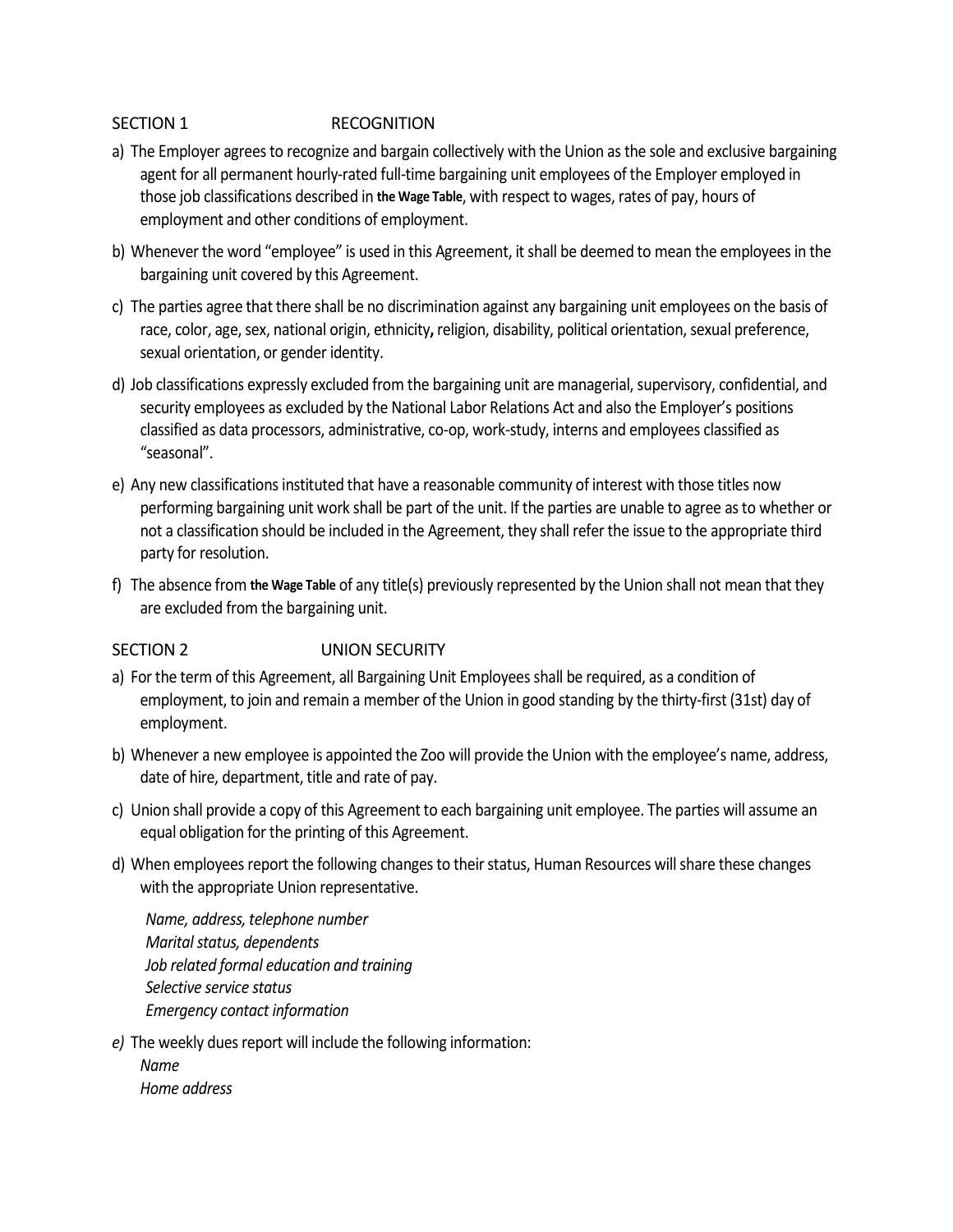*Job title Hourly rate of pay Department Date of hire into the Bargaining Unit Dues amount deducted*

#### SECTION 3 CHECKOFF DUES

- a) The Employer, upon written authorization of a bargaining unit employee in a form satisfactory to Employer, shall deduct from the weekly pay of such bargaining unit employee Union dues for the current week and promptly remit same to AFSCME District Council 47. The Employer will remit these deductions to District Council 47 on the following Monday for each pay week. If the Monday falls on a holiday, payment will be made the following Tuesday. This payment will be made to District Council 47 electronically. A weekly report will be sent electronically to District Council 47, with a copy to the Local (see **Section 2** for information included in the weekly report).
- b) The Union shall indemnify and save the Employer harmless against any and all claims, demands, suits or liabilities that shall arise out of or by reason of Employer's deduction of any dues made in accordance herewith or other action taken by Employer hereunder in reliance upon any lists, notices or authorization furnished to it by the Union.
- c) The Union shall notify the Employer of the amount of its dues and of any changes made in the dues during the term of this Agreement.
- d) The Employer shall also deduct from new bargaining unit employees an initiation fee in the amount of fifteen dollars (\$15.00) from bargaining unit employees' first pay.
- e) No bargaining unit employee shall be discharged or discriminated against under this **Section** if membership in the Union is not available to him/her on the same terms and conditions generally applicable to other members or if his/her non-membership or lack of good standing is for any reason other than his/her failure to tender the initiation fee or periodic dues or assessments uniformly required as a condition of acquiring and retaining membership in the Union.
- f) The Employer agrees to allow voluntary contributions by bargaining unit employees to the AFSCME PEOPLE Committee. Such contributions will be made through a weekly payroll deduction from the bargaining unit employees pay.

All contributions will be forwarded monthly by the Employer to the AFSCME People Treasurer. The Employer will provide to AFSCME District Council 47 a monthly reporting of such contributions, which will include the bargaining unit employees making such contributions and the amounts.

The bargaining unit acknowledges that these contributions are voluntary and not required as a condition of membership in any organization or as a condition of employment. Contribution guidelines are only a suggestion and all bargaining unit employees are free to contribute more or less and will not be favored or disadvantaged due to the amount of any contribution or refusal to contribute. Bargaining unit employees may revoke their authorization to contribute at any time by giving written notice.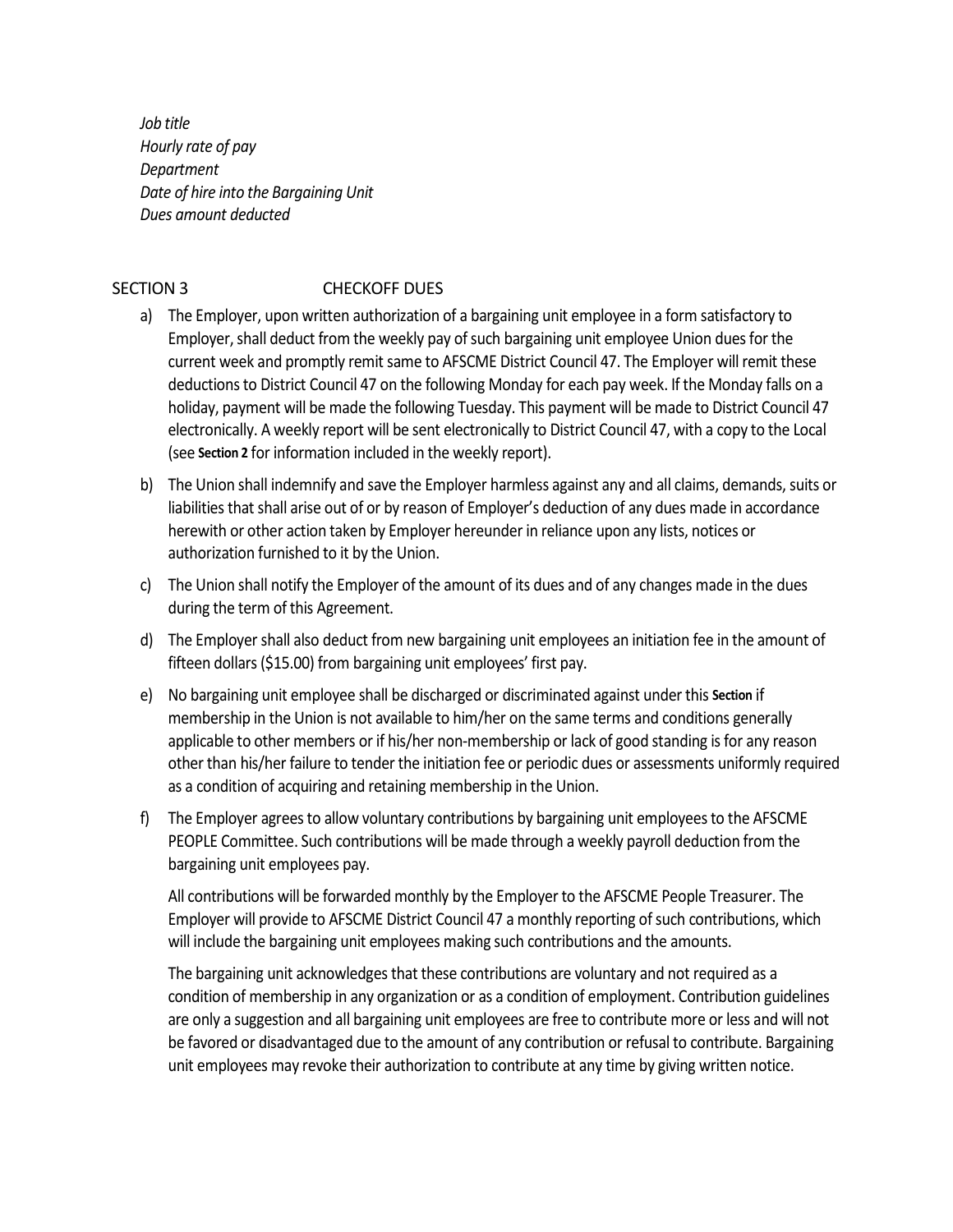#### SECTION 4 GRIEVANCE PROCEDURE

The parties affirm their commitment to prompt and equitable resolution of conflicts and disputes before they become serious enough to require formal action, such as a grievance or discipline. Accordingly, the parties have jointly developed, and encourage the use of, a **4-Point Communications Protocol** (see **Appendix A**) to foster frequent informal communications between Union officials and Zoo managers concerning potential conflicts and problems. The use of the aforesaid **4-Point Communications Protocol** shall in no way limit the right of either the Employer or the Union in their enforcement of the **Grievance Procedure**, or any other **Section** of the Collective Bargaining Agreement. If a **4-Point Communications Protocol** is used and resolution is not achieved within 30 days, unless extended by mutual agreement, the protocol will be treated as the first step of the grievance process.

A) Should any differences arise between the Employer and Union or an employee as to the meaning or application of, or compliance with, the provisions of this Agreement (except the provisions of **Section 5** and **Section 33** to which this **Grievance Procedure** shall have no application), the difference shall be settled in the following manner:

#### **Step 1.**

Within five (5) days, excluding Saturdays, Sundays, and holidays, after the occurrence of the grievance, the grievance will be submitted in writing and a meeting will be scheduled between the employee, his/her immediate supervisor, and the appropriate Union Steward. A written decision on the grievance so presented shall be rendered by the management representative as soon as possible, but no later than five (5) days, excluding Saturdays, Sundays, and holidays, after such meeting. If no satisfactory disposition of the grievance is reached, then

#### **Step 2.**

Within five (5) days, excluding Saturdays, Sundays, and holidays, after the decision of the supervisor under **Step 1** has been received by the Union, an updated grievance form will be submitted by the appropriate Union Steward to such representative of the Employer as the Employer may designate. A meeting will be scheduled to discuss the grievance in **Step 2** within five (5) days, excluding Saturdays, Sundays, and holidays, unless extended by mutual agreement by the appropriate Union Steward and the designated management representative. A written decision on the grievance so presented shall be rendered by the management representative as soon as possible, but no later than five (5) days, excluding Saturdays, Sundays, and holidays, after such meeting. A written decision on management's **Step 2** answer shall be rendered by the Union as soon as possible, but no later than five (5) days, excluding Saturdays, Sundays, and holidays, after it has received management's answer. If no satisfactory disposition of the grievance is reached, then

#### **Step 3.**

a) Unless extended by agreement of Employer and Union, within ten (10) calendar days, excluding Saturdays, Sundays, and holidays, after the Union has notified Employer in writing it is not satisfied with the disposition of the grievance in **Step 2**, the grievance will be discussed at a mutually agreed time in a meeting between up to four (4) representatives of each of the parties, inclusive of Grievant and Employer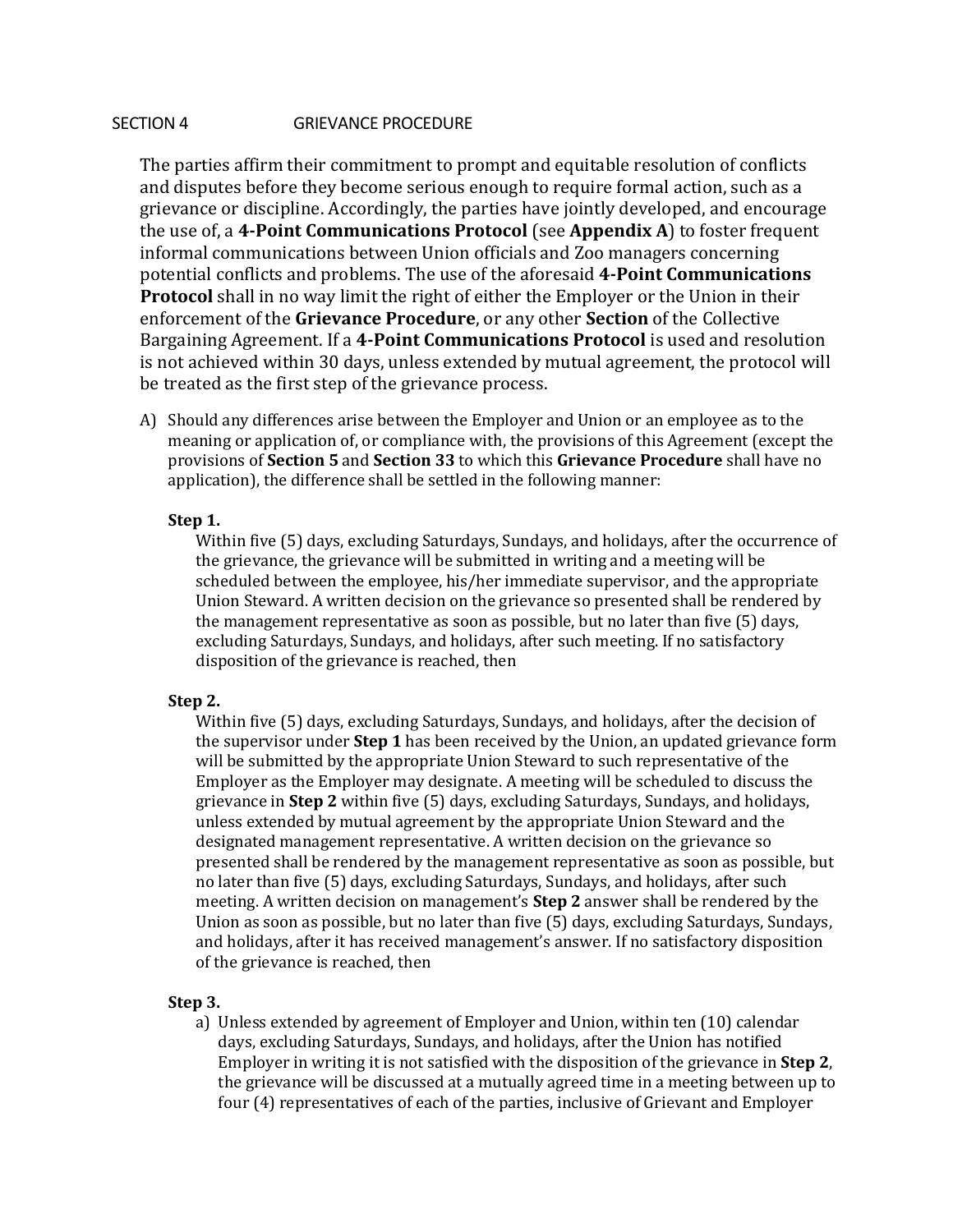Representative who may be the subject of the grievance, unless increased by mutual agreement. A written decision on the grievance so presented will be given by the management representatives as soon as possible, but not later than ten (10) days, excluding Saturdays, Sundays, and holidays, (unless extended by mutual agreement) after such meeting. If no satisfactory disposition of the grievance is reached, then the grievance shall be referred to Step 4.

- b) All grievances involving the discharge of an employee shall be reduced to writing and initiated at **Step 3** of the Grievance Procedure by submission of the written grievance to the designated management representative within five (5) days, excluding Saturdays, Sundays, and holidays, of the date on which the employee is notified by the Employer of his/her discharge.
- c) All grievances involving disputes over **Section 24 (a)** and **(b)** shall be reduced to writing and initiated at **Step 3** of the **Grievance Procedure** by submission of the written grievance to the designated management representative.

#### **Step 4.**

- a) Within fifteen (15) calendar days, excluding Saturdays, Sundays, and holidays, of the **Step 3** answer the parties may, by mutual agreement, submit the grievance to mediation with the Federal Mediation and Conciliation Service (FMCS).
- b) The parties will attempt to mediate the grievance within fifteen (15) calendar days excluding Saturdays, Sundays, and holidays following the submission of the grievance. The results of the mediation are not binding on the parties.
- c) If either party determines in their opinion that the resolution is not successful, that party shall request a meeting with the other party which will take place within sixty (60) calendar days. The parties may agree to return to mediation for another attempt at resolution. If either chooses not to mediate the issue, then the issue can be filed for arbitration within thirty (30) calendar days.
- d) If there is a dispute between the parties in which the Employer believes that the Union has violated the Collective Bargaining Agreement, the Employer will so inform the Union in writing. The parties will then appoint a panel of equal numbers of representatives to discuss and attempt to resolve the dispute. If the parties cannot resolve the dispute, the parties will submit the dispute to mediation with FMCS pursuant to **Step 4.b.**

#### **Step 5.**

Within thirty (30) days excluding Saturdays, Sundays, and holidays, after the decision of the Employer following the meeting held in **Step 3**, or within fifteen (15) days excluding Saturdays, Sundays, and holidays after the parties have mediated the grievance, the grievance may be submitted to arbitration by either party. If the grievance is submitted to arbitration, the arbitrator shall be selected and the arbitration conducted in accordance with the rules of the American Arbitration Association then in effect. The party desiring to submit a matter to arbitration shall notify the other party in writing of its intention to do so and

of the issue to be arbitrated at least three (3) calendar days excluding Saturdays,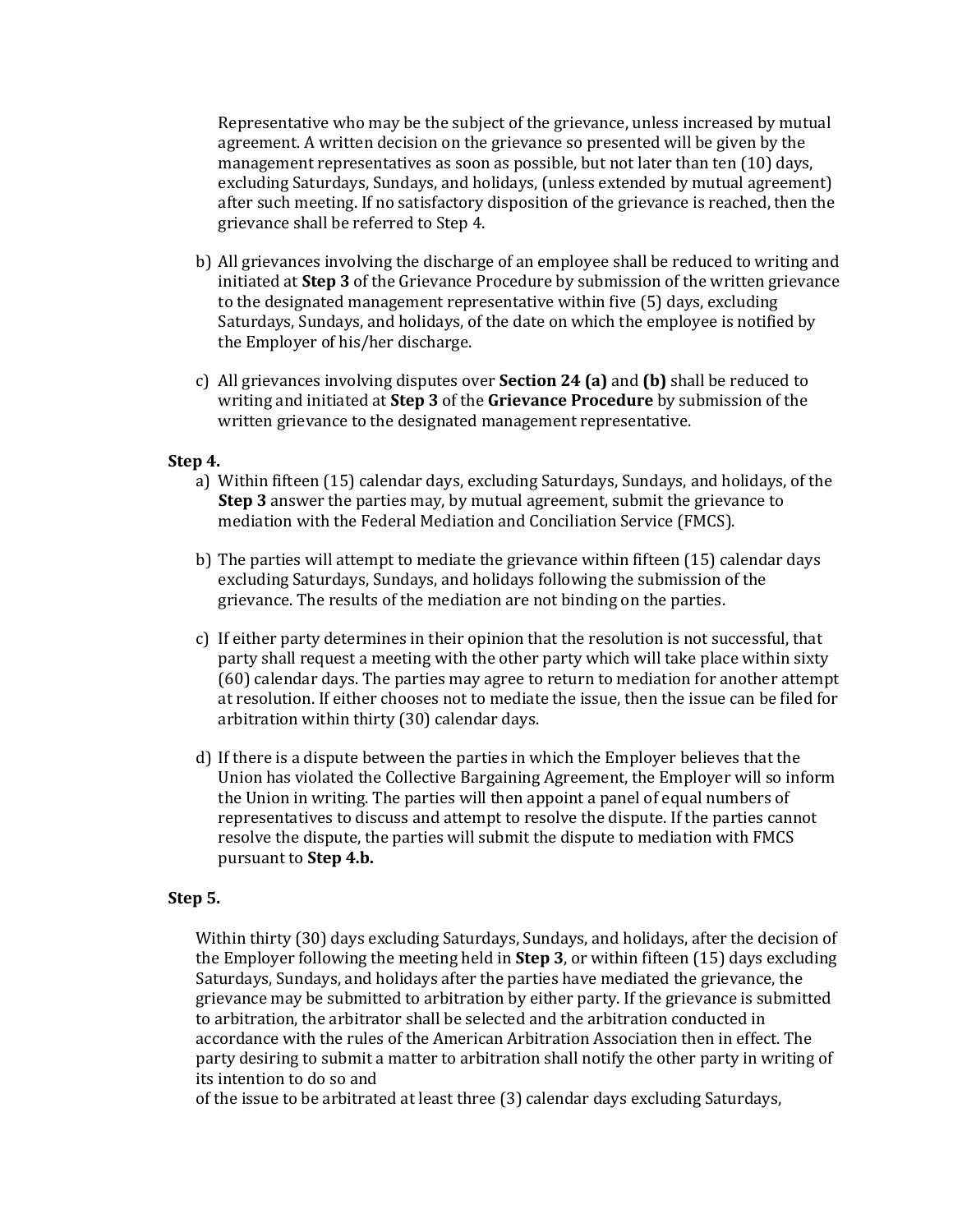Sundays, and holidays prior to the time the request for arbitration is submitted to the American Arbitration Association. The expense of the arbitrator shall be borne equally by Employer and Union. All other expenses shall be borne by the party incurring the expense. The decision of the arbitration shall be final and binding upon the parties hereto, but the arbitration shall not have the power or authority to alter or modify the terms and conditions of the Agreement.

- B) If the Employer fails to answer a grievance within the time requirements set forth above, the Employer shall be conclusively presumed to have agreed to grant the remedy requested in the grievance. If the Union fails to proceed with the prosecution of a grievance in compliance with time requirements set forth above, the Union shall be conclusively deemed to have withdrawn the grievance.
- C) Requests for information will be filled no later than ten (10) days after the date of request, excluding Saturdays, Sundays, and holidays, unless otherwise agreed to by both parties.
- D) Any employee who is called in by persons in the management of the Employer at any level for disciplinary matters shall have the right to request that his/her Union Steward, or if no Steward is on duty, a Union Officer, accompany him/ her. If the employee refuses to contact a Union representative, the Employer will contact a Union representative.

#### SECTION 5 NO STRIKES - NO LOCKOUTS

The parties recognize their mutual commitment to animal welfare and guest services, therefore,

- a)The Employer agrees that during the term of this Agreement there shall be no lockouts.
- b) The Union agrees that during the term of this Agreement there shall be no strikes, work stoppages or work slowdowns of any kind by the Union or any employees.

#### SECTION 6 OVERTIME

- **a)** All time actually worked by any employee in excess of eight (8) hours in any one (1) day or forty (40) hours in any one (1) week, exclusive of sick and emergency time, shall be paid for at the rate of one and one-half (1½) times such employee's regular rate of pay. Paid leave for sick or emergency time is not considered hours worked for purposes of computing **Overtime**; however, **Annual Leave** scheduled at least twenty-four (24) hours in advance will be considered hours worked for the purpose of calculating **Overtime**. Any employee who actually works seven (7) consecutive days, exclusive of any sick or emergency time, in any regular work week will be paid for all hours worked on the seventh (7th) day at the rate of two (2) times such employee's regular rate of pay. All **Overtime** work must be authorized in advance by the appropriate management supervisor or his/her designee.
- b)Except in cases of emergency and except in cases where the **Overtime** work is caused by weather conditions occurring within forty-eight (48) hours of the time the work must be performed, the Employer shall have the right to request an employee to work **Overtime** only if (s)he gives the employee at least forty-eight (48) hours advance notice of the **Overtime** work. If the **Overtime** work is caused by weather conditions occurring within the forty-eight (48) hour period, the notice shall be given as far in advance as possible. If no one is available to work by the above procedure, the Employer shall have the right to require **Overtime** work in the reverse order of **Seniority** among those regularly performing the work involved. Any **Overtime** scheduled will be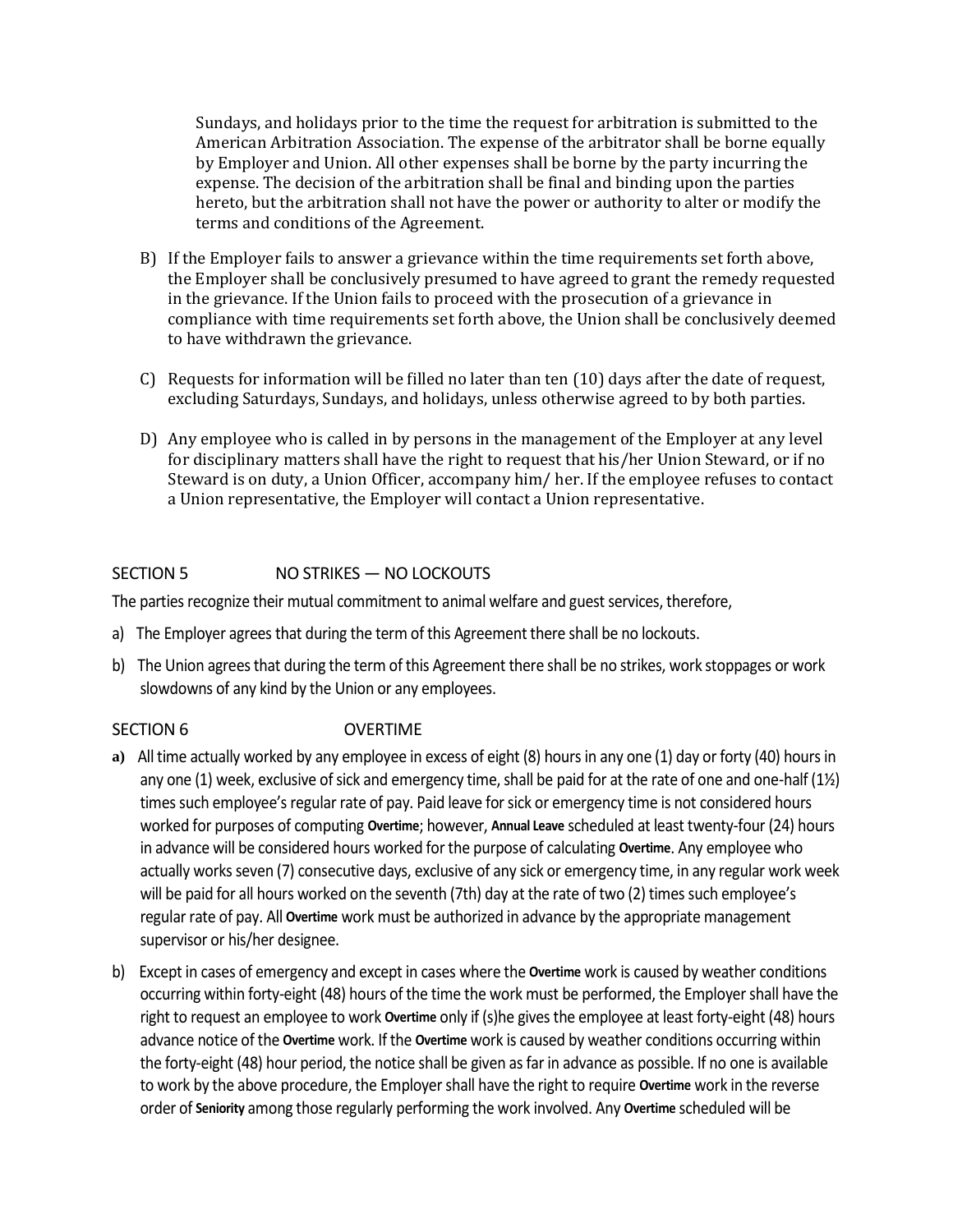considered a regular scheduled workday and, therefore, subject to **Section 14** of this Agreement.

- c)In the event that an employee is called into the Zoo on an emergency basis, the employee shall be compensated by **Overtime** pay for the amount of time actually worked or four (4) hours of **Overtime** pay, whichever is greater. In the event that the employee continues to work their regular shift after being called in on an emergency basis the employee shall be compensated for the remainder of their regular shift at their regular rate of pay for time worked after four (4) hours from their arrival time.
- d)In an emergency, or if notice is given as above provided, an employee shall be required to work the **Overtime** for which (s)he is scheduled. If the employee is on grounds within one (1) hour before or after his/her regular shift when requested to return to work status or start work early, the employee will be paid only for the additional time worked. If the employee is on grounds but it is more than one (1) hour before or after his/her shift when requested to return to work status or start work early, the employee will be compensated for no less than four (4) hours at their **Overtime** rate of pay. Likewise, if the request to work is mandatory, the employee will be compensated for no less than four (4) hours at their **Overtime** rate of pay.
- e)Premium payments shall not be duplicated for the same hours worked under any provisions of this Agreement.
- f) **Overtime** work will be spread as equally as practical among those employees regularly performing the work involved.
- g) Mandatory **Overtime** will be scheduled on a rotating basis in reverse order of **Seniority** among those regularly performing the work.
- h) Any employee who is scheduled to work **Overtime** and then calls out sick either before or after the scheduled **Overtime**, will be paid straight time.
- i) An employee who has used sick time and is then asked by his/her management supervisor to work **Overtime**, will be paid the **Overtime** rate of one and one-half (1½) times his/her regular rate for hours worked beyond his/her regular work schedule.
- j) When an employee works twenty-four (24) consecutive hours, he or she will be paid double-time for the twenty-fifth (25th) hour and additional consecutive hours worked.

#### SECTION 7 PROBATIONARY PERIOD

a) Employees entering the employment of the Employer shall be on probation for a period of one hundred and eighty (180) days. If the Employer retains such employees after the **Probationary Period**, their **Seniority** shall be retroactive to the date the **Probationary Period** began. Probationary employees shall receive a written review of their work performance and progress on the 60th, 120th and 175th day of their **Probationary Period**. Any probationary employee whose performance is deemed less than satisfactory in any probationary review may be referred to the Employee Assistance Program (EAP) and to the Union for counseling. The Employer may terminate any employee during his or her initial **Probationary Period** for any reason which the Employer, in its discretion, deems sufficient, and neither the Union nor the employee shall have the right to question such dismissal, provided: this sentence shall not apply to a discharge which is alleged to be for a reason prohibited in **Section 1.3** of this Agreement. Probationary employees shall be entitled to medical, dental and STD benefits on the thirty-first (31st) day of their **Probationary Period**. They shall be entitled to LTD and Life/AD&D on the ninety-first (91st) day of their **Probationary Period**. Employees with ninety (90) days or less of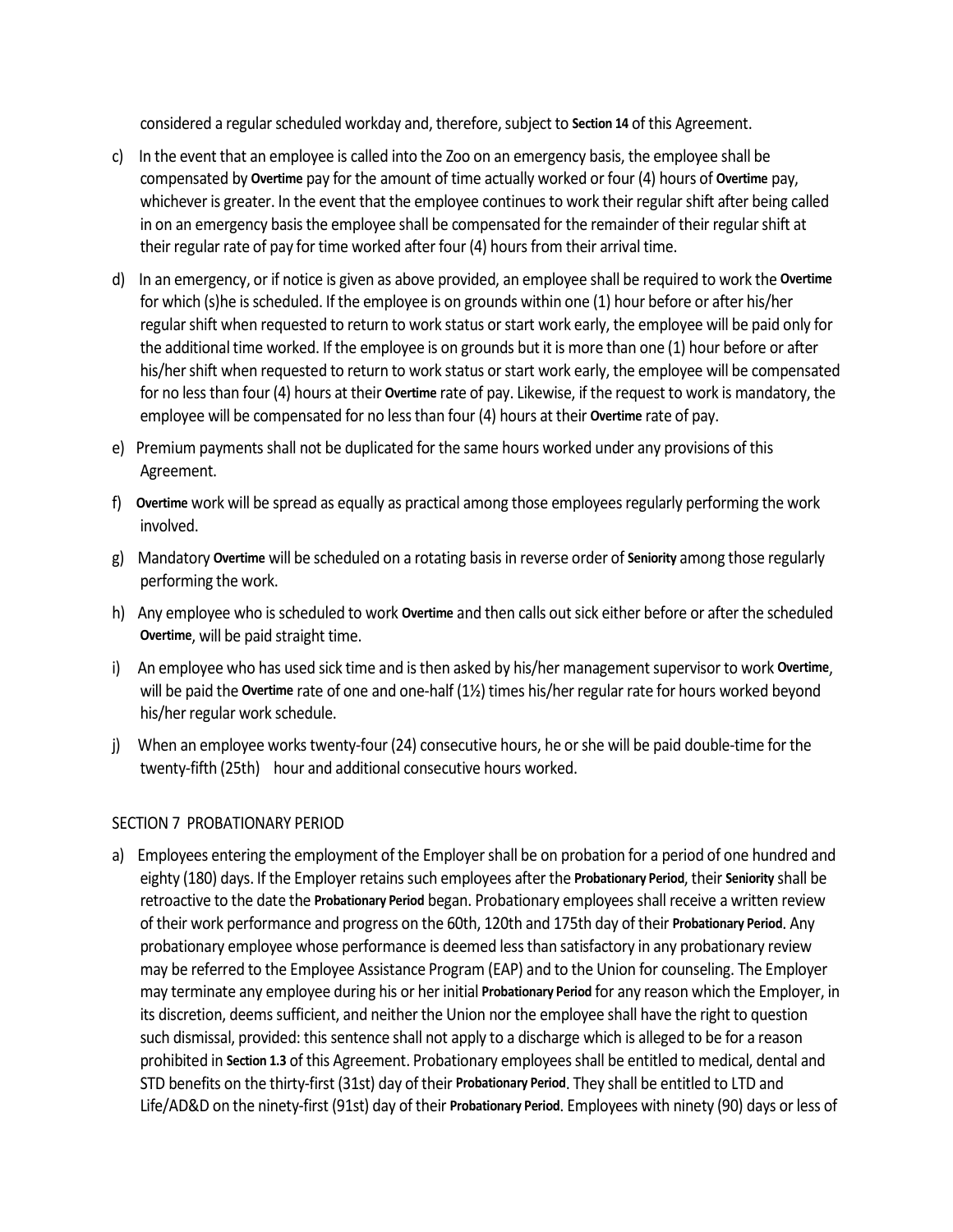service are not entitled to LTD or Life/AD&D.

- b) The employer has the sole discretion to consider probationary employees for posted jobs or transfers during the **probationary period** in the event that no permanent bargaining member applies.
- c) Within the first ten (10) days of employment, exclusive of Saturdays, Sundays and holidays, each new employee shall attend an orientation meeting at which a representative of the Zoo and a representative of the Union shall, whenever possible, jointly explain the benefit programs in which the employee is entitled to participate under the terms of this Agreement.
- d) Each new employee shall also attend an orientation meeting with a Union representative not to exceed one (1) hour of work time for either the employee or the Union representative. The Union will provide the employer with a checklist of items reviewed with the employee and date of the orientation. Whenever possible these orientations will be scheduled to coincide with each other and with any orientation offered by the Zoo. If the Zoo offers an orientation it will periodically share with the Union the information that it provides to new employees.

#### SECTION 8 WAGES AND BONUSES

- 1. Wages
	- a) Wage Increases

| 2.0% |
|------|
| 2.0% |
| 2.5% |
| 2.5% |
| 3.0% |
|      |

- b) Wage rates and scheduled increases for the term of this agreement are documented in the Wage Table and **Exhibit A**.
- c) On July 1, 2017, the tier wage tables will be reduced from 10 years to 8 years.
- d) The twenty (20) Keepers with the oldest gate **Seniority** will be paid the highest Keeper rate in effect in **the Wage Table**, exclusive of the Keeper Foreman rate. The parties agree that this pay practice applies only to those Keepers who are receiving the "senior" rate of pay as of June 30, 1999 and that this practice will be discontinued through attrition except where the employee is classified as Lead Keeper.
- e) Employees will be paid weekly on Thursdays. If a holiday falls on Thursday, Employees will be paid on the preceding Wednesday.

i. From July 1, 2017 to the first full pay cycle of August 2020, Employees will remain on a weekly pay cycle.

- ii. In the first full pay cycle in August 2020, Bargaining Unit staff will transition to a bi-weekly pay cycle. Bargaining Unit staff will be paid a one-time lump sum bonus of \$500 (five hundred dollars) at the time of the payroll transition from weekly to bi-weekly pay cycle.
- iii. In 2021, after 12 (twelve) months of biweekly pay, the Zoo has the opportunity to transition the Bargaining Unit employees to a bi-monthly pay cycle with 90 days' notice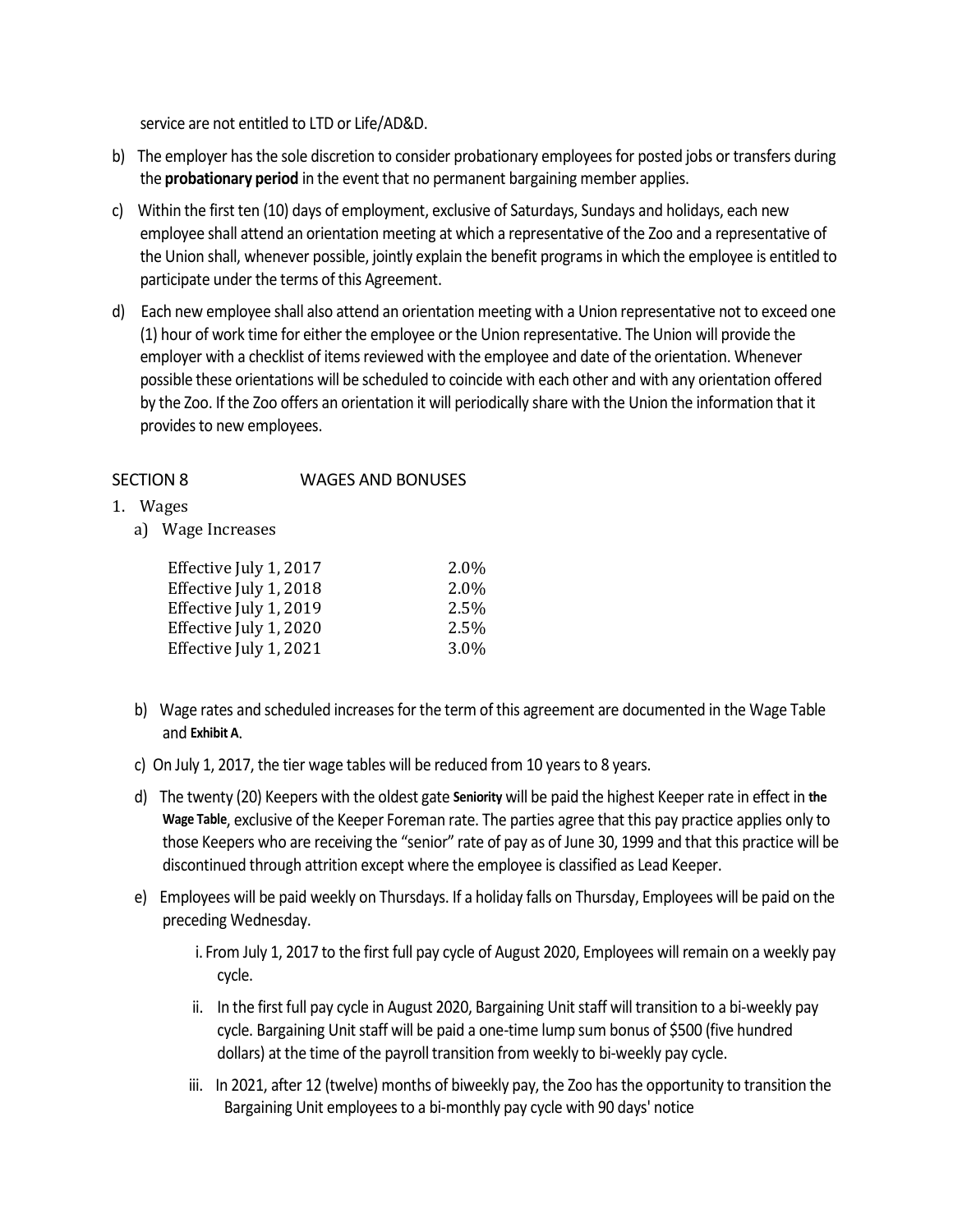- f) Only for the purpose of wage table administration, all Bargaining Unit employees' anniversaries will be aligned to July 1st each year, with all employees to be made whole by July 1, 2018.
- g) Employees hired after June 30, 2008 will be enrolled in direct payroll deposit.
- h) Employees enrolled in direct payroll will be entitled to receive their pay information electronically. Employees wishing to participate in this program should request enrollment information from the Payroll Department. The Employer will absorb the cost of this program.
- 2. Bonuses
	- a) During the term of this Agreement, the Employer will pay employees a two hundred twenty-five dollars (\$225.00) longevity **Bonus** for each five (5) years of service. The **Bonus** will be paid in a lump sum on the first payday in December. Employees hired after June 30, 2008 will not be eligible for this **Bonus**.
	- b) Keepers who are assigned to work directly with the elephants in the Pachyderm House and venomous reptiles in the Reptiles House shall receive premium pay above the rates paid other Keepers at the annual rate of nine hundred ninety-eight dollars and forty-eight cents (\$998.48), which is equivalent to fortyeight cents (\$.48) per hour.
	- c) Keepers who are in training but are not yet fully qualified to work elephant or venomous reptiles will receive the premium pay for working with elephants and venomous reptiles under **Section 8 2(b)**
	- d) As of July 1, 2017, after completing two (2) full years of continuous service in the Open Relief team, all current and future Open Relief keepers shall receive a premium rate above the rates paid to other keepers at twenty-five cents per hour (\$0.25/hr) . Acceptance of another position outside the Open Relief team breaks the service and restarts the 2-year clock (rollback positions excluded).
	- e) Performance Excellence Plan Bonus:
		- April 2018: \$1,000 April 2019: \$1,500 April 2020: \$1,750 April 2021: \$2,000 April 2022: \$2,000
		- **In FYE 2018:**

Organizational performance must meet 3 key targets:

- (a) Guest Experience Score: 67-69
- (b) Funds Available for Reinvestment: >\$300,000
- (c) Attendance: >1,200,000
- **In FYE 2019:**

Organizational performance must meet 3 key targets:

- (a) Guest Experience Score: 67-69
- (b) Funds Available for Reinvestment: >\$500,000
- (c) Attendance: >1,200,000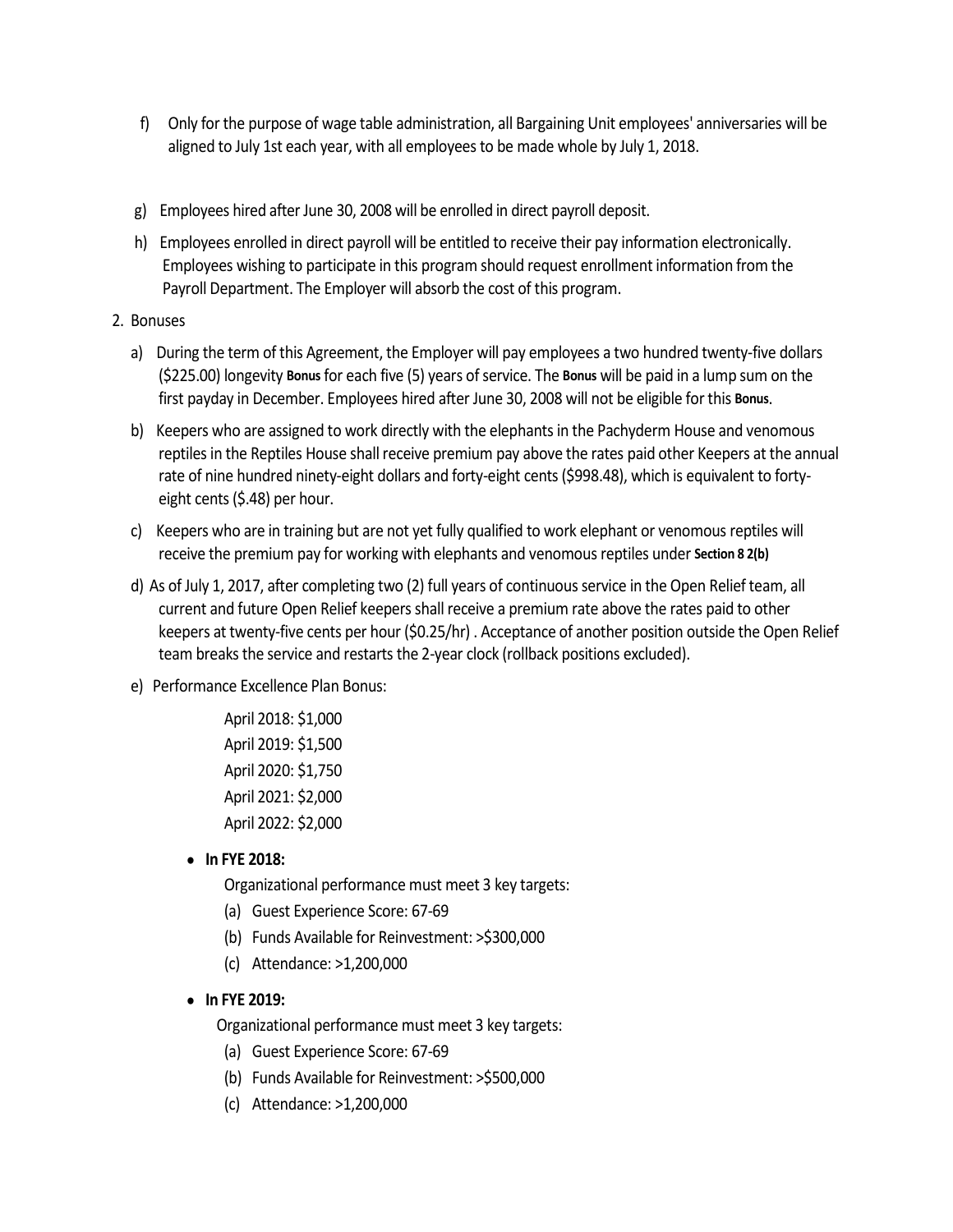And individuals must meet expectations (2.7 or above) on the annual performance evaluation.

• **In FYE 2020-2022:**

 Guaranteed \$500 minimum payment with the remainder subject to Board approved annual organization performance targets and individuals meeting expectations (2.7 or above) on the annual performance evaluation

- If management fails to deliver an annual performance evaluation to an eligible employee before the end of the fiscal year, the employee will be exempt from the performance criteria and will receive the same bonus paid to eligible employees who meet expectations in that year.
- New employees will be considered eligible for bonus plan if hired by October 1st of the calendar year.
- Employees who are on a disability leave of absence that exceeds 180 consecutive calendar days within the calendar year (January 1- December 31), will not be considered eligible for the fiscal year bonus payments tied to performance in the calendar year for which they were evaluated.
- f) All bonus payments will be paid to Bargaining Unit employees in a check separate from regular hourly paychecks.
- 3. Rates of New or Changed Jobs

Whenever the Employer substantially changes the work to be performed on an existing job, the Employer shall advise the Union of the new or changed job and the rate of pay established for it. If, after a trial period of fifteen (15) days on the new or changed job, the employee or employees involved and the Union is dissatisfied with the rate established, the Union may, within fifteen (15) days after the end of the fifteen (15) day trial period, file a grievance as established in **Section 4** hereof. Any adjustment to the rate made as a result thereof shall be retroactive to the date the new or changed job was established.

4. Transfers

*Definition:* The re-assignment of an employee from one position to another to meet facility needs. This option may, at the discretion of Management, be exercised as a Short-term or Permanent re-deployment of staff to meet facility needs.

1.

- (a) Any employee who is temporarily transferred by the Employer to a higher-rated job will be paid the higher rate for the actual hours worked in the higher-rated job.
- (b) Any employee who is temporarily transferred by the Employer to a lower paying job shall continue to receive his/her regular rate of pay.
- (c) A Keeper acting in the absence of a Lead Keeper during normal working hours will receive Lead Keeper rate for the actual hours worked as Lead Keeper, if the Lead Keeper is absent for more than one (1) hour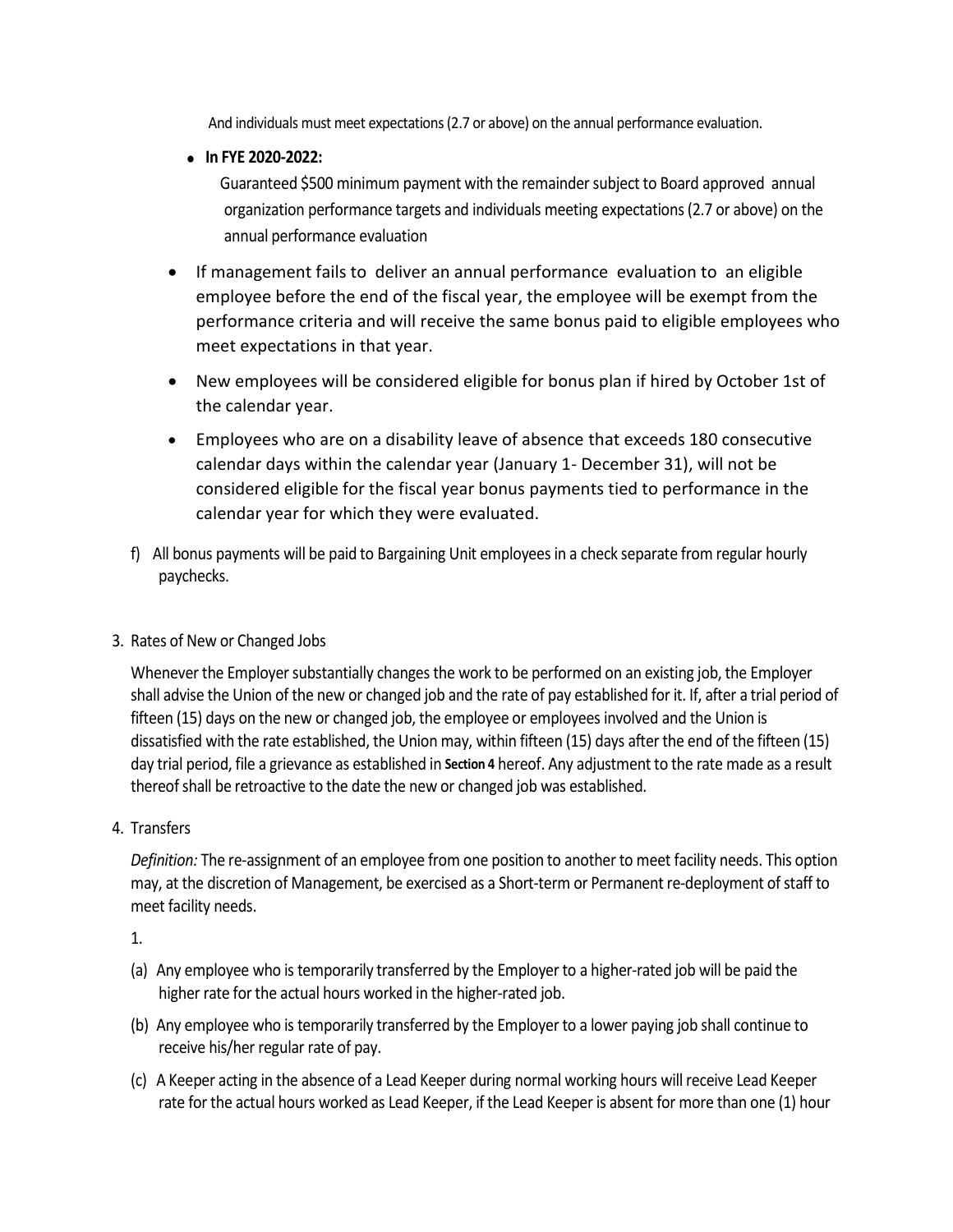during the work day. Keepers are not upgraded to Lead Keeper rate for work outside normal work hours (e.g. evening events).

2.

(a) Short-term Transfer

*Definition:* Short-term Transfers are those where the Union and the employee have either been notified that they will be returning to their previous position/title (such as when personnel are temporarily reassigned when building are being renovated) or when personnel are re-deployed to temporary positions until vacancies for permanent transfer occur.

- 1) Management will provide sixty (60) day notice of the intent to Short-term Transfer except under emergency circumstances.
- 2) **b (2, 4** and **5)** from below apply.
- 3) When a vacancy opens, procedures are as per **b (3)** below.
- 4) A transferred employee moves in pay grade as per **Section 8 (4 (1)** above is followed.
- 5) Management retains the right to temporarily assign work under the **"**other duties as assigned**"**  portion of the job description to meet daily operational needs without requiring sixty (60) days' notice in a (1) provided that language in section 8(4(1) above is followed.
- (b) Permanent Transfer

*Definition:* Permanent Transfers are defined as those transfers that result in a permanent re-assignment of an employee, such as the closing of a position or a building with no expectation that the employee will be returned to his/her previous position/title, through the following process;

- 1) Management will provide sixty (60) day notice to both the Union and the affected employees of the intent to permanently transfer, except under emergency circumstances when as much notification as possible will be provided.
- 2) Unless a specific job skill is required (such as venomous reptile experience, elephant experience) the transfer will be offered as an option to the team. If no one volunteers then the least senior person (as per **Section 16 (1**) will be transferred. In the case of Keeper positions, the "team" is considered to include those regularly doing Keeper work within a building or set of buildings, not to include Open Relief Keepers (which serve as a stand-alone team for purposes of this **Section**). Lead Keepers cannot be retitled to Keeper or Relief Keeper positions within their Keeper team, unless they volunteer. For other jobs, teams are defined in a list at the end of this document.
- 3) If the intent is to fill a newly created position or a vacant position through transfer of an employee, the position must be posted first, as per **Section 16 (3)**. If another employee fills the position (other than the employee who would have been transferred into it), then the posting process continues. Once a position has been identified as available to receive a transferred employee (i.e. posted with no internal applications received), then the transfer will continue as per paragraph **8 (4 (2b2)**.
- 4) If the transfer is into a newly created position; the transferred employee moves with his/her current weekend days off. If the current days off will not work within the team, the transferred individual may bump for days as per the bump clause in the contract (**Section 16 (3)**). This process will be completed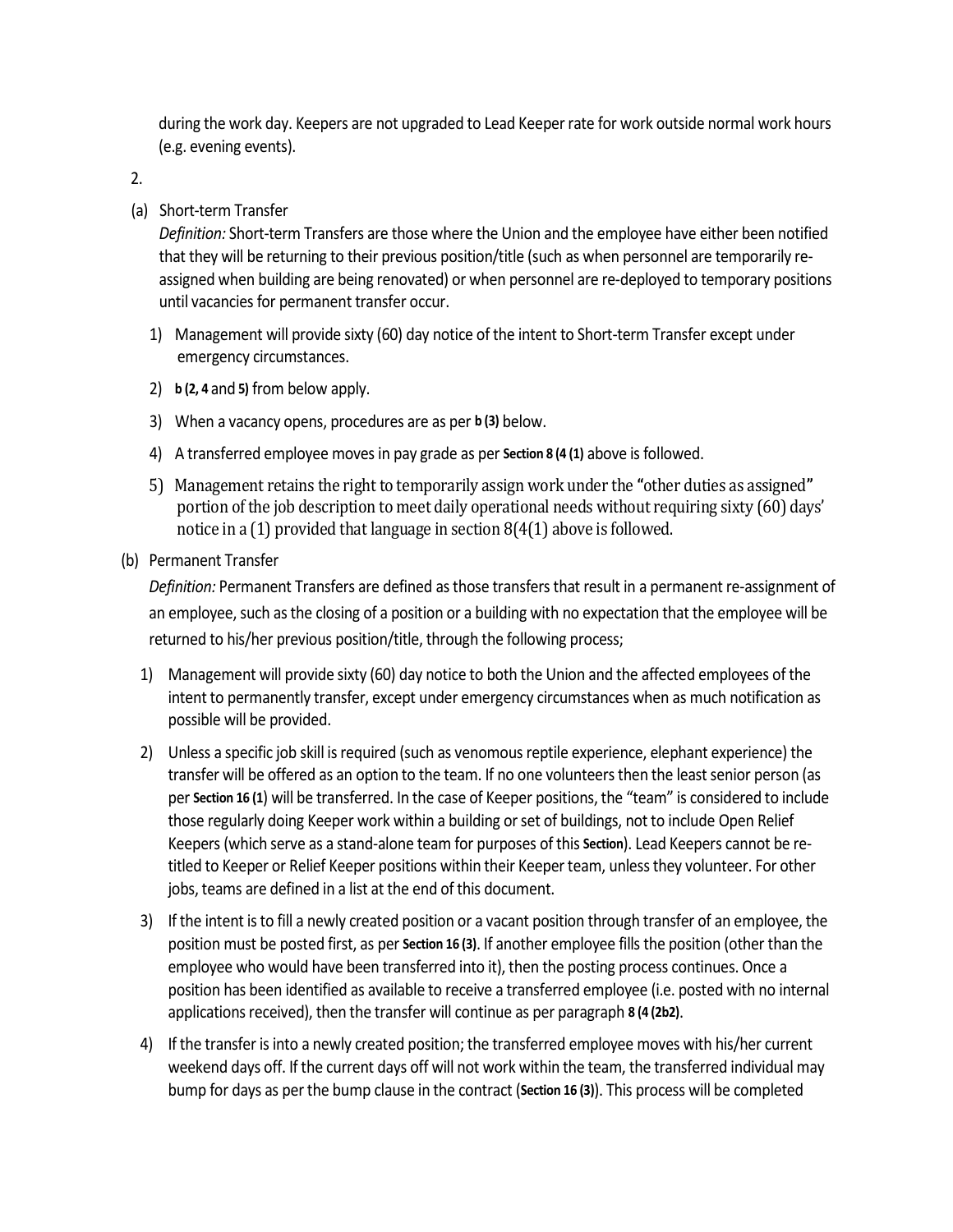within fifteen (15) days of the notice of the transfer.

- 5) If the transfer is to a vacant position, the transferred employee takes the days assigned to the position until the annual bump for days as outlined in the contract (**Section 16 (3**).
- 6) A transferred employee moves in pay grade as per **Section 8 (4(1)**) above, unless the work for the position the employee is being transferred from no longer exists (e.g. Lead or Foreman positions in a facility that has been shut down).

#### (c) Re-allocation within a Team after a Permanent Transfer:

*Definition:* Upon completion of a Permanent Transfer, it may be necessary to re-allocate the titles/positions within a team. For example, a permanent Keeper position may be switched to a Relief Keeper position or vice versa.

- 1) Management will provide thirty (30) day notice that there will be a re-titling of positions remaining in the team.
- 2) If there are no volunteers for re-titling, the least senior person (as per the definition of **Seniority** in **16 (1**) in the team with the position/title to be re-titled is re-titled.
- 3) If the volunteer is the Lead and the position is for a Relief Keeper, the person cannot retain the title of Lead and the Lead position is then posted.
- 4) Employees cannot be non-voluntarily re-titled to positions for which they cannot perform the work or for which they lack special training or certifications required. These latter positions are: Reptile Keeper/Lead/Foreman, Elephant Keeper/Lead, MMIII positions, any position requiring a CDL. Management will discuss any new titles and come to mutual agreement whether they should be added to this "special training" list.
- 5) Employees move in pay grade as outlined in the contract with the exception of the Lead position (as the contract prohibits the payment of Lead rate for two people in the same area). Such that Lead Keeper transferred to a lower paying job continues to receive Lead rate until he/she takes another position

Teams for the purposes of implementing **Section 8 (4 (2b2)** follow the groupings in

# *Appendix B:*

*Engineering (all titles listed in Appendix B). Administration (all titles listed in Appendix B). Groundskeeping (all titles listed in Appendix B). Operational Support Services (all titles listed in Appendix B). Any new or reactivated titles will be placed by mutual agreement.*

**5.** Credit Union Deductions; Payroll Savings Plan

Upon completion of the employee's **Probationary Period**, employees may deduct specified amounts each week from their pay for deposit to a credit union, savings or other account. Written notice must be provided to the Payroll Department at least two (2) pay periods in advance of the effective date of the payroll deduction. The notice must include the name, address, phone number and account number of the institution receiving the payroll deduction, and the amount of the deduction.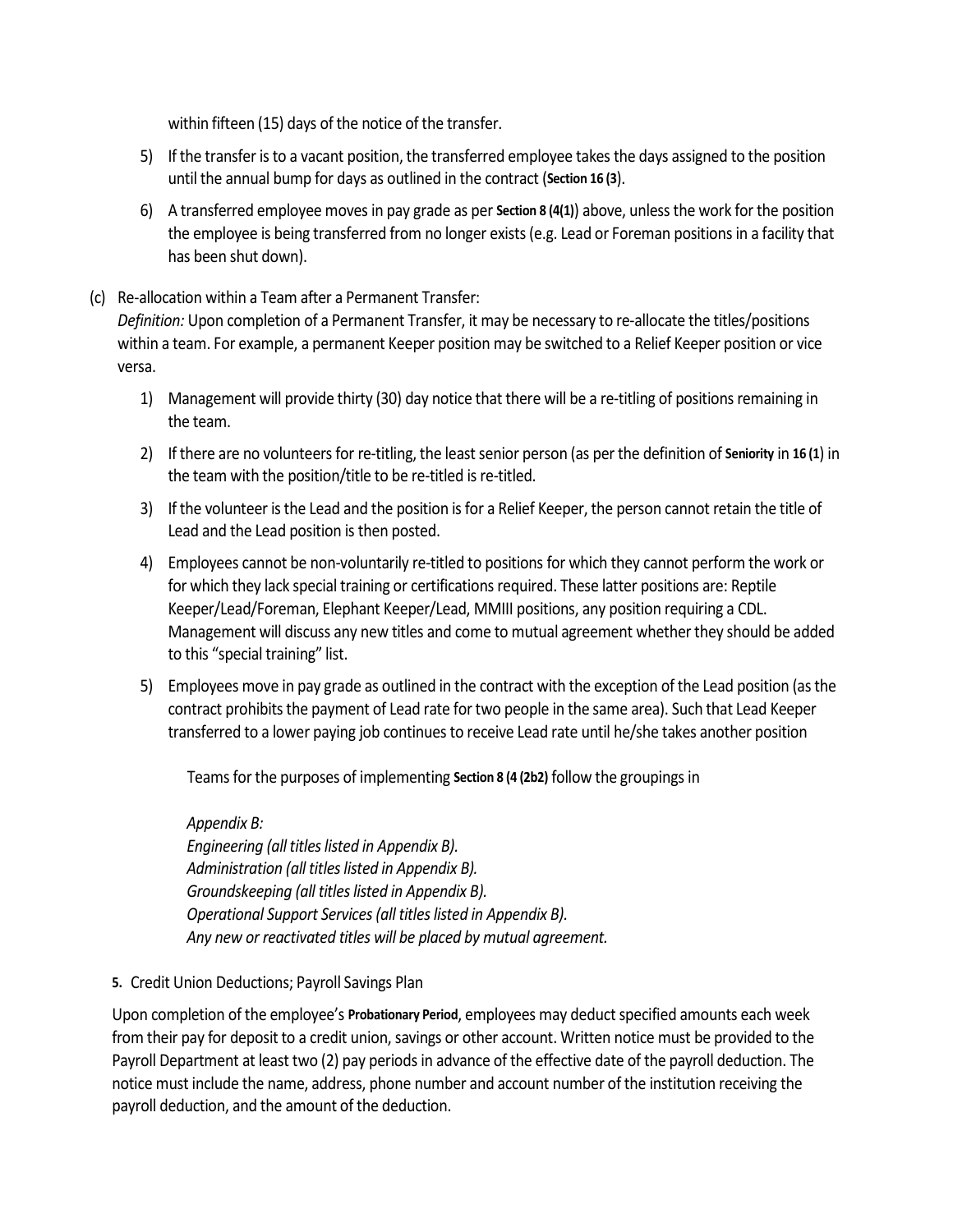- **6.** Pay for Work on Holidays
	- a) An employee who works on one of the below Employer-designated holidays (whether the Zoo is open or closed to the public), will receive the overtime pay rate of 1½ times his/her regular rate of pay for the hours worked.

| New Year's Day                | Labor Day           |  |
|-------------------------------|---------------------|--|
| Martin Luther King's Birthday | <b>Thanksgiving</b> |  |
| President's Day               | Christmas Eve       |  |
| Good Friday                   | Christmas Day       |  |
| Memorial Day                  | New Year's Eve      |  |
| Independence Day              | <b>Veterans Day</b> |  |
|                               |                     |  |

b) An employee who works on a day the Zoo is closed to the public on any of the above holidays will be paid the greater of eight (8) hours at straight time or the actual number of hours worked at one and one-half (1½) time.

#### SECTION 9 ANNUAL LEAVE

- 1. Definitions
	- a) "**Annual Leave**" refers to the employee's annual paid leave benefit. Employees may use **Annual Leave** to take paid time off for vacation, holidays and personal use.
	- b) A "year" is the twelve (12) month period commencing on the employee's anniversary date as a full-time employee.
	- c) "Months in pay status" are the calendar months during which the employee worked at least eleven (11) days.
- 2. Annual Leave Benefit
	- a) Employees receive paid leave after completing thirty (30) days of full-time employment and annually thereafter on their anniversary date as a full-time employee according to the following service requirements:

| <b>Completed Years</b><br>of Service | Annual Leave<br>Days |
|--------------------------------------|----------------------|
| less than< 1                         | 14                   |
| $1 - 5$                              | 25                   |
| $6 - 10$                             | 30                   |
| $11 - 23$                            | 35                   |
|                                      |                      |

- b) Employees may use **Annual Leave** provided they are on pay status during the calendar month in which any leave is taken.
- c) New employees must take ten (10) days of "mandatory" time off from work during their first (1st) year of employment. New employees may carry over four (4) leave days for use after their first year anniversary date.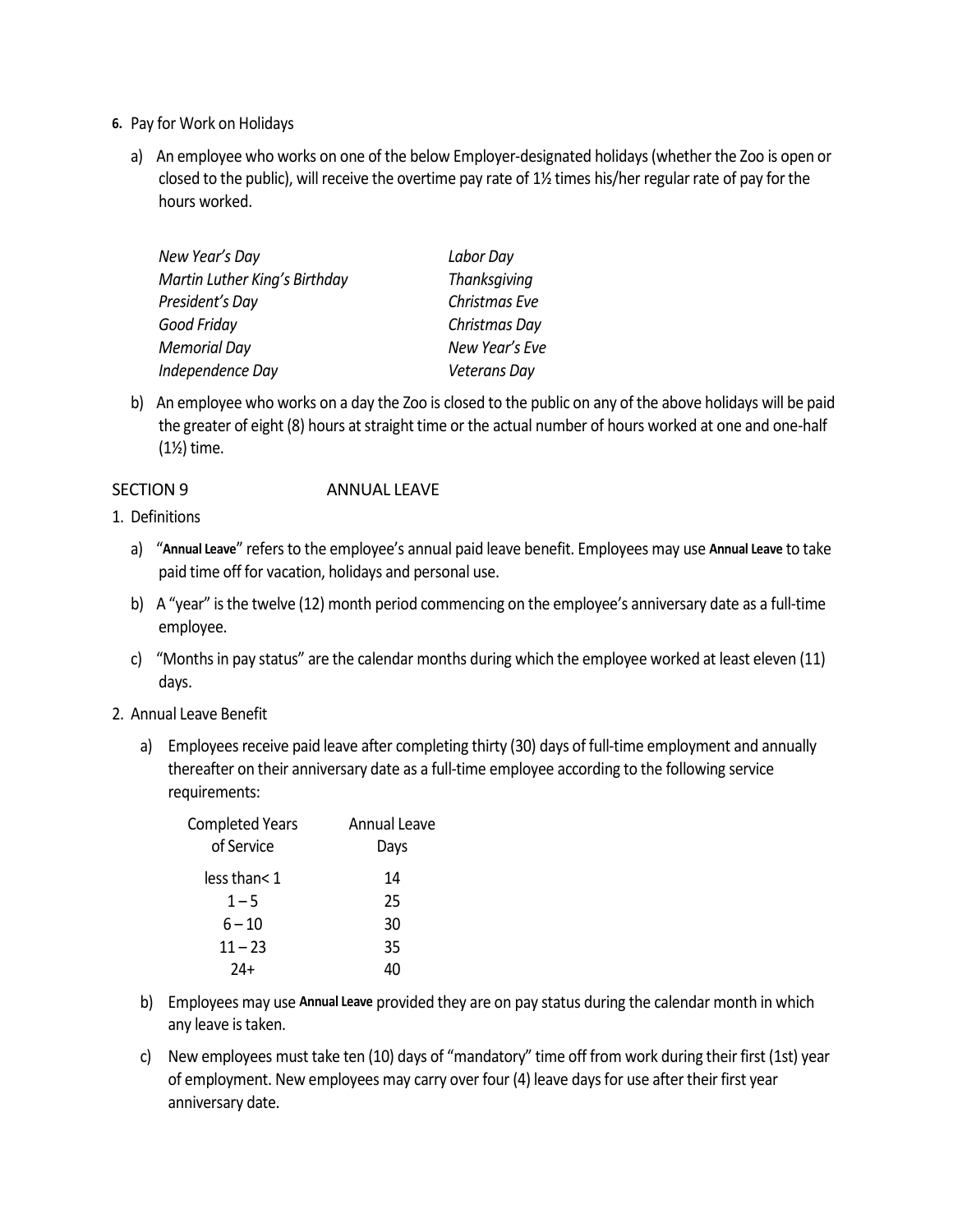- d) After completing one (1) year of full-time employment, employees must take fifteen (15) days of "mandatory" time off from work each year.
- e) After completing one (1) year of full-time employment, employees may request to receive a portion of their **Annual Leave** as pay in lieu of taking time off. Employees are limited to three (3) occasions in any anniversary year in which they may sell **Annual Leave**. Employees may "sell" in single day increments up to ten (10) days of leave each anniversary year. Once an employee sells any leave, (s)he must wait at least three (3) months before requesting to sell leave again.
- f) Employees that exceed all **Annual Leave** in an anniversary service year will be subject to disciplinary measures for attendance.

| 1st Unpaid absence | - Appear before the Attendance Review Board  |
|--------------------|----------------------------------------------|
| 2nd Unpaid absence | - Letter of discipline                       |
| 3rd Unpaid absence | - 2nd letter of discipline                   |
| 4th Unpaid absence | - 3rd letter of discipline                   |
| 5th Unpaid absence | - Discipline up to and including termination |

#### 3. Annual Leave Benefit Procedures

- a) **Annual Leave** may be taken in hourly, half or full day increments.
- b) After completing one (1) year of full-time employment, employees may take up to three (3) unscheduled paid leave days per year for personal emergencies provided they comply with call-out procedures in **Section 14** hereof. In the first (1st) year of full-time employment employees may take up to one (1) such unscheduled paid leave day. In all cases, if the employee is already at work when unscheduled time off is requested, the time off may be granted as scheduled **Annual Leave** if the employee's manager agrees that the time off can be granted without impacting operations for the requested period of the day. If the manager cannot accommodate the request without impacting on operations, the time will be granted as part of the unscheduled leave bank. If the request is for less than four (4) hours, the employee will be charged for a half (½) day against his/her unscheduled **Annual Leave** bank. If the request is for four (4) hours or more, the employee will be charged for a full day against his/her unscheduled **Annual Leave** bank.
- c) Employees hired after June 30, 1996 who have completed one (1) year of full-time employment, may save for future use up to fifty (50) leave days.
- d) Employees hired prior to July 1, 1996 may save up to the amount of "holiday" and "vacation" time accrued through their next anniversary date following June 30, 1996 in accordance with the terms of the expired contract plus fifty (50) days.
- e) An employee who becomes ill or disabled during a scheduled **Annual Leave** may charge the period of illness or disability to his accrued **Sick Leave**, provided the employee provides satisfactory proof of the illness or disability and its duration from a doctor.
- f) An employee who is on paid sick or disability leave pursuant to **Sections 14** and **10** hereof, or who is absent from work because of injury or illness covered by worker's compensation insurance, shall be treated as on "pay status" for purposes of receiving their **Annual Leave** benefit.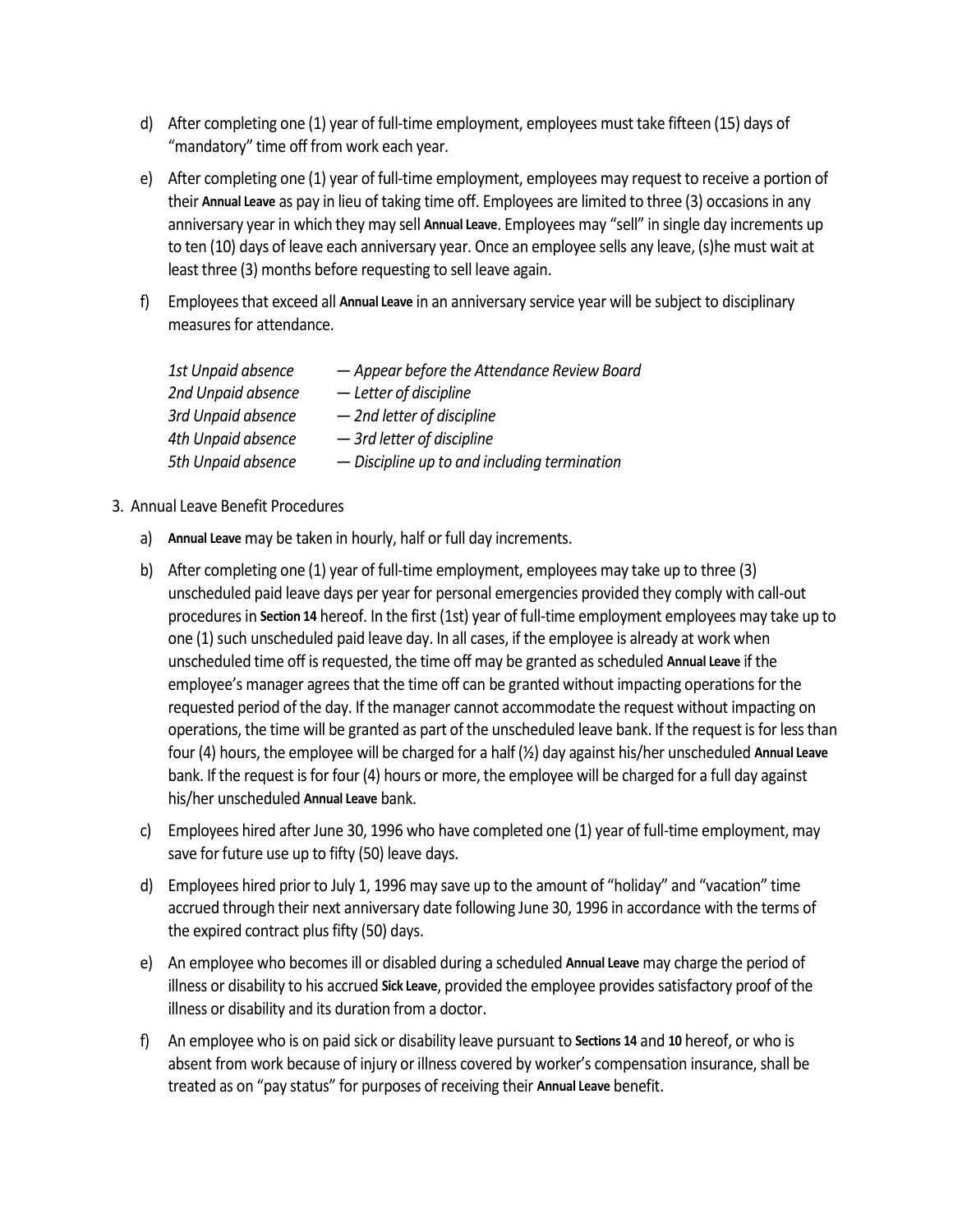- g) Requests for **Annual Leave**, whether in hourly, half or full day increments must be made in accordance with department procedures and submitted in writing for approval by the supervisor as far in advance as practicable. Employees requesting five (5) or more consecutive days off must do so in writing no later than two (2) weeks in advance of the date of that leave, or pay in lieu of leave, is requested. Employees cancelling approved days-off requests with less than five (5) calendar days' notice may be required to take the leave, depending on business needs and whether another employee who was denied leave for that day is still interested in taking it.
- h) **Annual Leave** pay is computed at the employee's regular rate of pay and is payable during the regular pay cycle. Employees who do not have direct deposit may request leave pay in advance of taking scheduled leave provided a written request is approved by the supervisor and submitted to Payroll at least two (2) weeks prior to the pay date.
- i) Supervisors may limit the number of employees on leave at any one time. In approving leave requests, supervisors consider, among other things, **Seniority**, the amount of advance notice, critical nature of work and staffing requirements.
- j)The employee with the highest **Seniority** shall be given preference in scheduling leave, provided that
	- 1) If a junior employee has scheduled five (5) consecutive days **or more** of annual leave, a senior employee may only displace the junior employee by scheduling five (5) consecutive days or more of annual leave and by giving written notice no less than fifty (50) days in advance of when (s)he intends to displace the junior employee. The five (5) days or more of consecutive leave scheduled by the senior employee can displace any or all of the five (5) or more days of leave scheduled by the junior employee provided that the notification meets the above criteria.
	- 2) A senior employee can displace a junior employee who has scheduled four (4) days or less of **Annual Leave** provided that the senior employee has given written notice no less than ten (10) days in advance of the scheduled leave, except in the case of emergency. The leave scheduled by the senior employee can displace any or all of the four (4) days or less of leave scheduled by the junior employee.
- k) Management retains the discretion to approve or disapprove the scheduling of leave.
- 4. Annual Leave Benefits at Termination
	- a) An employee who terminates after at least one (1) full year of employment as a full-time employee will be compensated at his/her regular rate of pay for any unused **Annual Leave** up to a maximum of fifty (50) days, except that employees hired prior to July 1, 1996 may be compensated up to the maximum days provided in paragraph **3d** above.
	- b) The payout for any unused leave benefits from the employees last anniversary and the date of his/her termination will be prorated according to the number of days the employee was on pay status from the his/her anniversary date until his/her termination date. If the employee, as of the date of their termination, has used more annual leave than they earned, there will be no payout. Employees terminating having utilized AL in excess of their accrued AL will be responsible for repayment via their final regular paycheck.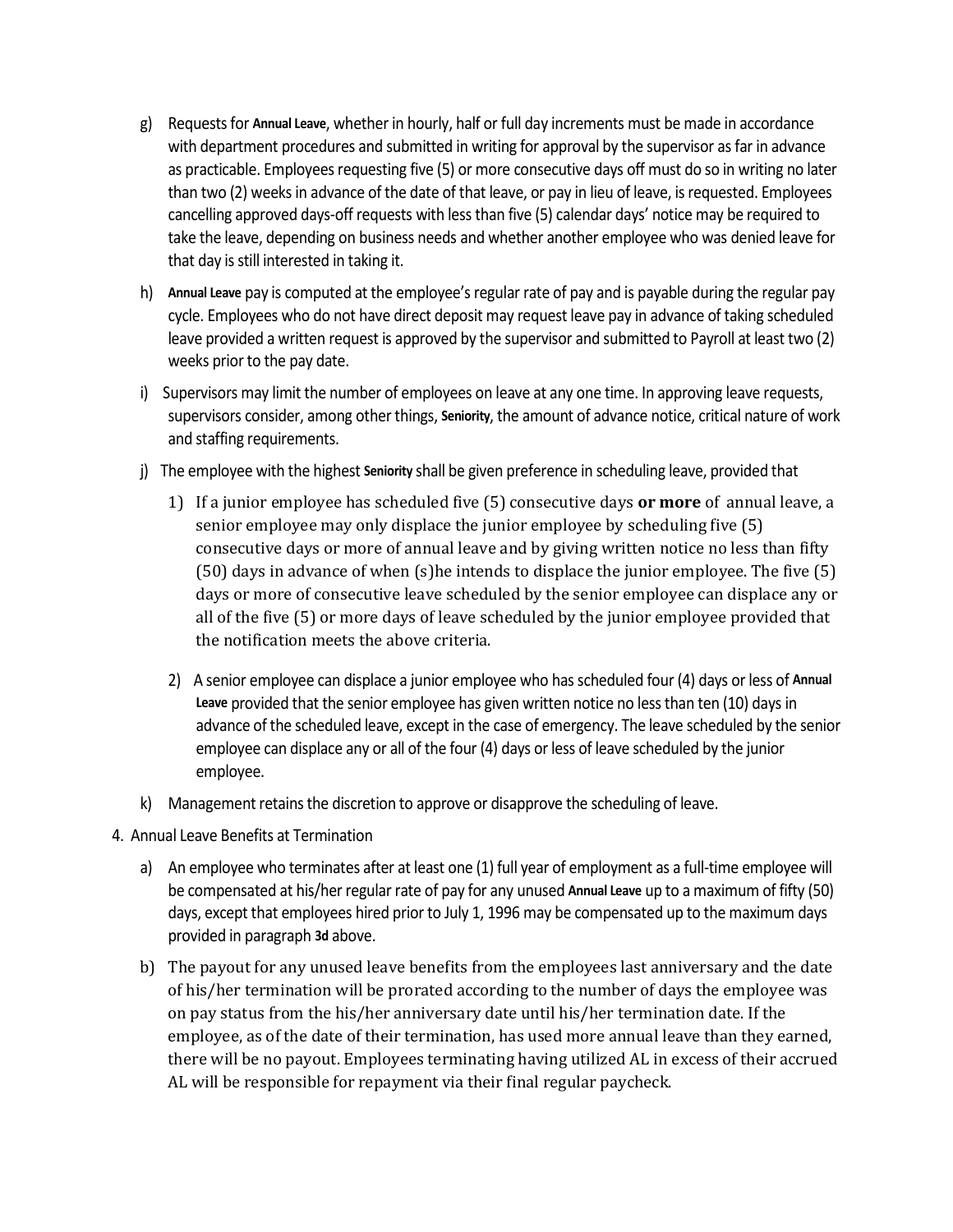- c) An employee who provides less than fourteen (14) days written notice of his/her intention to terminate employment will forfeit payment of any unused accrued **Annual Leave** for which he/she would have been eligible to receive.
- 5. Annual Leave Under Emergency Conditions

Employees who are unable to report to work on a day when the Zoo is closed to the public and the business offices are closed and/or a state of emergency has been declared in Philadelphia or in the state in which the employee resides will be charged **Annual Leave**.

Employees who are unable to report to work on the day when the Zoo is closed to the public but the business offices are open will be charged unscheduled (emergency) **Annual Leave**.

#### Section 10 LEAVES OF ABSENCE FOR DISABILITY

a)If an employee is medically unable to safely or efficiently perform the essential functions of his/her regular position due to injury (including work-related injuries), illness or pregnancy, the employee shall be placed on a **Disability Leave of Absence** as follows:

| $0 - 12$ months of service      | 3 months maximum disability |
|---------------------------------|-----------------------------|
| 1 year $-6$ years of service    | 6 months maximum disability |
| Greater than 6 years of service | 9 months maximum disability |

For current employees with total full time service of less than one (1) year as of June 30, 2008 the benefit is equal to thirteen (13) weeks. Employees with ninety (90) days or less service are not eligible for LTD.

The Employer may extend the **Leave of Absence** up to a maximum of an additional three (3) months provided that the employee's physician and the Employer's physician agree that the employee will be able to return to work within the extended **Leave of Absence**.

- b)The Employer will require the employee or the employee's attending physician to submit medical information to the Human Resources Department at the outset of the disability and throughout the duration of the **Disability Leave**. The Employer may require the employee to submit to a medical examination by the Employer's physician or his/her designee during this period. The judgment of the Employer's physician regarding the duration and extent of the employee's disability and his/her ability to return to work shall be final. If there is a difference of opinion on the duration or extent of the employee's disability or ability to return to active employment, the Employer's physician and the employee's physician shall select another physician to review the matter. The determination of this physician shall be final and binding and the Employer shall pay the cost associated with the examination and review.
- c) The employee's group health insurance may be continued during an approved **Leave of Absence for Disability**. Employees who are on worker's compensation for an illness or injury sustained while working for another employer will be required to pay the full cost of group health insurance and all other health and welfare benefits after twelve (12) weeks. **Seniority** will continue to accrue during any authorized **Leave of Absence** for illness, injury, pregnancy or other disability.
- d)The Employer and employee agree to comply with the applicable provisions of the Family and Medical Leave Act (FMLA). In the event the Employer approves a **Disability Leave of Absence**, the employee's entitlement to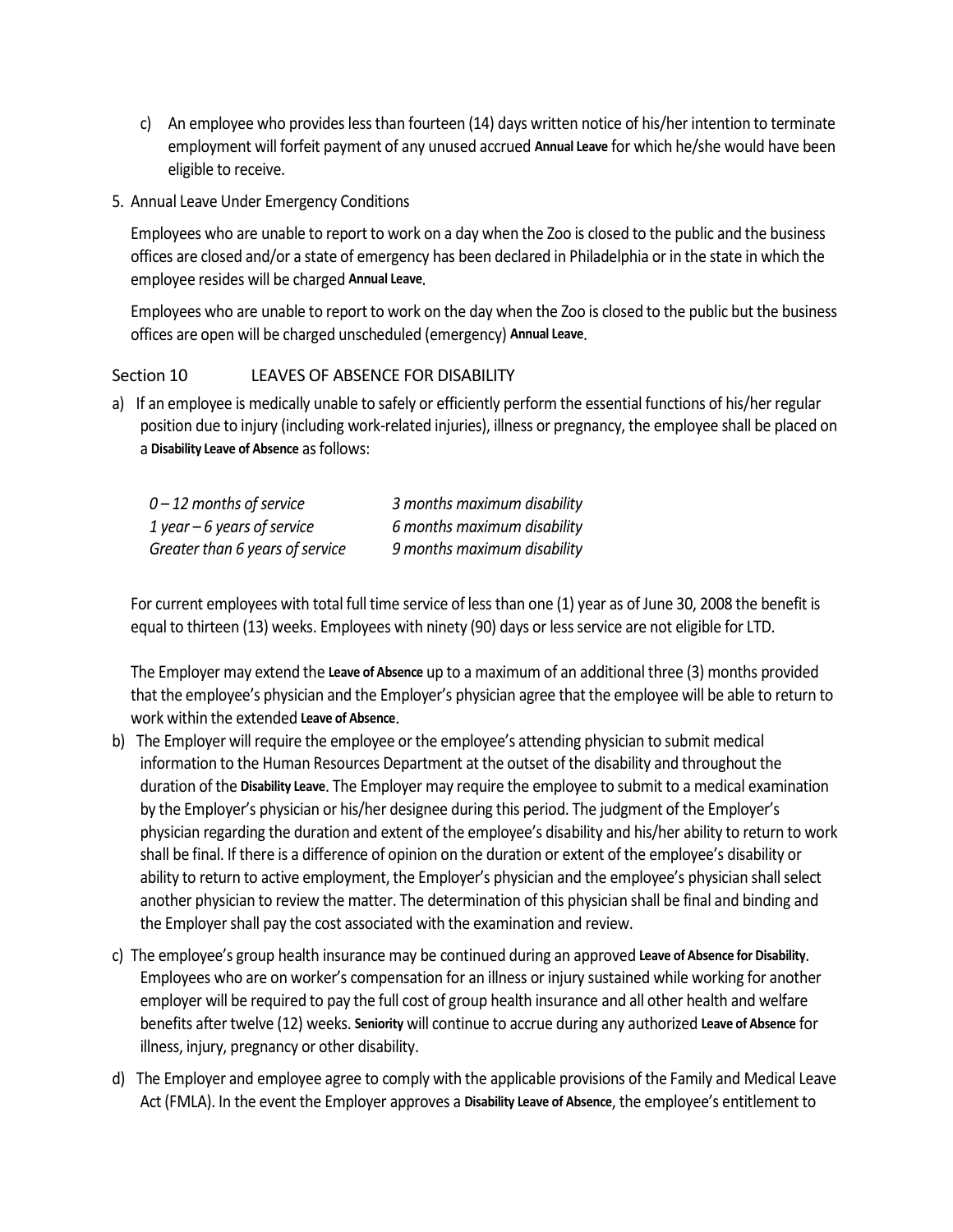FMLA leave shall run concurrent with the Employee's approved **Disability Leave of Absence**. An employee may take up to twelve (12) weeks of FMLA leave in a "rolling" 12-month period from the date the FMLA leave commences.

- e)There may be circumstances when a **Disability Leave** continue for more than a total of twelve (12) months in duration. If an employee has not returned to active employment by the expiration of his/her approved **Disability Leave of Absence**, his/her employment shall be terminated.
- f)An employee who is granted FMLA leave for reasons of injury, illness or pregnancy may use accrued **Sick Leave** and may apply for benefits under the Employer's short-term and long-term disability insurance policies.
- g)If an employee accepts other employment during a **Leave of Absence**, except if specifically authorized in writing by the Employer, his/her employment will be terminated as of the first (1st) day on which (s)he accepted such other employment.
- h)Employees will be returned to work no later than two (2) days from meeting the return to work standards and providing the required documentation. If return to work date falls on an employee's regularly scheduled day(s) off, the employee will be returned on his/her next regularly scheduled workday.
- i)Employees will accrue fifty percent (50%) of **Annual Leave** and sick leave allotment after ninety (90) days of absence.

#### SECTION 11 PENSION

- 1. Defined Benefit Retirement Plan
	- a) The Employer shall continue the defined benefit pension plan in effect as of June 30, 2005, except that vesting for all employees will be frozen as of December 31, 2005.
	- b) The current plan documents and applicable laws govern the terms and conditions of the plan, including normal, early and late retirement. Modifications to the defined benefit pension plan necessary to bring it into compliance with applicable ERISA and Internal Revenue Service Code and other regulations may be made without negotiation. Management will notify the Union should it become necessary to modify the plan for these reasons.
	- c) Information about when and under what conditions an employee will be able to receive pension benefits and the amount of such benefits is available in the plan documents. The Zoo will provide the Union with a copy of the current retirement plan documents and any subsequent revisions to the document.
	- d) Employees must notify the Employer of their intention to retire in writing a minimum of sixty (60) days prior to their retirement date.
	- e) Provided the employee meets the service requirements for vesting under the plan, the plan provides a monthly death benefit for life to a surviving spouse if the employee dies before the employee's pension benefits begin and meets the plan's service requirements for vesting. To qualify as "spouse" the individual must be married to the employee for a minimum of one (1) year.
	- f) Normal Retirement: Employees hired before January 1, 1993 are entitled to full retirement benefits at age sixty-five (65). Employees hired January 1, 1993 or later, may retire with full benefits at age sixty-five (65) provided they have five (5) years of vesting service in the plan.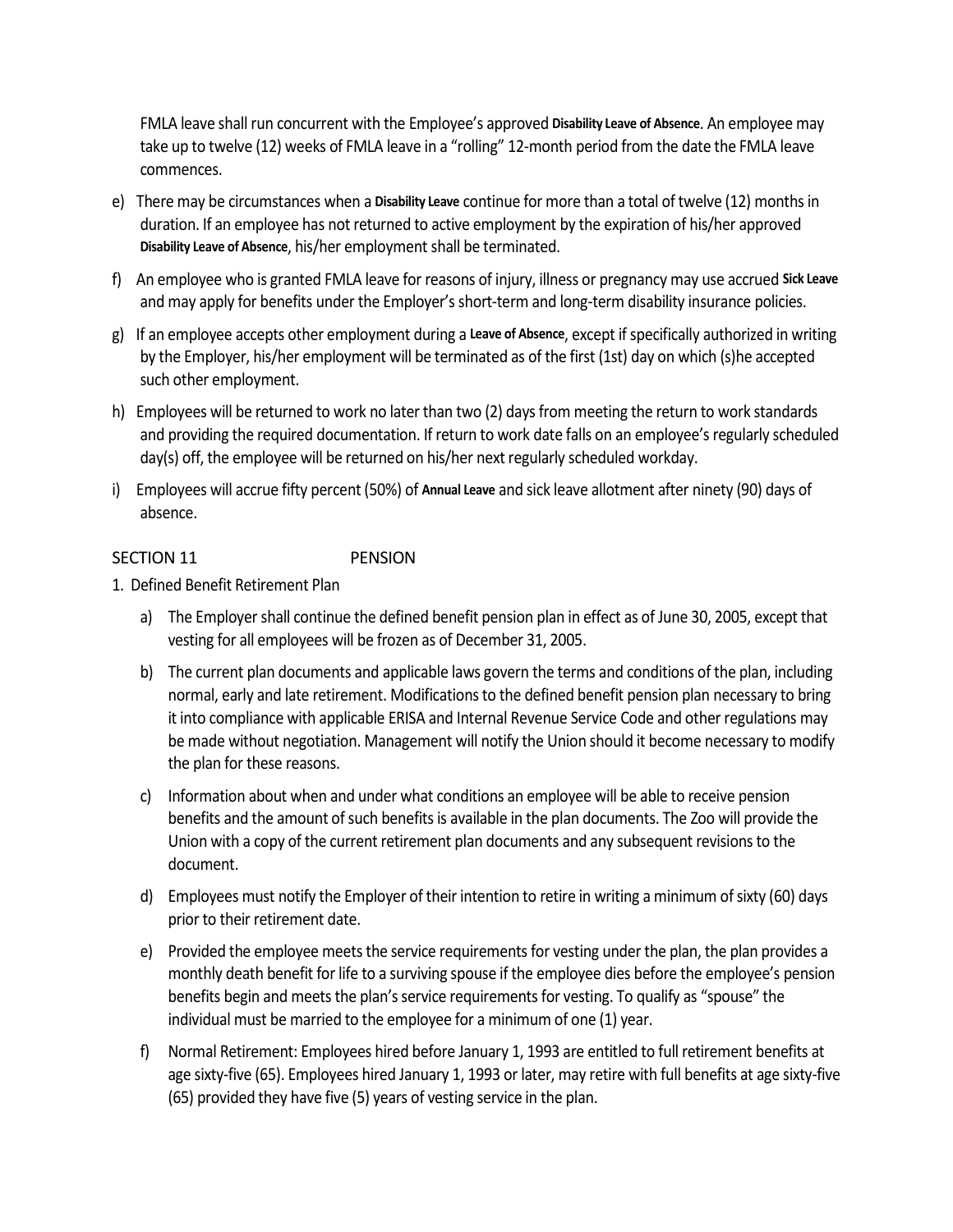- g) Early Retirement: Employees who have ten (10) years of vesting service may retire as early as age fiftyfive (55) with a reduced benefit.
- h) Late Retirement: Employees may continue working beyond age sixty-five (65) and continue to accrue pension benefits. However, employees who are still working by the time they reach age seventy and a half (70½) must begin receiving minimum plan benefits.
- i) The Zoo's Chief Financial Officer will review with the Union Pension Committee the financial performance of the defined benefit retirement plan. The review will be annual and include the actuarial report, independent audit, investment performance and any other relevant financial information.
- 2. Defined Contribution Plan
	- a) The Employer will maintain the defined contribution retirement plan that was established January 1, 2000.
	- b) Commencing on January 1, 2015 the employer will match up to five percent (5%) of employee contribution to the defined contribution retirement plan.
	- c) The current plan documents and applicable laws will govern the remaining terms and conditions of the plan. Modifications to the defined contribution retirement plan necessary to bring it into compliance with applicable ERISA, Internal Revenue Service Code and other regulations may be made without negotiation. Management will notify the Union should it become necessary to modify the plan for these reasons.
	- d) Information about when and under what conditions an employee is able to receive benefits and the amount of such benefits is available in the plan documents. The Zoo will provide the Union with a copy of the current retirement plans documents and any subsequent revisions to the document.
	- e) Management agrees to participate in a joint committee to explore the possibility of providing Zoo wide early retirement benefits/programs. Any such program will be subject to Board of Directors approval and must be financially feasible.

### SECTION 12 PASSES

- a)During the term of this Agreement the Employer will furnish employees with forty (40) **Passes** annually each of which will be good for one (1) Philadelphia Zoo general admission, or a complimentary ride on the Channel 6 Zooballoon™, Bird Lake Swan Boats or Amazon Rainforest Carousel, or parking for one vehicle.
- b)The Employer will furnish each employee with an employee membership which will provide benefits equivalent to a Family Plus membership, while the employee is employed by the Employer.
- c)Employees retiring age fifty-five (55) or older with ten (10) years of service who retire from the Zoo will be entitled to an employee membership, which will provide benefits equivalent to a Family Plus membership, during the retired employee's lifetime.

#### SECTION 13 UNIFORMS; GLASSES

- a)The Employer will provide **Uniforms** appropriate to the season to employees who are required to wear work **Uniforms**. The Employer will replace **Uniforms** on an as needed basis without cost to employees.
- b)The Employer will also furnish to each employee a photo identification card and holder that must be worn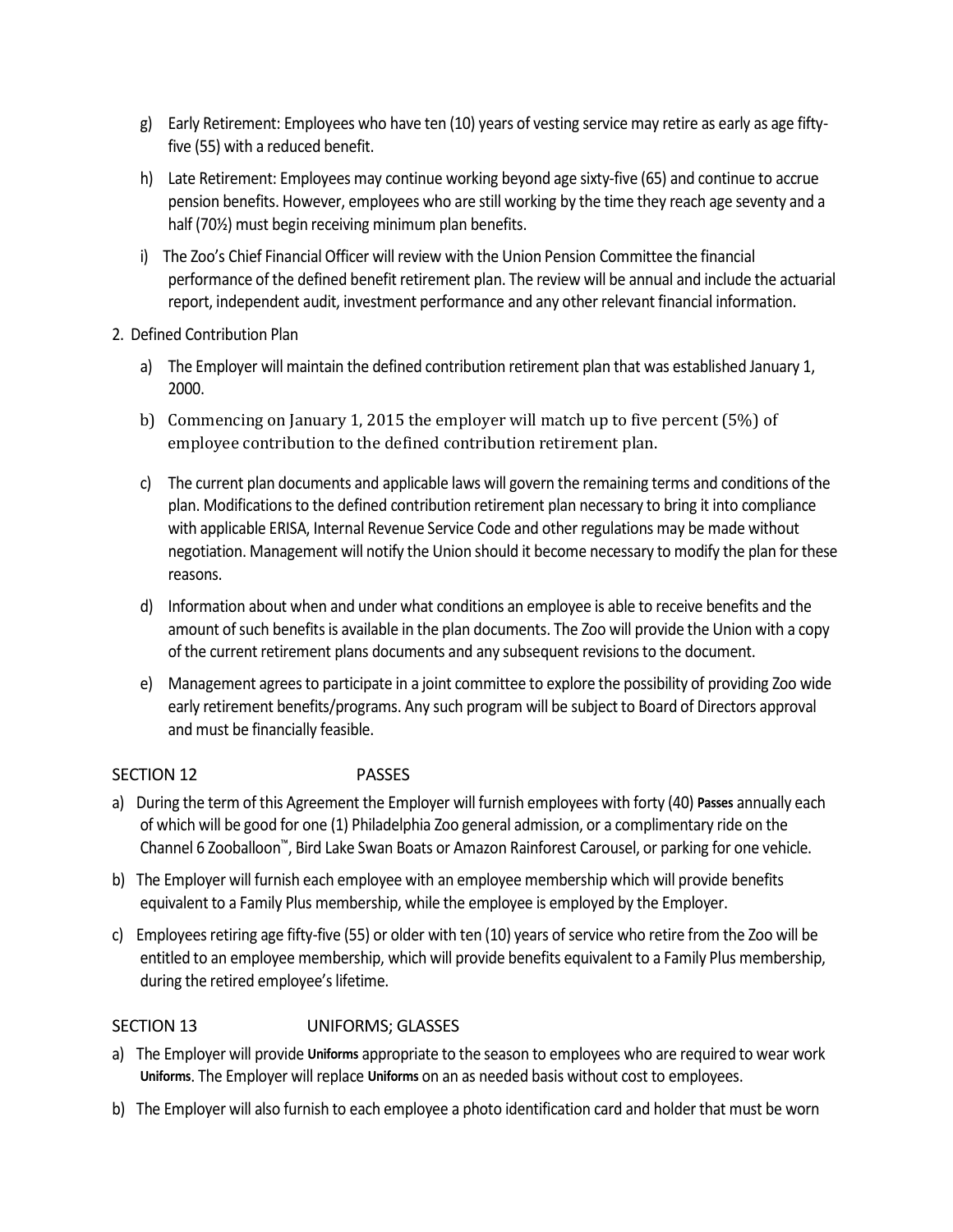while the employee is working on Zoo grounds (unless otherwise directed by the Employer.) If the employee loses his/her identification card more than once, (s)he must pay for the replacement thereof at the actual cost to the Employer for providing the replacement.

- c)The Employer will pay the cost of repairing or replacing an employee's **Eyeglasses**, in an amount not to exceed \$200.00, for **Eyeglasses** that are broken during performance of the employee's work.
- d)It is a goal of the Zoo that all employees present themselves to the public as professionals. Employees have frequent, direct contact with the public and shall adhere to the appearance and grooming standards as promulgated by the Employer from time-to-time in its Appearance and Grooming Policy, or revisions thereof.
- e)Employees must wear safety and other protective clothing that may be issued and required to be worn by the Employer. The Employer is responsible for providing appropriately fitting gear and equipment of the highest affordable quality.
- f)Identification badges, **Uniforms** and equipment issued by the Employer are its property. Periodically and upon separation from employment, employees shall account for all property issued by the Employer. Employees shall incur the cost of replacing unaccounted property issued by the Employer.

#### SECTION 14 SICK LEAVE

- 1. Accrual and Usage
	- a) An employee shall accrue **Sick Leave** at the rate of one (1) day for each month of service in which the employee is on a pay status for at least eleven (11) working days, up to a maximum of ninety (90) days accumulated **Sick** Leave.
	- b) Accrued sick leave days may be used for illness, injury, doctor, and dental appointments. The zoo is willing to grant up to 16 hours of an employee's sick time to be used to care for an ill family member. If prescheduled or used to leave the work site less than 4 hours before the shift has ended, the time would be included in the 24 hours referred to in section 14,  $(1)(n)$ .
	- c) Payments for **Sick Leave** shall be at the employee's straight time rate of pay.
	- d) Effective August 1, 2011 short-term disability insurance coverage will begin on the fifteen (15th) day following an employee's absence from work for fourteen (14) consecutive days due to non-work related injury or illness. The insurance will pay sixty percent (60%) of the employee's weekly wages during absences from work according to the following schedule found in **Section 10.1**. Employees will use accrued **Sick Leave** to cover the portion of their regular wage not covered by short-term disability.
	- e) Effective August 1, 2011 long-term disability insurance coverage will begin after an employee has been absent from work for ninety (90) consecutive days due to a non-work related injury or illness. The insurance will pay sixty-six and two-thirds (66  $^{2}/3%$ ) of the employee's monthly wages up to a maximum of three thousand five hundred dollars (\$3,500.00) during the absence from work. Employees will use accrued **Sick Leave** to cover the portion of their regular wage not covered by long-term disability.
	- f) The coverage and terms of the employee's short and long-term disability insurance are more fully set forth in the carrier's policies. Should there exist any inconsistencies between the language in this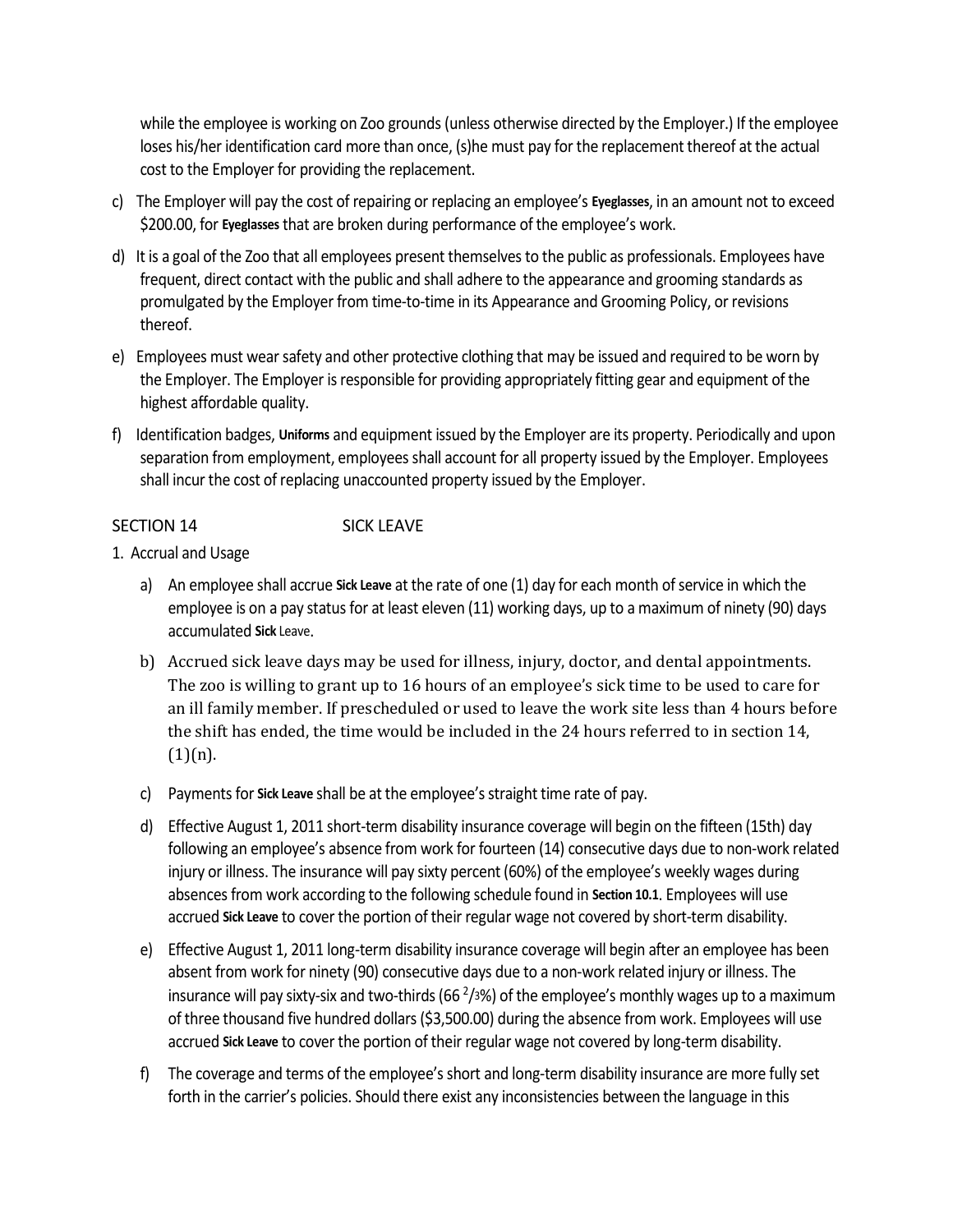Agreement and the actual terms of the policies, the terms of the policies control.

- g) Employees use accrued sick leave to cover the first seven (7) days of **a worker's compensation** absence. Employees will reimburse the Employer for the first seven (7) days of an absence which are subsequently paid by worker's compensation insurance. The Employer will then accordingly restore the employee's accrued sick leave.
- h) In cases of patterned or excessive absenteeism, the Employer may require the employee to produce a doctor's certificate, regardless of the employee's accumulated **Sick Leave**.
- i) Any employee hired prior to July 1, 1996 who terminates his/her employment to immediately become pensioned or who dies while employed by the Employer shall at the time of the termination or death, receive payment at his/her then current regular rate of pay for the lower of thirty percent (30%) of the number of **Sick Leave** days accrued as of June 30, 1996 or the actual number of **Sick Leave** days accrued as of the date of termination not to exceed one hundred and seventy-five (175) days.
- j) In the event of the death of an employee, such payment shall be made to the employee's beneficiary listed on the employee's Zoo sponsored life insurance policy.
- k) Should an employee die on the job or as a direct and proximate result of a work-related injury, the employee's beneficiary, as identified on the employee's Zoo sponsored life insurance policy, will receive the full cash equivalent of the employee's accrued sick leave.
- l) Employees may make a one-time election to deposit sick time earned but not used in the previous calendar year in a "Sick Leave Bank." Sick time will be banked at a value of fifty dollars (\$50.00) per day and will be removed from the employee's sick time accrual. In order to bank sick time, employees must have a minimum accrual of thirty (30) days. The maximum amount of sick time that can be deposited in a given year is equal to the number of days earned during the year less the number of sick days used during the year. Banked sick time may not be withdrawn other than for cash value at the termination of employment. The accumulated value of each employee's bank will be paid out at retirement or termination of employment, provided that the employee provides a minimum of fourteen (14) day's written notice.
- m) By **February 15** of each year, the Zoo will provide copies of the Sick Leave Bank election forms to the Union Benefits administrator, who will be responsible for distributing the forms to employees. Employees will be asked to return completed form to the Union Benefits administrator not later than March 15th each year*.* The Union Benefits administrator will provide copies of the completed forms to Human Resources/payroll by April 1st of each year. In May, the Zoo will provide the Union with a report totaling the amount of sick time banked for each employee, whether or not the employee banked time that calendar year.
- n) An employee who does not use any sick time during a calendar year will receive a bonus equal to three (3) day's pay at the employee's regular rate of pay. The bonus will be paid the first pay period of the following February. Employees must be employed at the time the bonus is paid in order to receive the bonus. Scheduled **Sick Leave** for doctor and dental appointments up to twenty-four (24) hours per year will not be counted against this sick bonus calculation.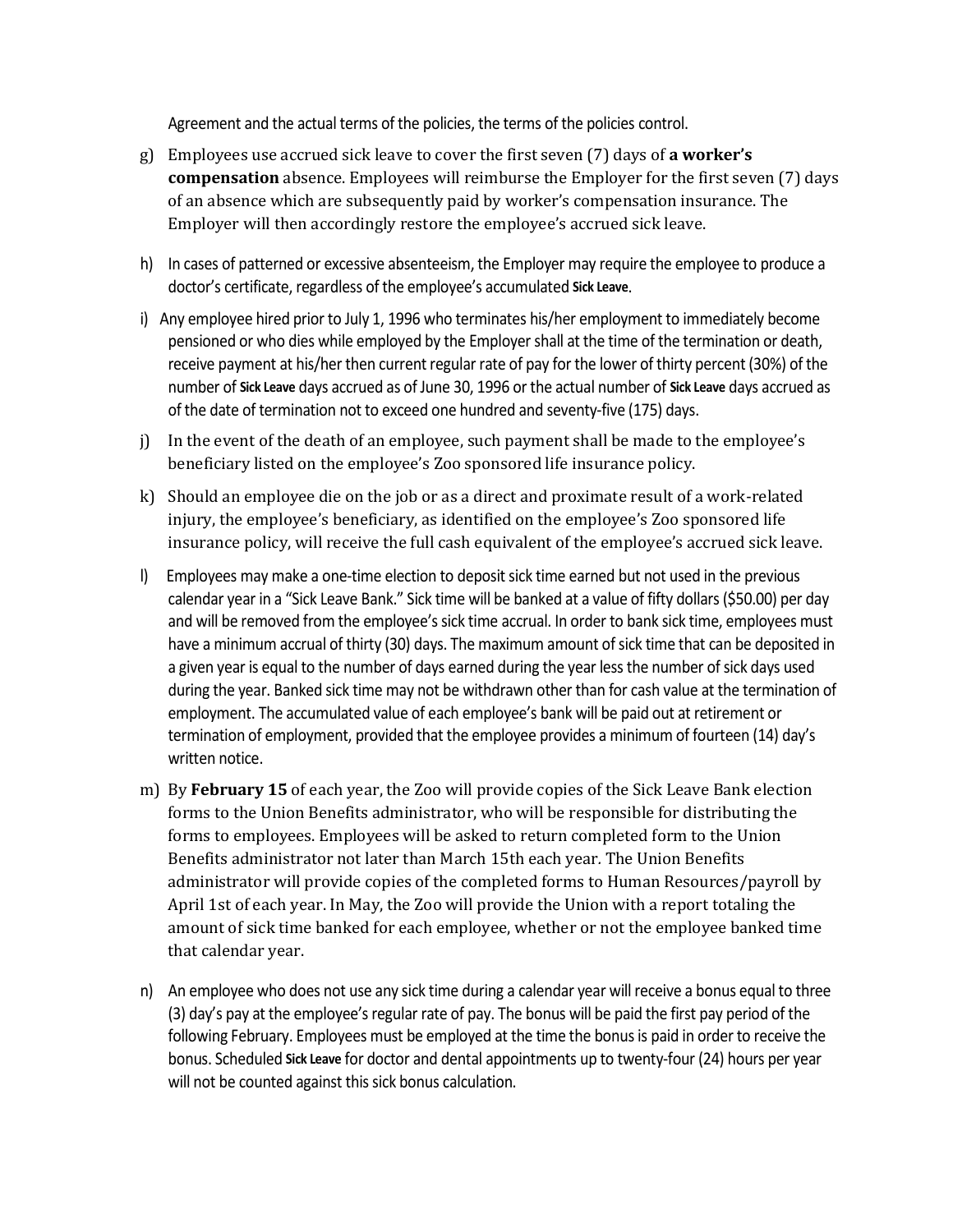- 2. Call Out Procedures
	- a) When an employee is absent from work regardless of the amount of accumulated **Sick Leave**, the employee must call in before the commencement of the regularly scheduled work shift and:
		- 1) Notify the Switchboard Operator of the illness.
		- 2) Any employee who is absent from work for more than one (1) day must directly inform his/her supervisor of the expected date of return to enable the supervisor to schedule the work during the employee's absence.
		- 3)These procedures may be modified through mutual agreement for the transition to an automated call out system.
- 3. Labor/Management Attendance Review Board
	- a) The joint Labor/Management Attendance Review Board will continue to review and discuss the monthly sick/late report, individual employee absence infractions and the utilization reports that are prepared by the Employer. The Review Board will meet as often as needed, but at least once a month.
	- b) When the Attendance Review Board meets with an employee, the meeting will also include the employee's supervisor. Within five (5) working days of the Review Board's meeting with the employee, the Review Board and the employee's supervisor will recommend a course of action. In making its recommendation, the Review Board may take into consideration such issues as provision of evidence of illness, total number of "occurrences" (individual periods of **Sick Leave**), the employee's past history and overall record. When possible, the Review Board and the supervisor will inform the employee of the recommendation at the time of the meeting. The final decision on disciplinary action will be the Employer's.
	- c) Annually the Review Board will establish goals and review procedures to improve and/or administer the established guidelines for absenteeism and lateness.
- 4. Disciplinary Guidelines for Absenteeism
	- a) "Absence" is defined as any part or full sick day, or AWOL day. A month is equal to a calendar month's time.
	- b) "AWOL" (Absent without Leave) is defined as being absent from the worksite at the start of the work shift and for thirty (30) minutes thereafter without previously notifying the Employer. Documentation for AWOL or sick days is required within twenty-four (24) hours of returning to work or the documentation will not be accepted.
	- c) Under typical circumstances, the Attendance Review Board will meet with an employee before issuance of any attendance-related discipline by the Employer. Once the employee has met with the Review Board, the Employer may issue discipline before an additional meeting with the Board, if additional infractions occur before the next Review Board meeting. The Review Board will review any such attendance related disciplinary actions taken since its last meeting.
- 5. Disciplinary Penalties for AWOL
	- a) One (1) day AWOL will require a meeting with the Review Board.
	- b) Two (2) non-consecutive days AWOL within a six (6) month period will result in an automatic suspension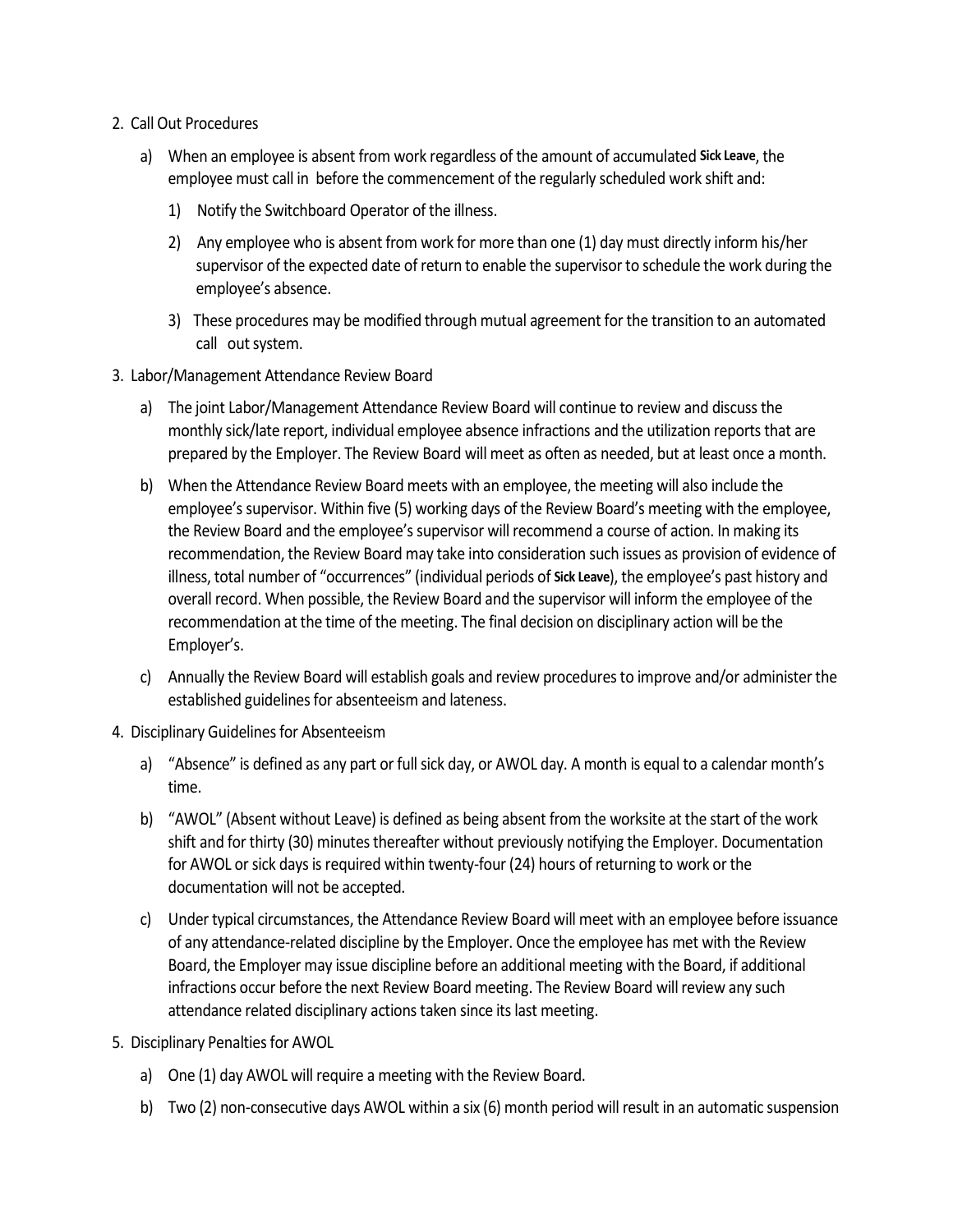of three (3) days without pay.

- c) Two (2) consecutive days AWOL will result in an automatic termination, unless a satisfactory reason is given for not reporting.
- 6. Disciplinary Penalties for Absence
	- a) Employees will meet the Attendance Review Board upon their eighth (8th) absence. Disciplinary warnings may be issued on the eleventh (11th), thirteenth (13th) and successive absences in a calendar year in accordance with the disciplinary guidelines in **Section 35** of this Agreement. Suspension or discharge may occur when the employee has been absent fifteen (15) days in a calendar year. **Sick Leave** taken in connection with a certified short-term disability claim will not be counted as absence for purposes of disciplinary action.
	- b) In determining the appropriate disciplinary penalty, the Employer will consider whether the absences are related to a chronic condition as defined under the Family and Medical Leave Act. Employees are required to provide appropriate medical documentation. The Employer will also consider whether the absence is a full or partial day.
	- c) Employees who are absent from work fewer than eleven (11) times but whose absences are patterned or repetitive will meet with the Review Board. Patterned absence is defined as three (3) call-outs and/or scheduled sick time taken in full day increments on a day before/after the employee's weekend and/or the same day of the week within a rolling sixty (60) day period per calendar year except for when a doctor's note is provided.
	- d) Disciplinary action, up to and including termination of employment, may occur based upon the results of the meeting with the Review Board and a review of the employee's overall disciplinary record.
- 7. Disciplinary Penalties for Lateness
	- a) Employees are expected to be punctual when reporting to work. Whenever practical an employee who is going to be late reporting to work, must notify the switchboard at least one-half  $\mathcal{V}_2$ ) hour prior to their start time or as soon as possible.
	- b) Employees will be docked for the actual amount of time they are late.
	- c) Employees will meet with the Attendance Review Board when they have been late eight (8) times or when they have been late for more than twenty (20) minutes on two (2) occasions. Disciplinary warnings may be issued for lateness when an employee has been late a total of twelve (12) times. Subsequent disciplinary warnings may be issued for the sixteenth (16th) incident of lateness and the nineteenth (19th) incident of lateness. Disciplinary warnings are issued in accordance with the disciplinary guidelines in **Section 31** of this agreement. Suspension or discharge may occur when the employee has been late twenty-two (22) times. Employees who are late more than twenty (20) minutes on more than four (4) occasions shall be considered to have sixteen (16) incidents of lateness. In determining the appropriate disciplinary penalty, the Employer will consider the number of times late, the amount of time late and the reason for lateness.
	- d) In the case of a regional event affecting traffic and/or public transportation that results in the lateness of multiple employees the Union will within seventy-two (72) hours of the event, not including Saturdays and Sundays, notify the Attendance Review Board in writing or electronically of the names of the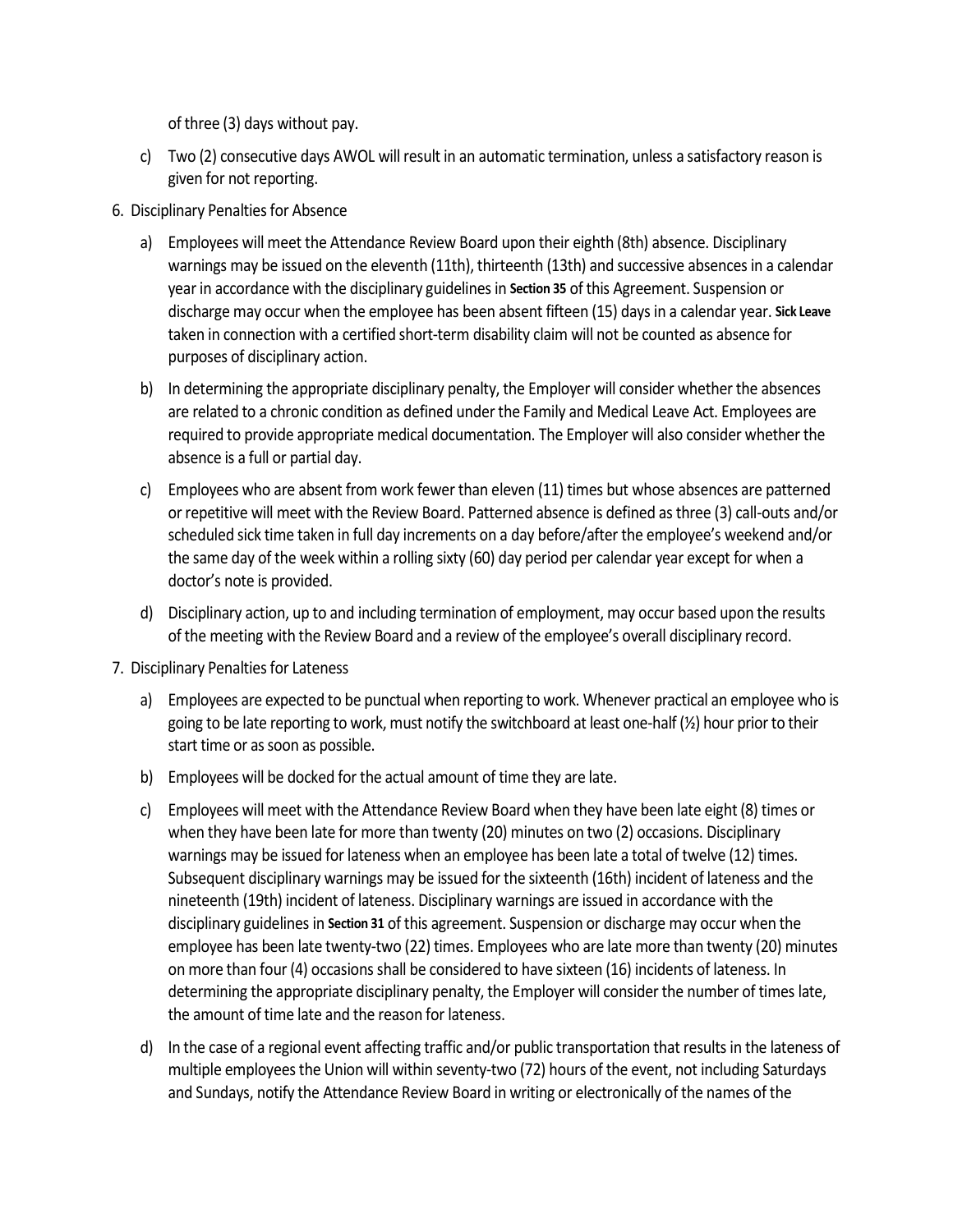employees whose lateness on a specific day was due to such event. Amendments to the list of affected employees may be made as appropriate.

8.The above occurrences and related disciplinary sanctions are guidelines only. Disciplinary action up to and including termination of employment may occur based upon the employee's overall disciplinary record. Continued infractions of the Sick and Late Guidelines may result in termination of employment.

#### SECTION 15 LEGAL SERVICES

- a)The Employer is the plan sponsor for a **Legal Service** plan, and will fund the plan and pay the costs thereof as needed.
- b)It shall be the purpose of the Health and Welfare Committee to jointly set all terms and conditions for the provision of **Legal Services** to members, including but not limited to the choice of provider, the type and extent of **Legal Services** to be provided and the resolution of complaints by eligible members. The plan shall provide the same terms with that provider as currently exist under the jointly trusted plan. All decisions shall be made by mutual agreement of the Employer and the Union. Disputes shall be resolved through a demand by either side for arbitration pursuant to the procedure set forth in the **Section** of this Agreement on grievance arbitration. The arbitrator will have the authority to break any deadlock by voting for either the Union or the Employer position.

#### SECTION 16. SENIORITY

- 1. Definitions
	- a) **Seniority** shall mean the length of continuous service with the Employer into the bargaining unit position, computed from the employee's most recent date of hire. The **Seniority** of employees hired on the same calendar day shall be in alphabetical order. An employee's **Seniority** will be broken if:
		- 1) the employee quits;
		- 2) the employee is discharged for just cause;
		- 3) the employee has less than one (1) year's **Seniority** and is on **Layoff** for a period of twelve (12) consecutive months;
		- 4) the employee has one (1) year or more **Seniority** and is on **Layoff** for a period of twenty-four (24) consecutive months;
		- 5) the employee is absent from work for two (2) consecutive workdays without contacting the Employer, unless a satisfactory reason is given for not reporting.
	- b) The Employer shall maintain a **Seniority** list giving the names of each employee by his/her date of most recent hire. Annually, during the month of February, Employer will furnish to the Union a list showing the date of **Seniority** of each employee.
	- c) The principle of **Seniority** is recognized by Employer and Union with regard to employees covered in this Agreement. Officers and Stewards of the Union, not to exceed twelve (12) persons at any one time, shall have preferred **Seniority** in the event of **Layoff and Recall** only; provided, however, that the provisions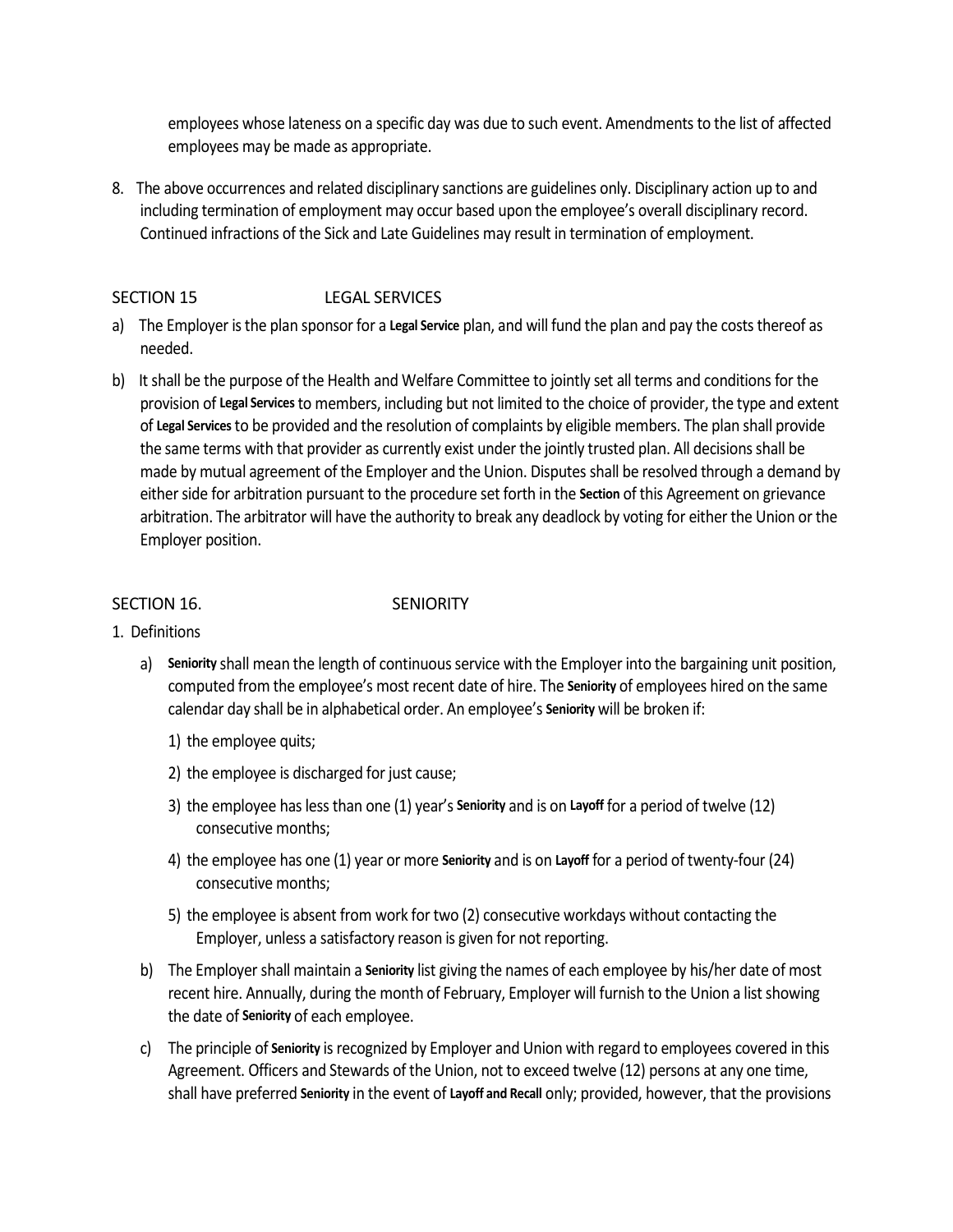in **Sections 2** and **3** below shall apply and be controlling over Union Officers or Stewards in the event of **Layoff and Recall**.

#### 2. Bump

- a) In October of each year, Foreman, Lead Keepers and Keepers in the Animal Department having two (2) years or more **Seniority** shall have the right to bump less senior employees within their team for days off.
- b) The Union shall administer the afore-described annual bumping procedure. The Union will advise the Employer in writing at least fourteen (14) calendar days prior to November 1 of any changes in job assignments or work schedules as a result of the bump. Such changes will become effective annually by November 1.
- c) Collective bargaining unit employees who work in the Children's Zoo are subject to all of the provisions of **Section 16** of the Collective Bargaining Agreement, including the bump provisions.

#### 3. Job Posting

- A) Internal Job Posting
- 1) Notice of job vacancies will be posted on the **Zoo intranet site**. The notice will bear the date and time of the posting. The notice will describe the job's essential functions, knowledge, experience and ability required, physical requirements and any special requirements consistent with the requirements of the job.
- 2) Any employee may apply for any posted job, regardless of its pay rate, by written application to the Employer in such manner and form as the Employer may specify. Employees must apply for posted job within five  $(5)$  days of the first  $(1<sup>st</sup>)$  day of posting, excluding Saturday, Sundays, and holidays. If a job is posted before 11:00 a.m., that day will count as the first  $(1^{st})$  day of posting. If a job is posted after 11:00 a.m., that day will not count as a day of posting. The Employer will send a copy of each job posting notice to the Union no later than the date the job is posted. As soon as possible following the closing date of the posting, the Employer will provide the designated Union representative with the names of the employees who have applied for the position.
- 3) Except for those posted jobs more particularly described by title in paragraph **16.3.B.4**, applicants for posted jobs will be selected on the following basis:
	- a) The employee with the oldest gate **Seniority** who applies for a posted job within his/her current job grouping will receive preference for the posted job provided the employee is capable of performing the work as stated in the job posting notice.
	- b) The employee with the oldest gate **Seniority** who applies for a posted job outside his/her current job grouping will receive preference for the posted job provided the employee meets the minimum qualifications as stated in the job posting notice.
	- c) The employee who is selected for a posted job, which has physical requirements substantially different from his/her current position, must successfully complete a medical examination by the Employer's occupational health provider to determine whether the employee is capable of performing the physical requirements of the job.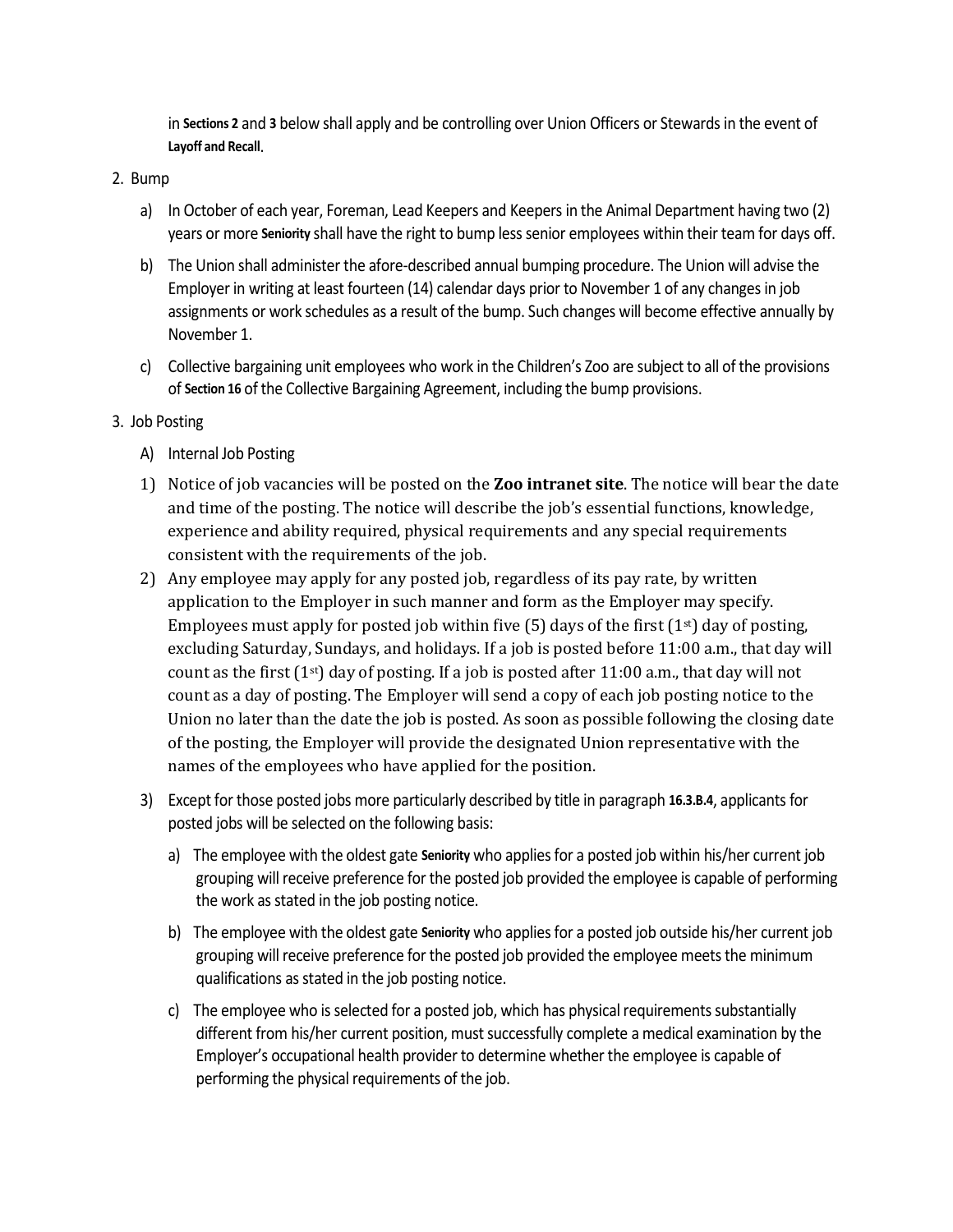d) Job groupings are defined below (exclusive of performance based positions):

| 1. Animal:                                   | Open Relief, Assigned Relief, and Assistant Keeper |
|----------------------------------------------|----------------------------------------------------|
| 2. Inventory & Distribution:<br>Storesperson | Commissary Worker, Maintenance Storesperson,       |
| 3. Support Services:                         | Central Communications Operator, Cashier, Clerk    |
| 4. Technicians:<br>Maintenance               | Equipment Operator, Groundskeeper, Gardener I,     |
|                                              | Mechanic I, Pest Control Technician I              |

- 4. The selected employee will receive an adequate trial period not to exceed ninety (90) days for the purpose of determining the employee's ability and fitness to perform the work. The following areas have one-hundred-eighty (180) day trial period: Reptile and Amphibian House and Elephant House. If, in the opinion of the Employer, the employee satisfactorily performs the job, the job will become the employee's permanent position. If the employee does not perform the work to the Employer's satisfaction at any time within the trial period, then the Employer will advise the employee and the Union in writing and the employee will return to his former job as soon as possible, but no later than thirty (30) days from the date of the Employer's written notification.
- 5. If at any time during the trial period stipulated in **4** the employee concludes that (s)he does not wish to continue in the job, the employee will give Employer written notice of his/her intention to return to his/her former job. The Employer will return the employee to his/her former job as soon as possible, but no later than thirty (30) days from the date of the employee's written notice.
- 6. As a result of the processes in 4 or 5(a) above, each employee in that job chain will return to their former positions, until the final employee has been returned to his/her original position. The resulting vacancy at the beginning of the action will be posted following section 16 (3) (A). If an employee would be separated from employment by the above process, he/she would retain employment during the subsequent posting actions for the vacancy. If the final open position is within the employee's job grouping as described in Section 16 (3) (A) (3) (d), the employee will be offered the vacancy. If the final open position is outside the employee's grouping, the employee may fill the vacancy if he/she meets the minimum qualifications as stated in the job posting notice. If the employee does not take a position through the end of the posting actions resulting from the relevant process, he/she will be separated from employment.
	- 7. When a posted job is vacated for the above reasons then the job available will be re-posted and filled in accordance with the criteria established in paragraph **3** above. If, under the above procedures, no employees bid on the posted job, then the Employer may fill the open job by hiring new employees.
- 8. If a job which has been posted is not filled within thirty (30) days from its posting date, excluding Saturdays, Sundays and holidays, then the job will be reposted and employees may apply for the job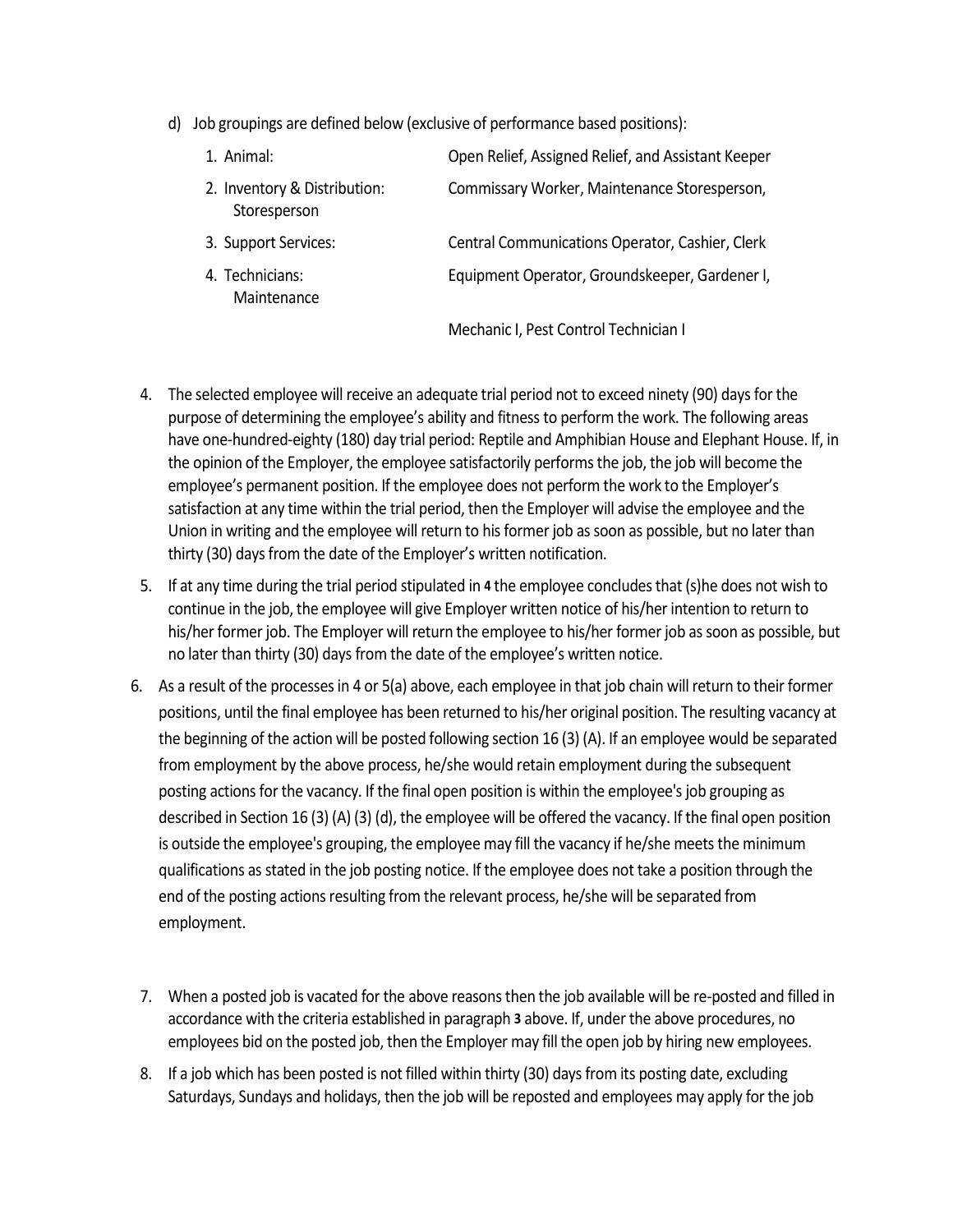and it shall be filled in the afore-described manner. If the Employer has completed its recruitment of outside candidates and is close to making an offer to one of the candidates it may request that the Union waive re-posting of the job. The Union shall not unreasonably withhold its agreement to such a request with the understanding that the Union's awareness of an intended bid by an internal candidate(s) shall not be considered an unreasonable denial. If the outside candidate declines, the position will be re-posted.

- 9. The Employer agrees that it will not hire any new Keepers while there are vacancies in the position of Lead Keeper unless the position of Lead Keeper has been posted and no bargaining unit employees apply.
- 10.
	- a) When an employee is absent for more than sixty (60) consecutive days for temporary cause such as illness, injury, or Leave of Absence (whether or not the employee is in pay status during his/her absence), the Employer must fill such absent employee's position with an employee in accordance with the procedures established in Section 16 (3) of this Agreement. For all rollback positions, the assigned days off are the same as those held by the employee being replaced.
	- b) Keeper rollback chain will be capped at three (3) postings, excluding post for Lead positions. After three (3) postings (exclusive of Lead position), Employer may hire from outside the Bargaining Unit to fill the open position.
	- c) Days off for rollbacks will first be offered to the team by seniority with approval practices being the same as for vacancy and annual bump.
	- d) An employee in a rollback shall not apply for a new rollback position, except when it could extend their employment in the Unit, or when the new rollback would increase their pay rate.
	- e) If the position is filled by another bargaining unit employee, the replacement employee will return to his/her position at or within five (5) calendar days of the time the employee who originally filled the position returns to work or separates from employment.

If a rollback position is filled from outside the current bargaining unit, when the employee who originally filled the position returns to work, or if the original employee separates from employment during the rollback period for any reason, the employee filling the rollback position shall be terminated without advanced notice at or within five (5) calendar days of the date of return or separation of the original employee.

In either scenario, the 5-day period runs concurrently for all linked rollback positions.

f) If the original employee separates from employment during the rollback period for any reason, the position will be re-posted following the process in Section 16 (3).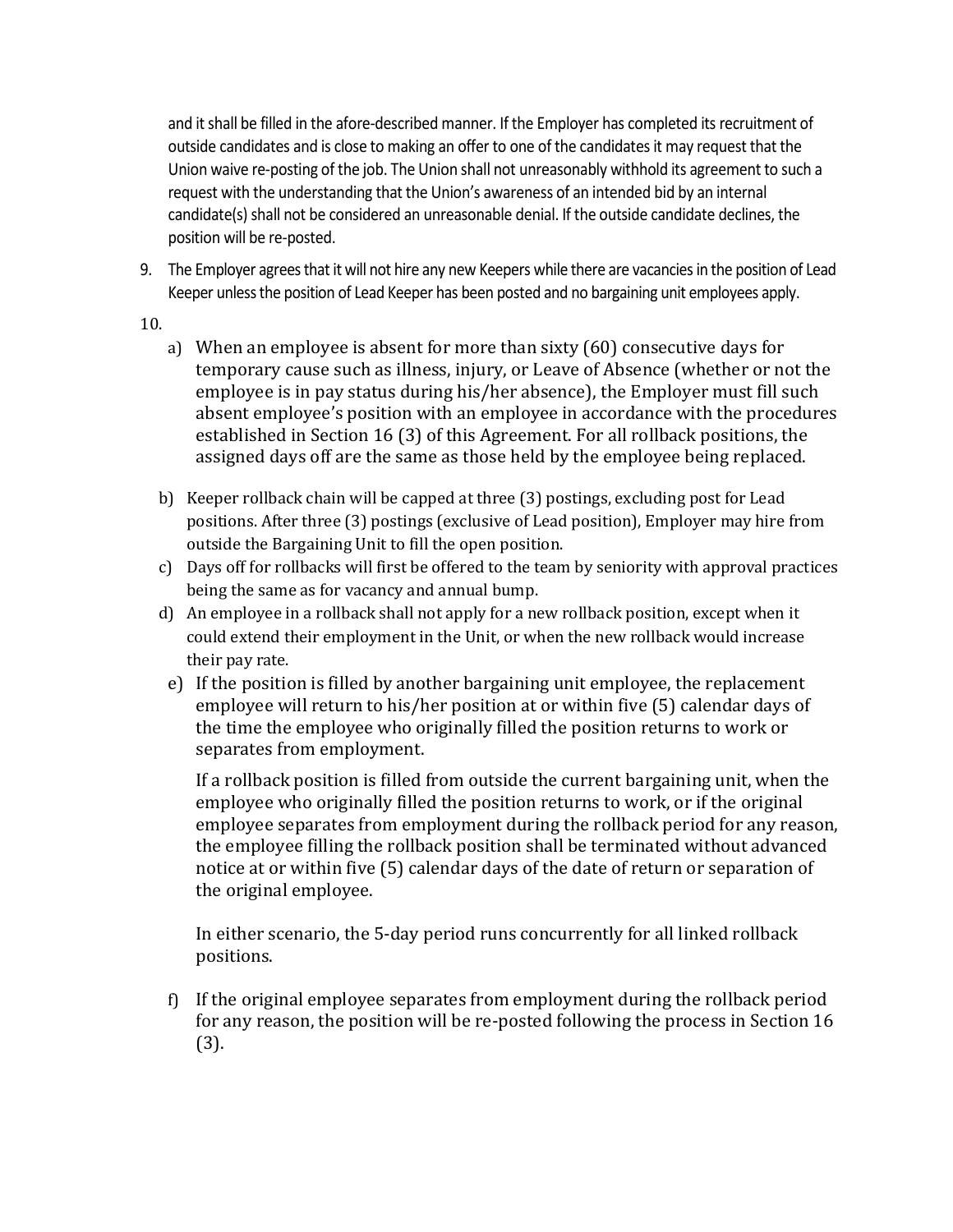g) If a rollback position is filled from outside the current bargaining unit, during the term of employment in the rollback position, the employee shall in all respects be a member of the Bargaining Unit, with the following provisions:

Following termination from a rollback position and from outside the bargaining unit, if the individual who held the rollback position applies for and is awarded that same position if it becomes available as a permanent opportunity following the re-posting process in Section 16 (3), and within fifty-six (56) days of having separated from the rollback position, or if the individual is hired into any other bargaining unit position, within fifty-six (56) days of having separated from the rollback position, their Seniority will include the full period of time since hired into the rollback position, with the hire date being the date of hire for the rollback position that he/she had filled.

Further, if the individual is hired back within fifty-six (56) days, whether to the same position that he/she held as a rollback, or to a different position within the bargaining unit, he/she will finish out any of the original probation period of one-hundred-and-eighty (180) days, or have a ninety (90) day probation, whichever is greater, to demonstrate their ability to perform the work.

If more than fifty-six (56) days elapse from termination from a rollback position to re-hiring into the position held as a rollback, or any other position, Seniority will not include time worked in the rollback position, hire date will be the date of hire into the permanent opportunity, and the employee will have a full onehundred-and-eighty (180) day Probationary Period.

- h) Nothing herein shall be construed to require the Employer to fill any position for which there is no work.
- i) The Employer may request, and the Union will not unreasonably withhold, permission to extend the sixty (60) day period when an employee's return is imminent.

11) Within (5) days excluding Saturday, Sundays and holidays of having accepted a new position, whether filling a rollback or a vacancy, every employee will receive a "new position" memo with the following information:

- Job Title
- Start Date
- Rate of Pay
- Supervisor
- Days off.

B. Performance Based Positions -

1) The following positions in **16.3.B.4** are subject to the afore-described posting process. All employees who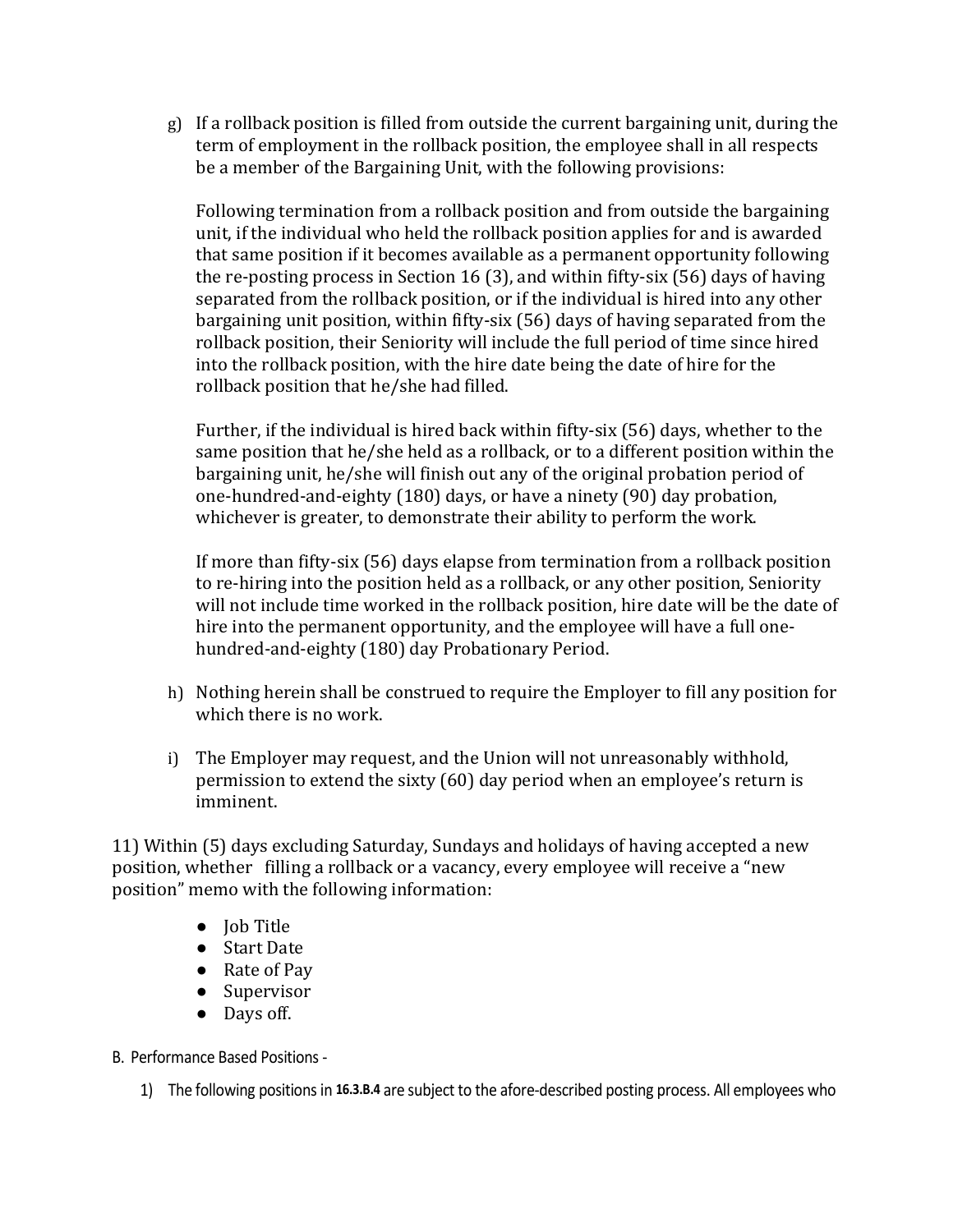apply will be granted an interview. However, the Employer reserves the right to hire the applicant demonstrating the highest level of performance and capability using the following criteria.

- a) Previous performance evaluations of Zoo work.
- b) The formal interview. A Union representative must be present during formal interviews.
- c) Previous work experience and/or participation in career advancement opportunities.
- 2) Interviews for performance based positions will take place within ten (10) days, excluding Saturday, Sunday, and holidays, after posting closes.
- 3) If, in the Employer's opinion, two or more applicants are approximately equal under the above criteria, gate seniority will be used. If, in the employer's opinion, no applicant meets all of the qualifications in the job posting notice, then the employer may fill the opening by hiring new employees.
- 4) The titles of the positions filled on the basis of performance include but are not limited to Arborist, Commissary Foremen, Commissary Lead, Heavy Equipment Operator, Keeper Foreman, Lead Keeper, Permanent Keeper, Maintenance Mechanic II, Maintenance Mechanic III, HVAC Technician III, Lead Storesperson, and Pest Control Technician II.

#### SECTION 17 MANAGEMENT'S RIGHTS

- a)Subject only to the limitations herein expressly set forth, it is recognized that all management functions, whether heretofore or hereafter exercised and regardless of the frequency or infrequency of that exercise, are vested solely in the Employer, including, but without limitation thereto, the full and exclusive control, direction and supervision of the Zoo and employees, the right to make such rules and regulations not inconsistent with the terms of this Agreement, as the Employer shall deem advisable, and right to hire, suspend, discharge, demote or otherwise discipline an employee for violation of the rules and regulations, or for other proper and just cause, to promote to better position, to maintain discipline and efficiency of employees, to determine schedules of work for an employee or employees, and to assign, reassign, or transfer any employee or employees from one job to any other.
- b)The Employer shall establish disciplinary procedures from time to time and shall notify the Union thereof. The Employer shall notify the Union at least ten (10) calendar days prior to making any change in or addition to its disciplinary procedure. If the Union is not satisfied with such change or addition, it may submit the matter to the **Grievance Procedure** set forth in **Section 4** hereof, starting at **Step 3**.

#### SECTION 18 SUBCONTRACTORS

- a)Outside contractors shall not be brought on the premises of the Employer by Employer to do work which is regularly and normally performed by the employees covered in this Agreement, provided that nothing herein shall prevent the Employer from:
	- 1) engaging outside contractors to perform such work in the event of emergency;
	- 2) engaging outside contractors to perform such work when Employer's employees are not available to do it, or cannot complete it within the time requirements of Employer, or when the Employer does not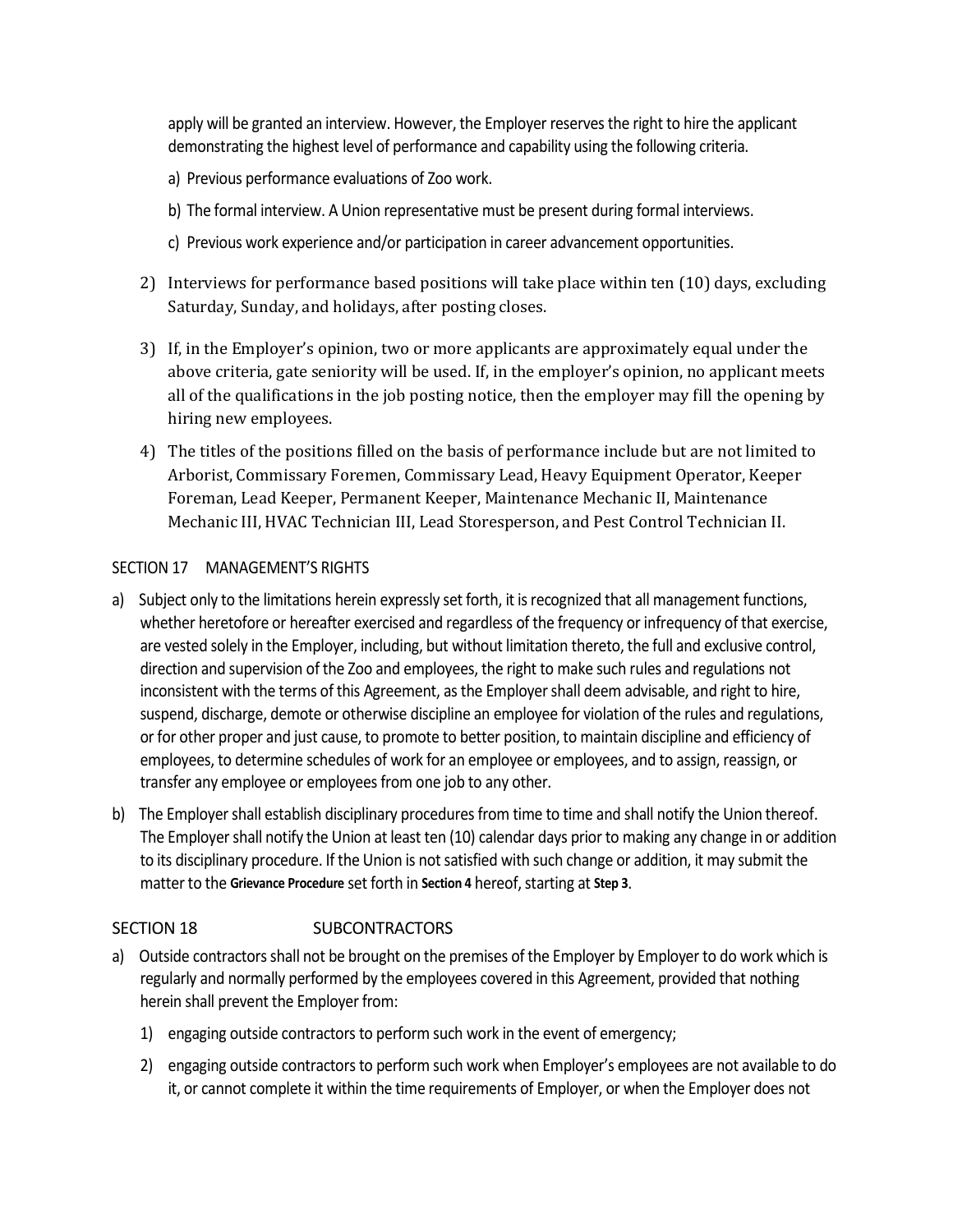have the proper equipment to perform the work.

- 3) engaging outside contractors to perform any work which, in the judgment of Employer, the Employer has no employees qualified to perform.
- b)Annually, the Employer will provide a list of capital projects, which it expects to complete with outside contractors. The Union may request and the Employer will provide additional information about specific projects and contractors. The parties will review and must mutually agree to continue this practice annually.

#### SECTION 19 PERFORMANCE OF BARGAINING UNIT WORK BY SUPERVISORS

- a)Supervisory employees shall not be permitted to perform bargaining unit work except when a Union official has been notified in advance. Exceptions to advance notification will be made when the Employer can demonstrate that it was not possible and in the following types of situations:
	- 1) when regular employees are unavailable, through no fault of the Employer to initiate and/or accomplish a necessary and time-sensitive task;
	- 2) the instruction or training of employees, except as modified in **Section 32** of this Agreement;
	- 3) in instances when difficulties are encountered on a job by the employee(s) or the employee(s) do not have the skills required to perform the job.
- b)This **Section** will not be used to displace an employee in a full-time job.
- c)The parties agree that certain tasks or portions of tasks normally performed by bargaining unit members may be performed by Supervisors for the following reasons:
	- 1) to evaluate effectiveness of repairs or services performed by employees, contractors and vendors;
	- 2) to ensure work methods are effective and efficient.

#### SECTION 20 BULLETIN BOARDS

The Employer will maintain a **Bulletin Board** in the Service Building. It will be used by the Union for the purpose of disseminating information concerning Union meetings, Union elections, social events and other affairs. No material shall be posted unless it is signed by a duly authorized Union official and has been approved by the Employer.

#### SECTION 21 FUNERAL LEAVE

In the event of the death of a member of the immediate family of the employee consisting only of a spouse, same-sex domestic partner, parent, step-parent, child, brother, sister, legal dependent, step-brother, step-sister, mother in-law and father in-law, the employee shall be granted up to five (5) days **Leave of Absence** with pay. Additional leave for the death of any relative may be granted by mutual agreement out of Annual Leave or leave without pay.

In the event of the death of the grandchildren or grandparents, the employee shall be granted up to two (2) days **Leave of Absence** with pay.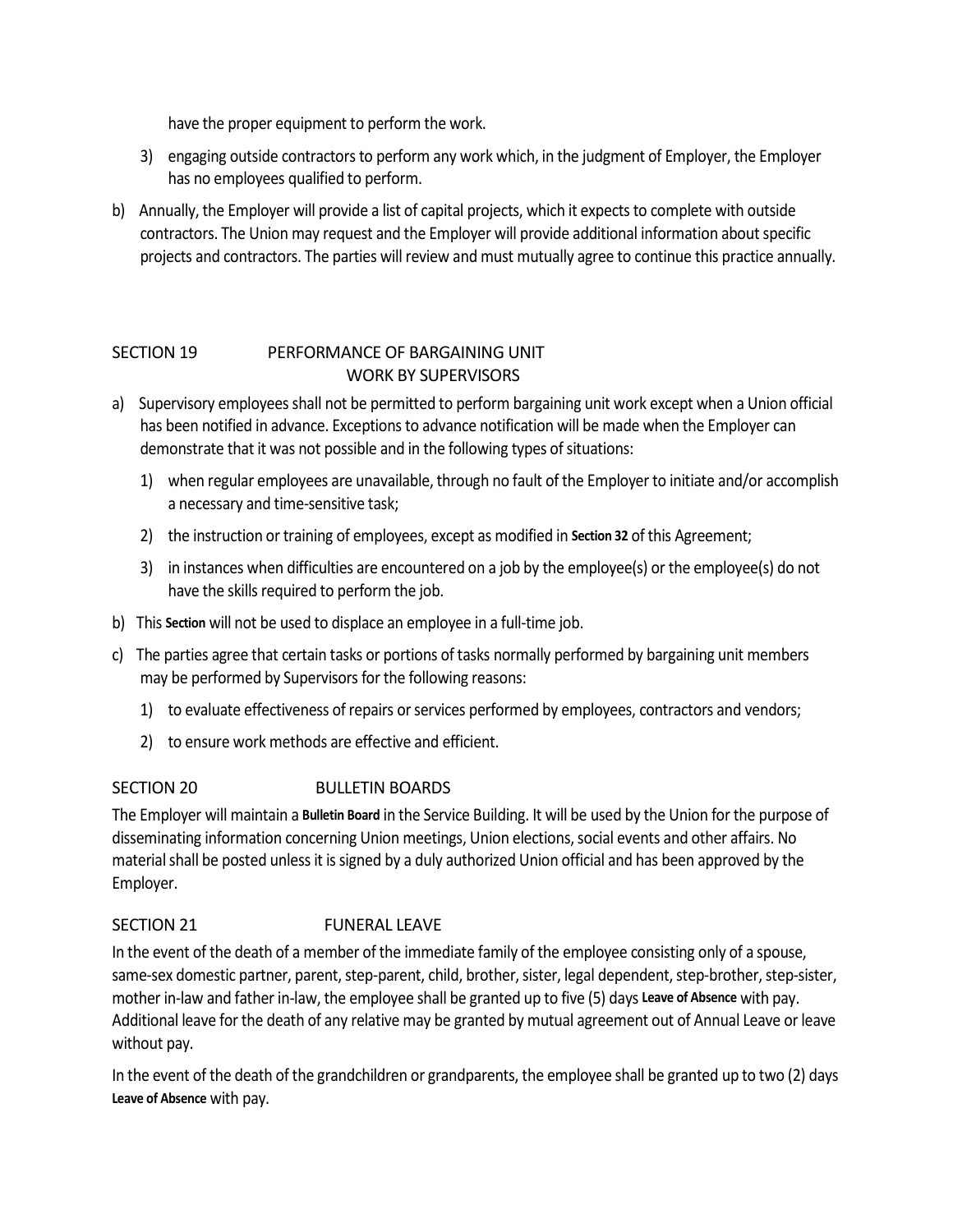In the event of the death of an aunt, uncle, niece or nephew, first cousin, sister in-law or brother in-law, the employee shall be granted a **Leave of Absence** with pay for the day of the funeral or service.

In the event of the death of an employee or an employee's spouse, domestic partner or child, employees in that employee's work group shall be granted three (3) hours with pay to attend the funeral or service providing that operational needs are met. Employees outside the work group shall be granted three (3) hours of **Annual Leave** provided that operational needs are met. If due to an emergency situation on the day of the **Funeral Leave** described in this paragraph an employee is required to work overtime, compensation at the appropriate overtime rate will begin only after the employee has worked longer than the amount of time away for the **Funeral Leave**.

Requests for such **Leaves of Absence** shall be made in writing as far in advance as possible. **Leaves of Absence** under this **Section** shall be granted to the employee on his/her regular workdays. Employees are required to provide appropriate documentation upon their return.

#### SECTION 22 LEAVES OF ABSENCE FOR UNION OFFICIALS

- a)The Employer shall grant **Leaves of Absence** without pay for periods of up to two (2) weeks to employees for good cause, including attendance as a delegate at any labor convention. Paid leave may be granted for activities that are mutually beneficial. The granting of such leaves will be by mutual agreement.
- b)An employee who is elected or appointed to a District or International position in any District Council or American Federation of State, County and Municipal Employees will be granted a **Leave of Absence** without pay for a period of up to one (1) year, provided that the Employer receives a written request for such **Leave of Absence** from the District or International body, Local 752 and the employee involved. Employees on such **Leave of Absence** shall not accrue additional **Seniority** during such leave and will not be entitled to any other benefits under this Agreement.
- c)Provided the employee gives written notice to Employer before the end of the **Leave of Absence** advising the Employer (s)he desires to return to work with the Employer, (s)he shall be reinstated no later than thirty (30) days from the date (s)he intends to return to his/her former position or to a position of similar type at the then prevailing wage.
- d)The two (2) employees who are members of the District Council 47 Executive Board shall be released to attend the twelve (12) regular monthly Council Executive Board meetings. One of the two (2) shall be granted up to four (4) hours' time off without loss of pay. The other shall be granted up to five (5) work hours off without pay. Both employees shall give reasonable advance notice to the Employer. The employee released without loss of pay shall have worked the first four (4) hours of each day on which the meetings are held. In addition, the Secretary-Treasurer of the Local Union shall be released without loss of pay on the second Tuesday of each month to perform administrative duties of the Local Union.
- e)The twelve (12) bargaining unit employees who serve as members of the Executive Board of AFSCME Local 752, shall be given time off without loss of pay every third (3rd) Wednesday at 12:00 p.m. to attend Executive Board meetings, providing it does not interfere with the operation of the Philadelphia Zoo.
- f)Requests for **Leaves of Absence** shall be made by the employee to his/her supervisor and the Union. A copy of the supervisor's response will be forwarded to the Union.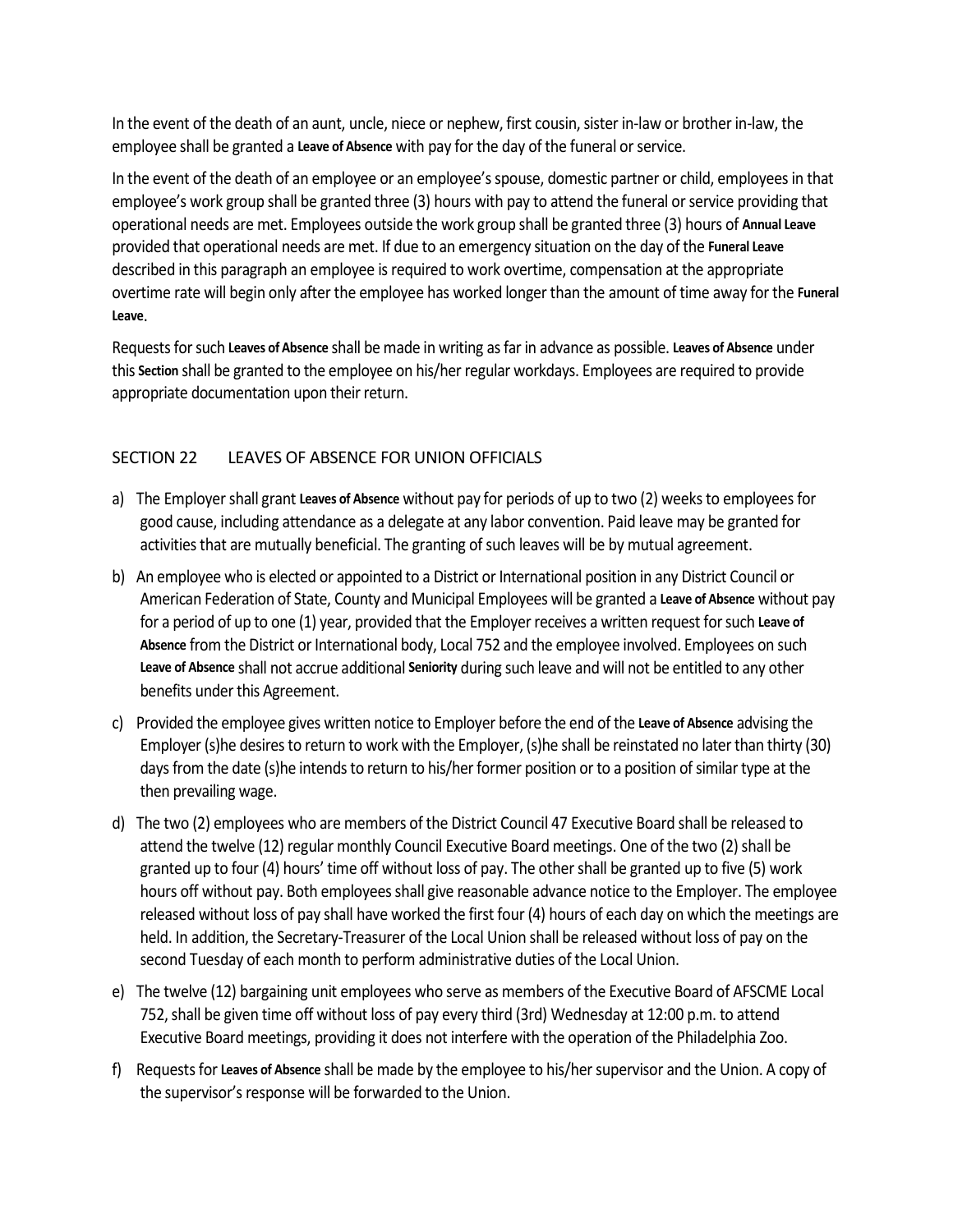g) The President and Secretary/Treasurer of Local 752 shall be released to attend the District Council 47 Financial Practices meetings, without loss of pay. A minimum of 24 hours' notice must be provided and approval will be granted assuming it does not interfere with department/Zoo operation. A maximum of 24 combined hours will be granted each calendar year to attend Financial Practices meetings.

#### SECTION 23 SHOP STEWARDS

- a)For the purpose of adjusting grievances under the **Grievance Procedure** set forth in **Section 4**, the Union shall have not more than four (4) Stewards who will be employees selected by the Union. Management will recognize one (1) steward per grievance except as set forth in **Section 4** of this Agreement. Commencing with the signing of this Agreement and for a twelve-month (12) period, one (1) additional steward may be granted time off with pay to process a grievance at the first step, subject to the needs and schedule of the business of the employer. Thereafter, the parties must mutually agree to continue the practice for an additional period. Management will provide reasonable training opportunities for new stewards.
- b)The names of Stewards shall be furnished to the Employer in writing by the President of Local 752 upon the signing of this contract.
- c)Union Stewards may enter work areas where bargaining unit members work during regular business hours for purposes of dispute and grievance investigation and processing provided their activities do not obstruct or hamper work or business activities.
- d)Union Stewards must notify their supervisor or his/her designee in advance of leaving their post and must communicate their destination, purpose for leaving, duration of absence from post and any essential work, which must be completed during the absence. With the exception of emergencies, Stewards will conduct activities related to dispute and grievance investigation and processing during their lunch and break periods as much as possible.
- e)Union Stewards entering work areas other than their own for the above or any reason must notify the manager of the area in advance.
- f)Union Stewards will schedule meetings with their constituents or with management as far in advance as practicable.

#### SECTION 24 MISCELLANEOUS

- a)The Employer agrees that it will not hire temporary, seasonal or part-time employees or use volunteers to fill vacancies in permanent full-time bargaining unit positions unless the Employer is unable to hire a permanent full-time employee for the position. The Union agrees that for this purpose and in order to reach this Agreement, on June 30, 2011 there were no permanent full-time bargaining unit positions which were being filled by seasonal, temporary, part-time or other employees or volunteers who were not members of the bargaining unit.
- b)The supplemental workforce in the Facilities Department shall not increase above FY'06 budgeted headcount (=20 staff) at any given time during the terms of the Collective Bargaining Agreement. During this time, all supplemental labor in the Facilities Department will be permitted to perform all tasks listed in the Garden Attendant or Lead Garden Attendant job descriptions that were in place prior to the signing of this Agreement.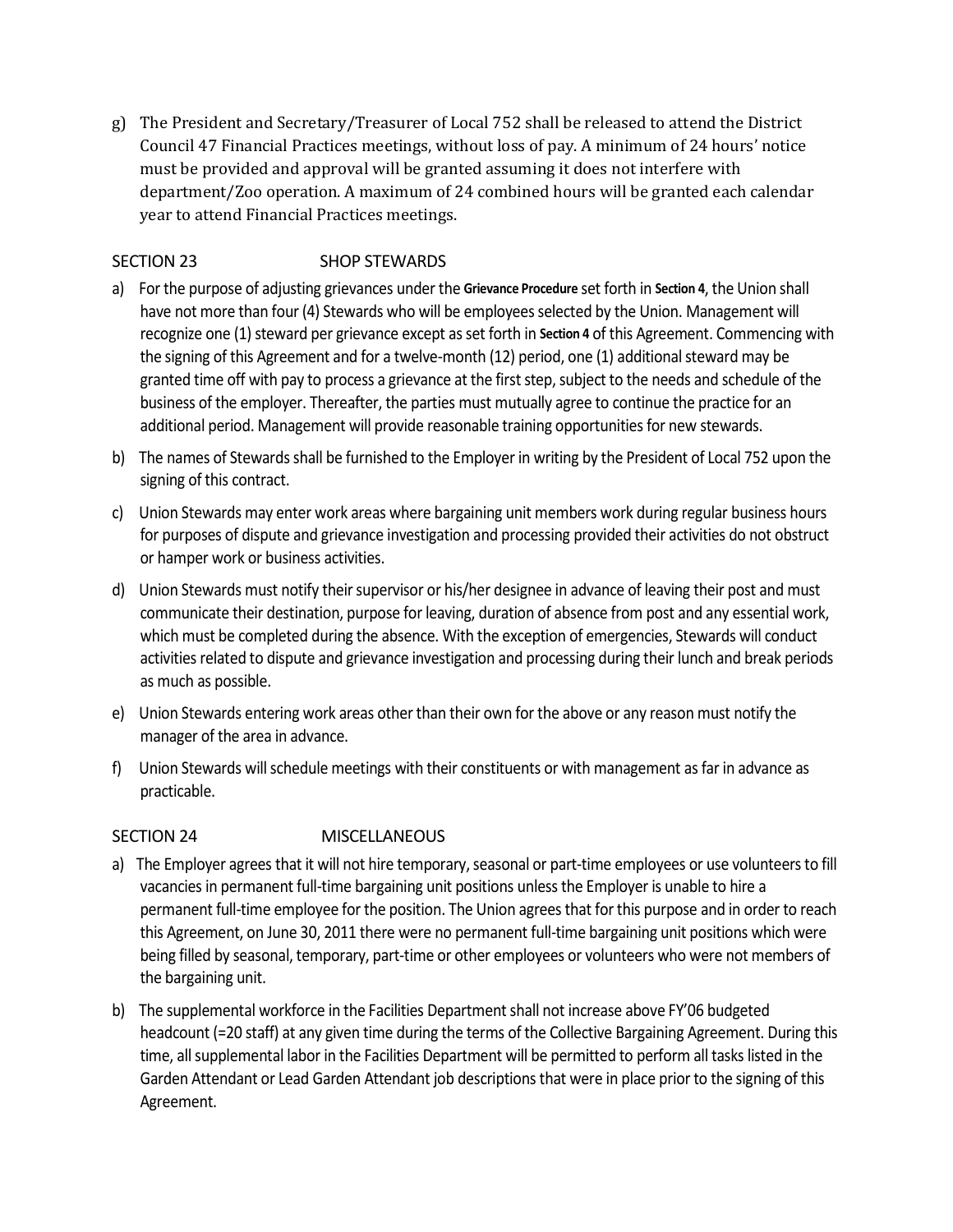- c)Except in cases of emergency, the Employer shall notify a bargaining unit employee at least forty-eight (48) hours before a temporary change in shift schedule (temporary defined as lasting less than ten (10) days). In the case of an emergency, the Employer will provide notice as far in advance as possible.
- d)Union officials may use the Employer's resources to conduct their internal business only with prior notice and approval from the Employer.
- e)Child Abuse Screening

In keeping with provisions set forth by the Pennsylvania Child Protective Services Law, the Employer will obtain child abuse clearances for all bargaining unit employees. Effective July 1, 2008 all bargaining unit employees will complete the Pennsylvania Child Abuse History Clearance form for submission to the PA Department of Public Welfare no later than September 1, 2008. A copy of the completed clearance form will be forwarded to the Human Resources Department. Employees are responsible for forwarding a copy of the clearance results to Human Resources within forty-five (45) days of date on the application. Employees that fail to return their clearance results and/or whose results reflect a history of child abuse will be subject to suspension and/or termination. The Employer will assume the cost of the clearance for bargaining unit employees. Clearances may be obtained as often as on a bi-annual basis.

f) Open Relief Restriction:

 As of July 1, 2017, employees hired into the Open Relief team from outside the Bargaining Unit or from the Assistant Keeper position shall be restricted from applying for any other position for the term of two (2) years from the date of hire into the Open Relief position.

#### SECTION 25 LAYOFF and RECALL

#### 1. Layoff

- a) Gate **Seniority** shall be followed for purposes of **Layoff and Recall** in accordance with the following guidelines:
	- 1) Within job groupings, senior employees may replace junior employees. For purposes of implementing this **Section**, the parties will use the definition of job groupings pursuant to **Section 16.3.A.3.d**. See **Appendix B** for the list of titles senior employees may bump within a job grouping
	- 2) Across department, senior employees may replace junior employees in the following job titles: Assistant Keeper, Admission Cashier, Central Communications Operator, Storesperson, Commissary Worker, Equipment Operator, Pest Control Technician 1, and Maintenance Storesperson.
	- 3) Senior employees who replace junior employees in positions with physical requirements substantially different from their current position, must meet the physical requirements of and be capable of performing the work.
	- 4) For purposes of this **Section**, employees have sixty (60) days to demonstrate their ability to perform the work.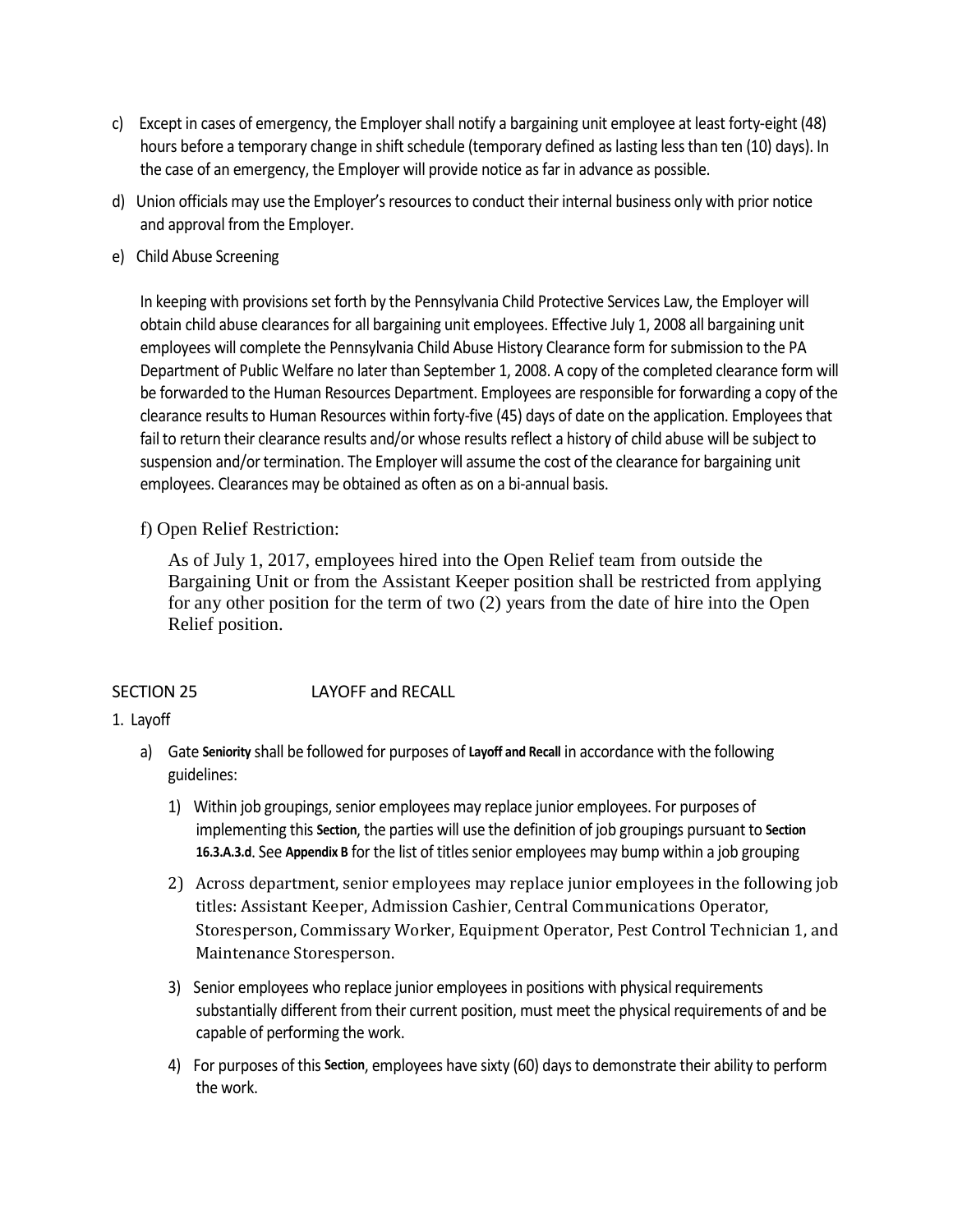- b) The Employer will notify the Union at least sixty (60) days prior to making any layoffs of employees. The notice will identify the specific positions to be eliminated.
- c) No layoffs shall be made by the Employer in any department while part-time, temporary or probationary employees or volunteers are performing bargaining unit work in the department in which the layoff is to be made, provided that the employee who would otherwise be laid off and/or bumped into a lower rated job is willing to perform work which is available in this department. Senior employees who bump into a lower rated job will be paid the rate for the lower rated job.
- d) The Union will have thirty (30) days from the notification of positions scheduled for layoff to notify the Employer of any job changes resulting from the layoff.
- e) As soon as possible after receiving the Employer's notice of a layoff, the Union will send the Employer the names of the Union officials designated to administer the layoff. The Union shall conduct activities related to administering the layoff in accordance with the guidelines for Shop Steward activity covered by **Section 23** . If requested by the Union, the Employer may, in extenuating circumstance; grant designated Union officials reasonable additional time during the workday without loss of pay to facilitate the job changes resulting from the layoff.

## 2. Recall

- a) In case of **Layoff, Seniority** freezes at separation date; individuals do not accrue additional **Seniority** while on **Layoff**status.
- b) The Union will be responsible for notification of individuals on **Layoff**status regarding postings of available Bargaining Unit positions. The Union will notify the Employer of any candidates for the posted position from the **Layoff** list within fifteen (15) days following the first day of the internal posting.
- c) Any bargaining unit position that becomes available while individuals are in **Layoff**status will be filled in accordance with the following:
	- 1) If a laid-off position is reactivated:
		- A) The individual who formerly held that position will be given first right of refusal for that position. If that individual is on **Layoff**status at the time the position is offered and refuses the position, the individual will be removed from the **Recall** list, except in the case of a rollback position. If that individual is employed in another Bargaining Unit position at the Zoo at the time the position is offered, the individual can choose to return to his/her former position or remain in the current position.
		- B) If the position is not filled by the former incumbent, the position will be posted for active Bargaining Unit employees as per **Section 16(3**).
		- C) If the position is not filled by an active Bargaining Unit Employee, individuals on **Layoff**status will be considered for the position, following the provisions of **Section 16(3)**.
	- 2) If a Bargaining Unit position becomes available that is not a laid-off position that has been reactivated:
		- A) The position will be posted for active Bargaining Unit Employees as per **Section 16(3)**.
		- B) If the position is not filled by an active Bargaining Unit Employee, individuals on **Layoff**status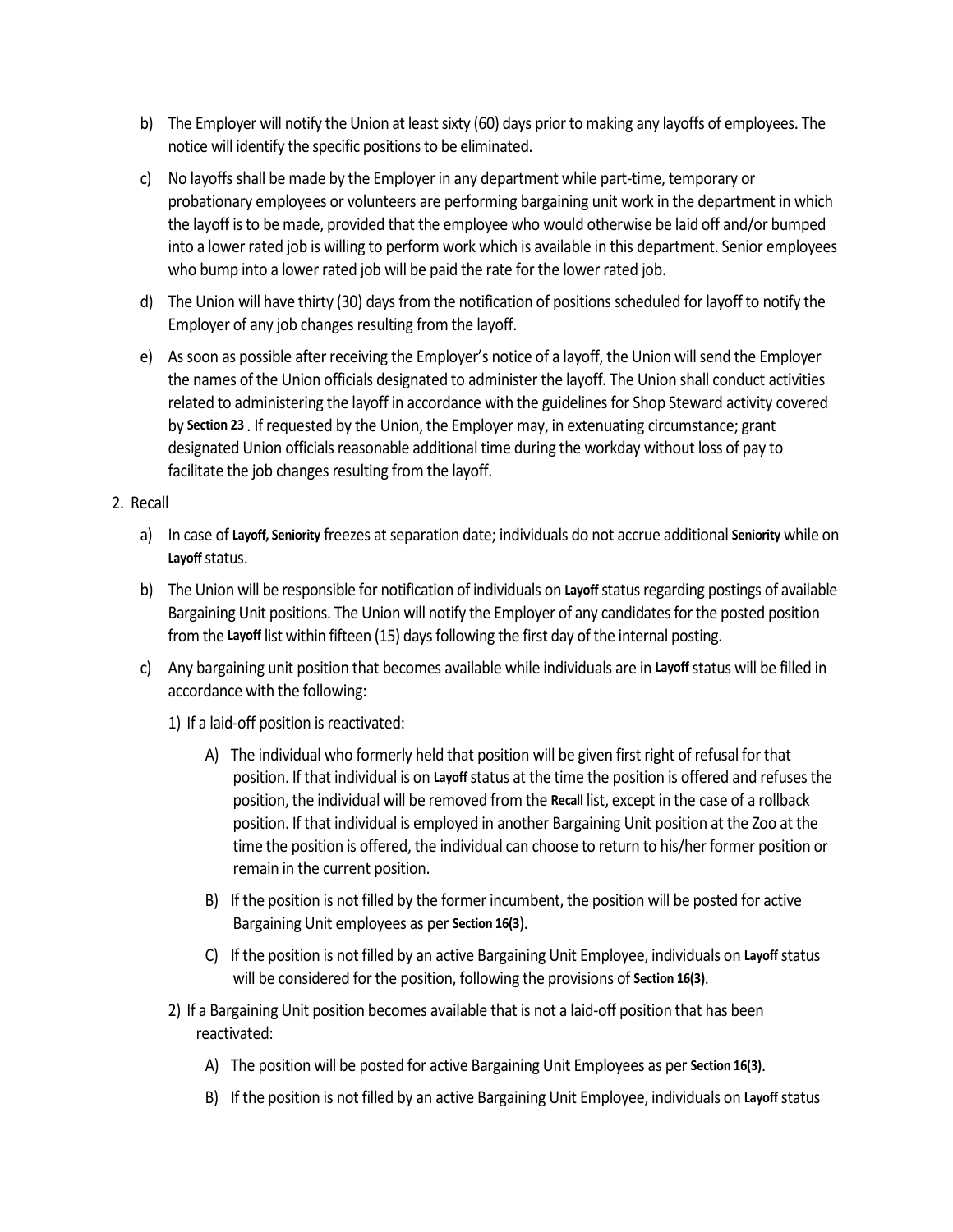will be considered for the position, following the provisions of **Section 16(3)**.

- d) Employees hired from layoff status will have fourteen (14) calendar days following notification to begin work, unless granted an extension by the Employer.
- e) Employees returning to active Bargaining Unit positions from **Layoff**status have sixty (60) days to demonstrate their ability to perform the work, in accordance with **Section 25(1a4).** This **Probationary Period** is waived for an employee returning to his/her own former (reactivated) position.
- f) Individuals returning to their own (reactivated) positions or to other positions within their workgroup will be paid at the rate as determined by their **Seniority** at the time of return. Individuals returning from **Layoff**status to a position outside of their workgroup at the time of the **Layoff** will begin at the hire rate for that position.
- g) The Employer may require a physical exam for a recalled employee prior to that employee beginning work.
- h) Benefits for a recalled employee will begin on the date the employee returns to work, with no waiting period.

## SECTION 26 JURY DUTY

- a)An employee who is summoned and reports for **Jury Duty** as prescribed by applicable law shall be paid by the Employer in an amount equal to his/her regular straight time pay for eight (8) hours up to a maximum of forty- five (45) days in a twelve (12) month period.
- b)In order to receive payment, an employee must
	- a) give the Employer notice one (1) week in advance that (s)he has been summoned for **Jury Duty**;
	- b) must furnish satisfactory evidence that he/she reported for or performed **Jury Duty** on the days for which (s)he claimed such payment and;
	- c) report to work at the Zoo on his/her regularly scheduled workdays immediately prior to and immediately following **Jury Duty**.

## SECTION 27 SPECIAL PROVISIONS FOR KEEPERS ASSIGNED TO WORK WITH ELEPHANTS IN THE PACHYDERM HOUSE AND WITH VENOMOUS REPTILES

- a)In addition to the criteria specified in **Section 16 (3a)** regarding performance-based positions, any internal applicants for the positions working directly with elephants will be assessed based on the Employer's evaluation of the likelihood the applicant will work safely and effectively within the elephant program. The Employer reserves the right to fill an elephant opening with an outside candidate if in the Employer's judgment no internal candidate, though otherwise qualified, is likely to work safely and effectively within the elephant program.
- b)The Assistant Curator for Pachyderms/Elephant Manager may participate fully and on a daily basis in all aspects of elephant management and care, including but not limited to, all training and other elephant management routines, feeding, and enclosure cleaning and care.

In the absence of a staff Assistant Curator for Pachyderms/Elephant Manager, a consultant to the elephant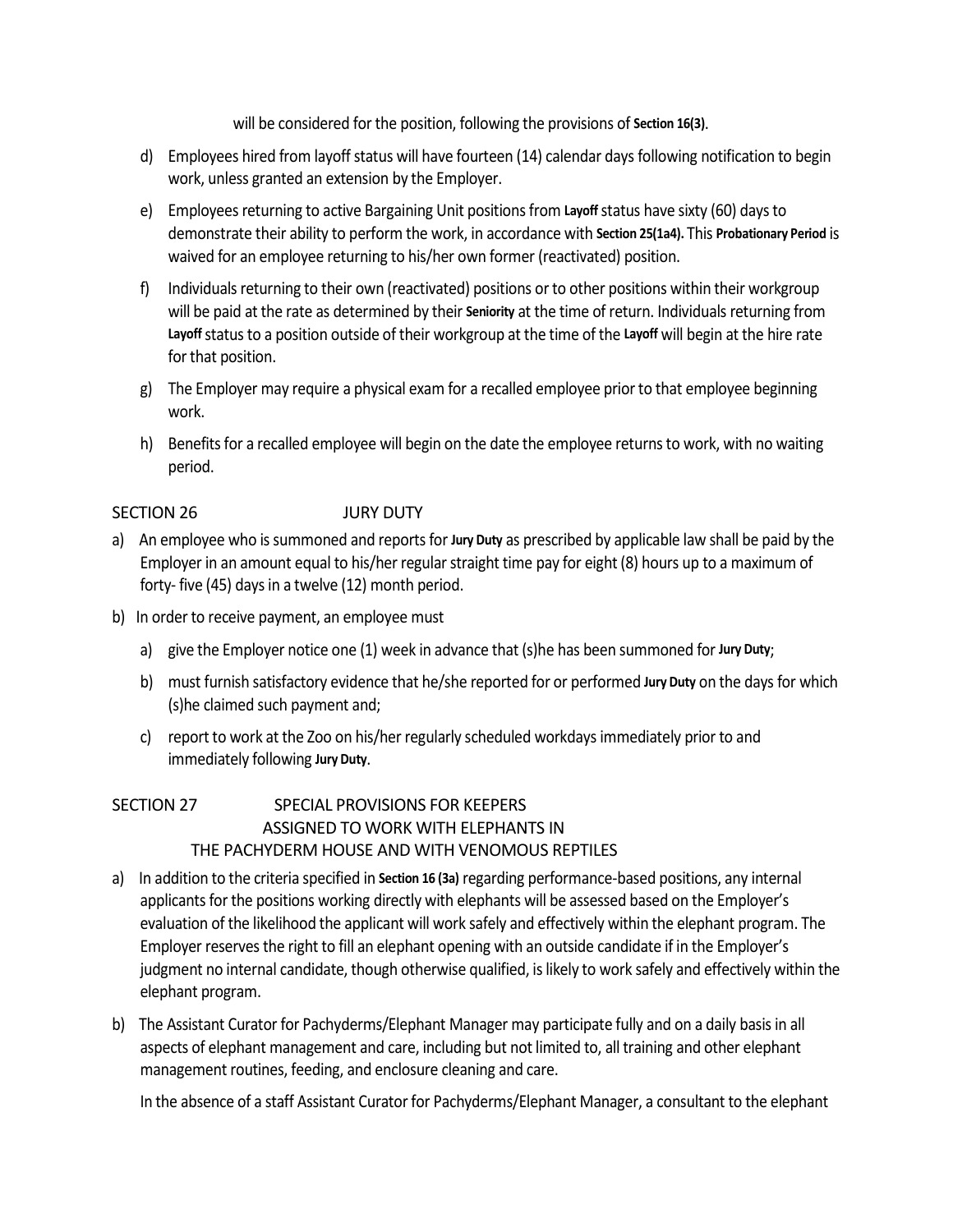program may participate fully and on a daily basis in all aspects of elephant management and care, including all training and other elephant management routines. In this circumstance, keeper staff reports to a curatorial staff member, not a consultant.

This agreement is specific to this position of Assistant Curator of Pachyderms/Elephant Manager or the Elephant Consultant in the absence of the Assistant Curator/Elephant Manager and does not alter the general understanding between the two parties with regard to **Sections 18** and **19** of the Collective Bargaining Agreement.

c) The Employer will provide the Union with a copy of the current Elephant Program Manual (if there are elephants resident in the Zoo) and of the current Venomous Snake Emergency Procedure Manual.

## SECTION 28 CAREER DEVELOPMENT

- 1. Definitions for Career Leave
	- a) Employer and the Union are committed to the professional development of employees. The Union and the Employer shall continue to support the Career Development Program, which will provide for education and training of existing employees.
	- b) The Union will cooperate with Employer to establish training programs using outside resources, including encouraging other unions to allow employees to participate in their education and training programs as appropriate.
	- c) Off-site activities that are part of the Employer's regular business or the employee's regular work are not considered career leave for the purposes of this **Section**.
	- d) A Career Leave of Absence may be taken for professional development to increase the employee's job skill or knowledge. A Career Leave of Absence may be paid or unpaid and may be required by the Employer or may be considered optional.

## **2. Eligibility and Application Requirements for Career Leave**

- a) Employees who have completed one (1) year of employment may apply for paid **Leaves of Absence** for the purpose of career development.
- b) The frequency and duration of **Leaves of Absence** for **Career Development** will be at the Employer's discretion and will require the Employer's approval at least thirty (30) days prior to the commencement of leave.
- c) Employees with active discipline on file may apply for paid career leave. The granting of the leave will be at the discretion of the Employer.
- d) Requests for **Leaves of Absence** shall be made by the employee to his/her supervisor and the Union. A copy of the supervisor's response will be forwarded to the Union.
- e) It is the hope of the Employer and the Bargaining Unit that all employees who participate in Zoo sponsored professional development will willingly share their knowledge and experiences. This sharing can be in multiple formats as agreed to by the Employer and employee, including written reports, oral presentations and other communications to interested staff and those that will benefit from this knowledge.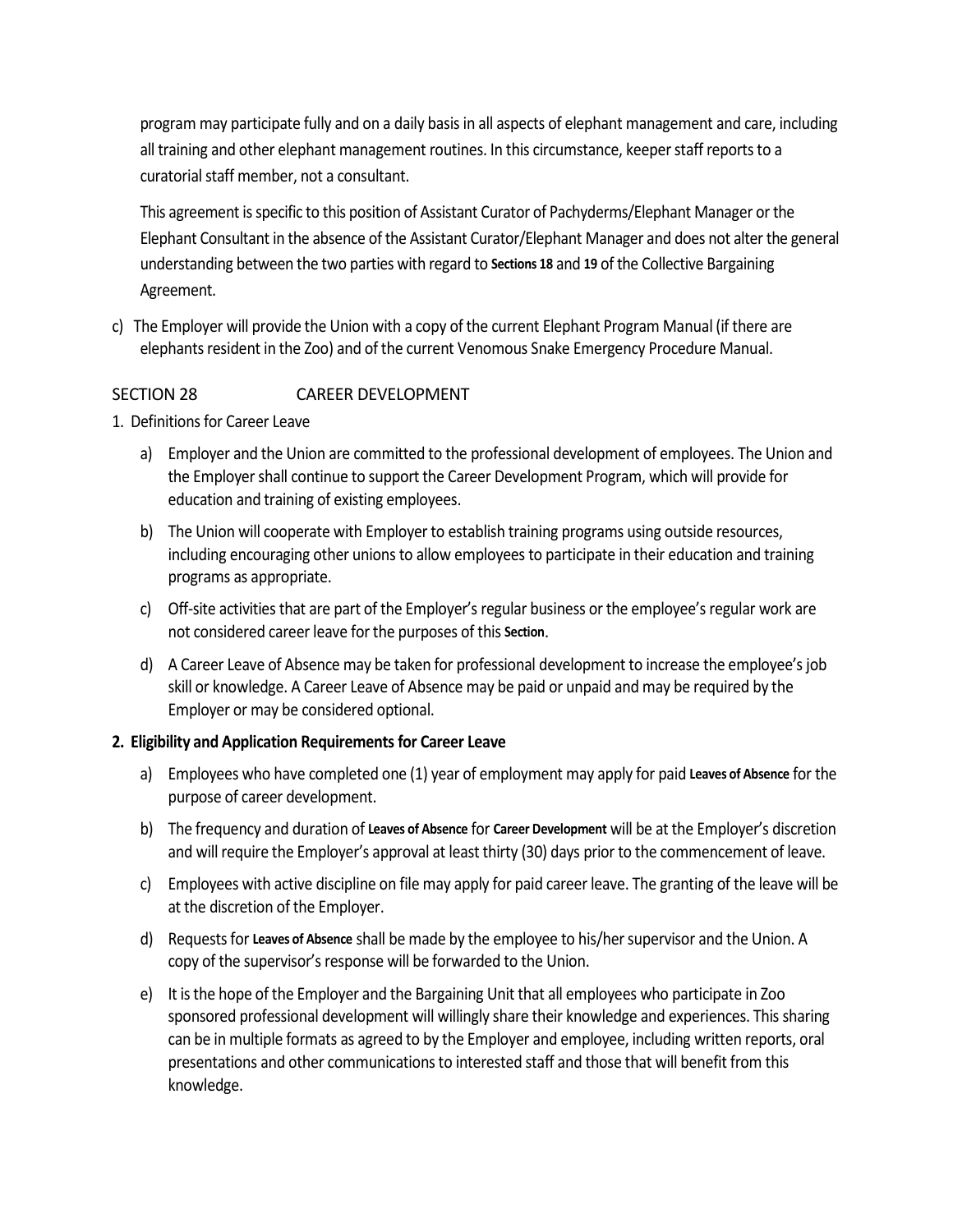## **3. Pay Practices for Career Leave**

- a) Employer required training and/or career development programs will be handled in the following manner:
	- 1. If the training and/or career development falls during an employee's regularly scheduled workday, the employee will be paid at their regular rate of pay.
	- 2. If the training and/or career development falls outside of an employee's regularly scheduled workday, the Employer will first try to adjust the employee's workweek so as not to exceed the employee's regular weekly work schedule. However, the Employer cannot guarantee an adjustment to the employee's schedule.
	- 3. The Employer will pay the overtime rate for training and/or career development activities that exceed 40 hours per week.
	- 4. For the purposes of this **Section** only, the parties agree that the overtime rate will be paid after the completion of forty (40) hours of work in a week. The overtime rate will not be paid after eight (8) hours per day.
- b) Training and/or career development programs that are not required by the Employer, but are considered to be mutually beneficial will be treated as follows:
	- 1. If the training and/or career development falls during an employee's regularly scheduled work day, the employee will be paid at the regular pay rate for actual time worked, not to exceed eight (8) hours of pay.
	- 2. If the training and/or career development falls outside of an employee's regularly scheduled workday, the employee's time is not compensable.
- 4. Education Assistance Program
	- a) Employees are eligible for the Education Assistance Program after completing one (1) year of employment.
	- b) Employees will submit requests for tuition assistance through the Education Assistance Program to the Career Development Committee. The Committee will fund applications in accordance with its guidelines.
	- c) In the event of restructuring of present job classifications, change in work routines, or introduction of new technology, the Employer will make every reasonable effort to train employees who will be adversely affected by the contemplated change, so that said employee(s) will be able to retain employment with the Employer in a different classification.

## SECTION 29 HEALTH AND SAFETY

- 1) Health and Safety Committee
	- a) There shall be a joint Union and Management Committee consisting of no more than five (5) representatives each from the union and the employer. The Employer recognizes its obligation to comply with applicable safety laws and to provide and maintain healthy and safe working conditions. The Employer will take and enforce precautionary measures to protect the safety and general well-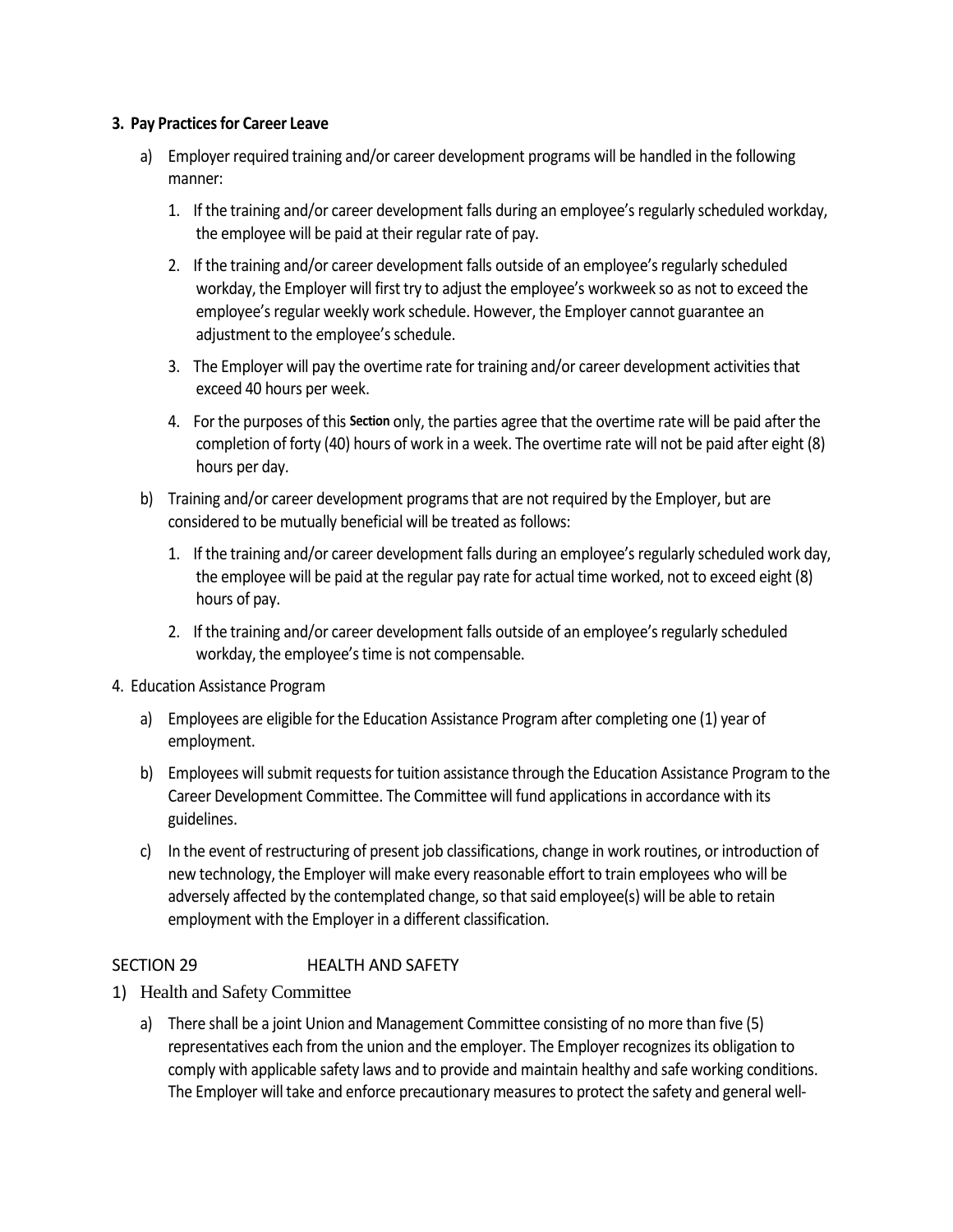being of the employees so that hazards of work shall be minimized. The Union shall be responsible for cooperating with the Employer to both promote and implement **Health and Safety** programs, including assuring employee's adherence to **Health and Safety** policies.

- b) The Committee shall have responsibility and authority to make recommendations to management to remedy **Health and Safety** hazards it identifies pursuant to exercising the following powers and duties:
	- 1) Receive, consider and dispose of concerns and complaints with respect to the **Health and Safety** of the employees and the Zoo.
	- 2) Conduct or ensure that periodic inspections of buildings and/or job sites are conducted for purpose of identifying unsafe conditions to prevent occupational illness and injury. The committee will provide a written report of its finding to the Employer.
	- 3) Review summary reports of occupational illness and injury maintained by the Employer.
	- 4) Develop and promote measures to protect the health, safety and welfare of employees and guests.
	- 5) Develop and promote programs for education and information concerning safety and health in the workplace.
	- 6) The Committee will prepare and submit a list of its priorities and estimated costs annually to be evaluated as part of the budget process. Management may accept, reject or modify the Committee's priorities and recommendations.
- c) Committee members shall be entitled to occupational **Health and Safety** training annually, to be provided at the Employer's expense. The form, nature and location of the training shall be approved by the Committee.
- d) The Committee shall recommend the form and nature of occupational **Health and Safety** training which will be provided to all employees on a regular basis.
- e) The Committee shall meet as needed but no less than once a month.
- f) The above provisions do not limit the Employer's right to conduct training notwithstanding the functions and duties of the Health and Safety Committee.
- 2) Extraordinary Circumstance Transfer

In the event of an extraordinary circumstance where the Chief Operating Officer believes an employee presents an imminent danger to him/herself, co-workers, animals, and/or patrons, the Zoo may temporarily re-assign that employee for no more than seven (7) calendar days, while an investigation is being conducted. Within the seven (7) days, the Zoo and Union will meet to discuss the alleged imminent danger and the proposed action concerning the employee. Should the Chief Operating Officer determine that an imminent danger exists not withstanding other provisions of the contract concerning transfers, he/she may temporarily or permanently transfer such employee. The Union retains the right to grieve and arbitrate the transfer initiated at **Step 3** of the grievance process.

3) Driver's License Status.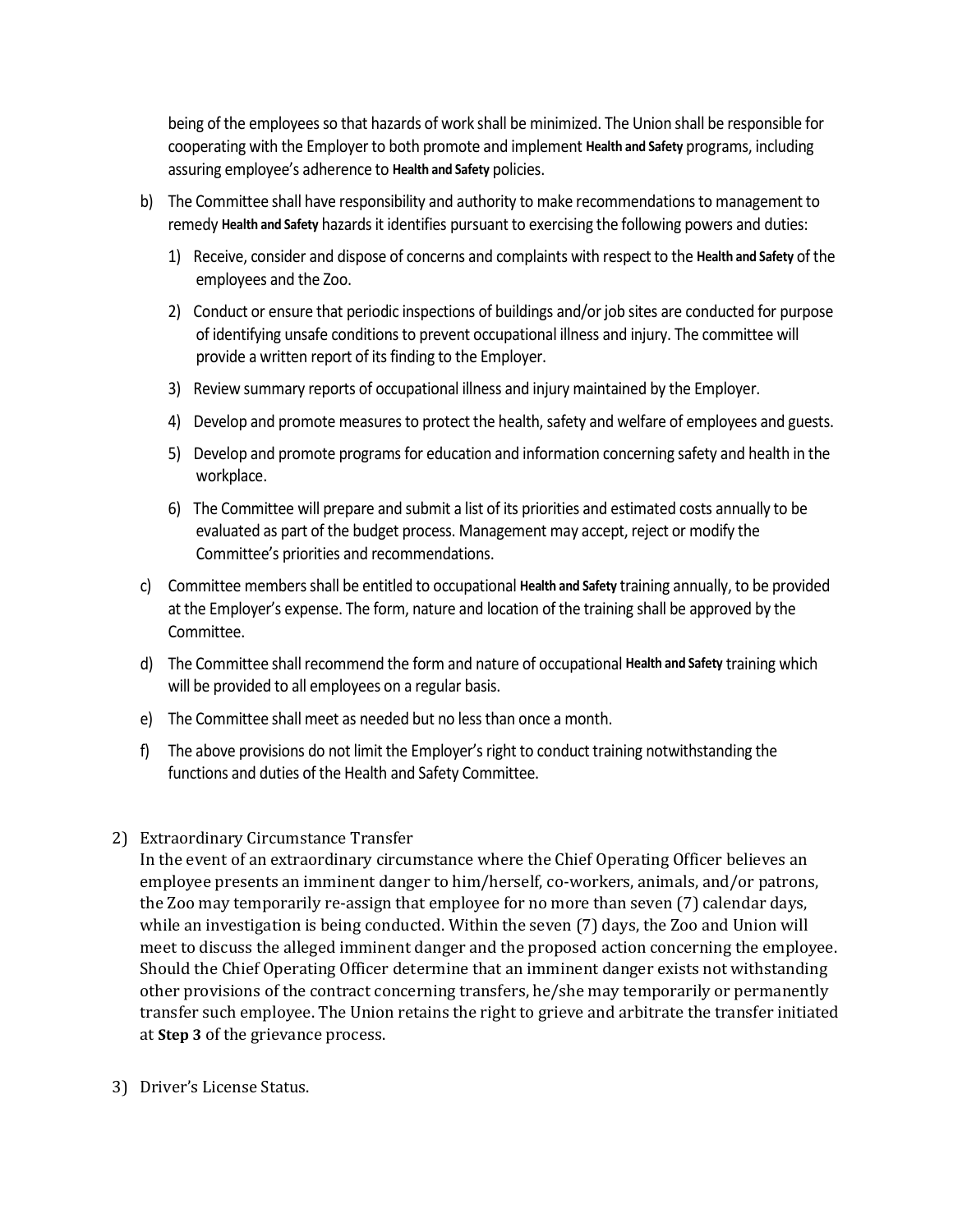- a. Employer may verify driver's license status via a third party vendor for all employees in the following job classifications:
	- a) Commissary
	- b) Pest Control
	- c) Operational Services
	- d) Heavy/Equipment Operator
	- e) Engineering
	- f) Grounds

Employees new to the classification will have their license checked upon acceptance of the new position.

The Zoo will verify only the status (valid/ non-valid e.g. suspended, revoked or expired) of the license and any driving restrictions. Employees will be required to complete a release form annually authorizing a third party vendor to provide reports to the Zoo indicating license status. The driver's license checks will be requested two (2) times per year. The employer will notify Union leadership no less than 48 hours in advance of its intent to run driver's license checks. The reports will be shared with Union leadership.

- b. Employees are required to report a change in driver's license status within five (5) days of notification from the reporting agency (e.g. DMV) excluding Saturday, Sunday, and holidays. Employees must provide documentation of notification date. Failure to report a suspended/revoked/restricted /expired license to the supervisor/department leader may result in immediate termination.
- c. If a non-valid license is reported, the employee will be granted sixty (60) days to resolve the matter and restore the license to valid status. If the driving record cannot be restored to valid status within sixty (60) days of the suspension, the employee is subject to termination.
- d. Similarly, if the employee is deemed uninsurable by the Zoo's insurance provider, the employee will be granted sixty (60) days to resolve the matter and be deemed insurable by the Zoo's insurance provider. If the employee is not deemed insurable within 60 days, the employee is subject to termination.
- e. Employees in positions other than those listed above that desire to drive Zoo vehicles and/or on behalf of the Zoo in the course/scope of their job duties will be required to complete an authorization form, per the terms noted in section (a). Employees are only subject to section (b) if their driver's license status changes and they continue to drive. Employees with notification to their supervisor may opt out of driving at any time without penalty. Employees in positions other than those listed in section (a) are not subject to the terms noted in section (c) and (d).
- 4) Drug and Alcohol Policy See Exhibit C

## SECTION 30 HEALTH AND WELFARE

a) The Employer will maintain existing medical benefits in the plans in which employees are currently enrolled at the current contribution rate through July 31, 2011. Effective August 1, 2011 bargaining unit employees will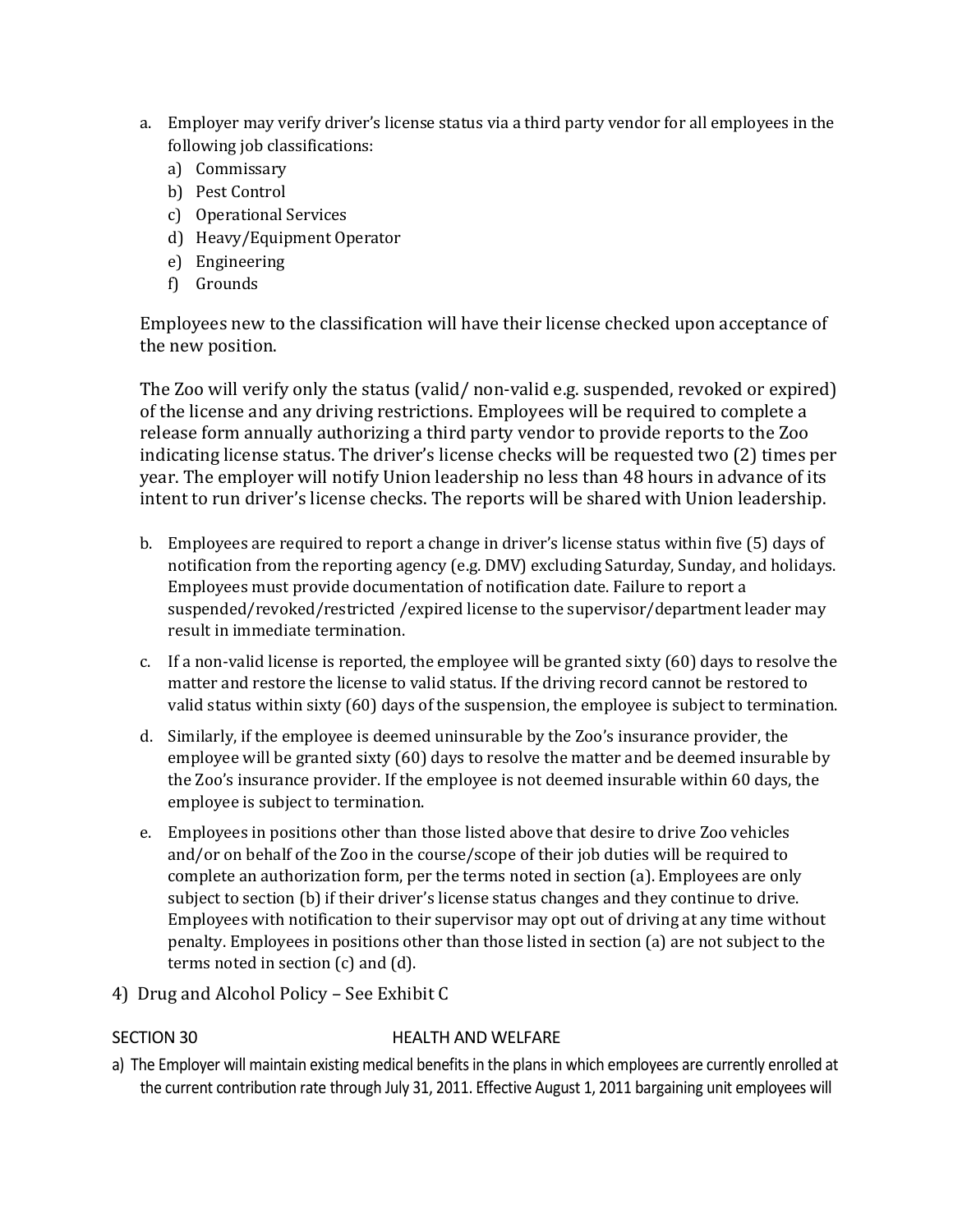convert to the Employer's Non-Union plans which will continue to provide medical benefits through the Flex series for Personal Choice, Keystone POS and Keystone HMO plans underwritten by Independence Blue Cross.

- b) Effective January 1, 2009, the Union will transition to an annual January 1, benefits enrollment cycle.
- c) Employees may elect coverage under any of the plans offered by the Employer for bargaining unit employees.
- d) Effective January 1, 2015
- Bargaining unit employees' benefit plans (HMO/POS) will convert to the current (2014) non-union plans/co-pays. The bargaining unit PPO plan co-pays will match that of the new HMO/POS plans.
- e) Effective January 1, 2018:

## • **Employee Co-Pays:**

- a. Health plan benefits and contributions will remain at the levels specified in the 2017 plan document through the term of this agreement with the exception of prescription drug coverage as follows:
	- i. January 1, 2018- December 31, 2020:
		- 1. Retail Pharmacy: \$15/\$35/\$50
		- 2. Mail Service: \$40/\$80/\$100
	- ii. January 1, 2021- December 31, 2022:
		- 1. Retail Pharmacy \$20/\$40/\$55
		- 2. Mail Service \$50/\$90/\$110
- Employee will make weekly contributions on a pre-tax basis toward the cost of the benefit in the following amounts:

## **HMO and KPOS:**

### Effective:

| January 1, 2018: Employee 17% | $Employee + Dependent 20%$   |
|-------------------------------|------------------------------|
| January 1, 2019: Employee 18% | $Emplovee + Dependent 21%$   |
| January 1, 2020: Employee 19% | $Emplovee + Dependent 22\%$  |
| January 1, 2021: Employee 20% | $Emplovee + Dependent 23%$   |
| January 1, 2022: Employee 21% | $Emplovee + Dependents 24\%$ |

## **Personal Choice:**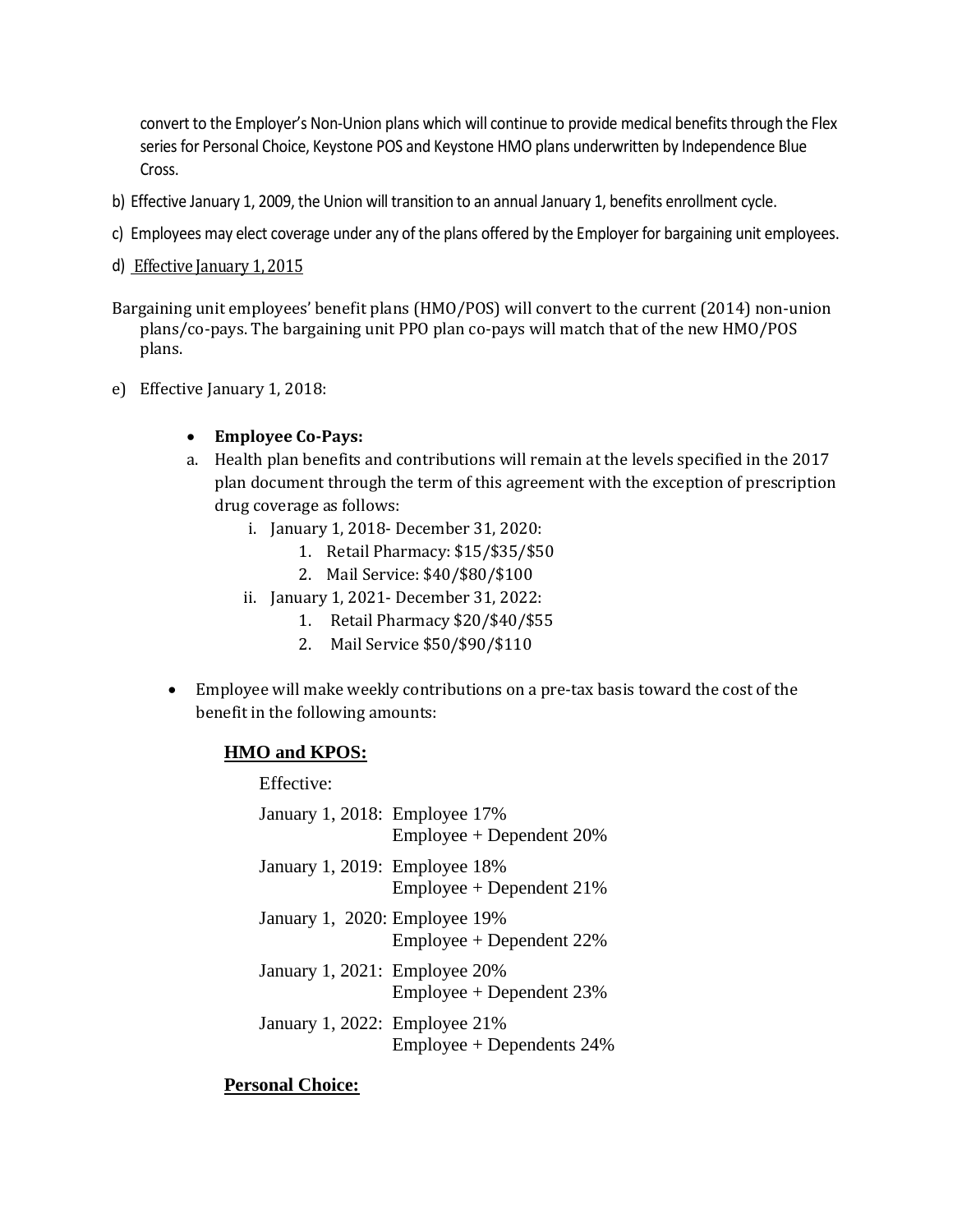Effective:

January 1, 2018- December 31, 2020:

Employee Only and Employee+ Dependents: 10% Employer will fund 50% of the deductible

• Employer will cover full deductible for the 3 union participants in the current PPO plan effective 7/1/17 (one member has a spouse participant)

January1, 2021- December 31, 2022:

Employee Only and Employee + Dependents: 15% Employer contributes 50% of the deductible

- f) Employees who decline to enroll in any of the medical plans sponsored by the Employer will receive a \$1, 000 medical waiver each year they decline medical coverage. Employees may decline coverage only if they have medical coverage through a medical plan other than the Employers and provide proof of the coverage. Employees who decline to participate in the Employer's medical plan do not have Union representation with respect to medical benefits obtained from plans other than those provided by the Employer.
- g)Except for a qualifying "life event," employees who decline to participate in the Employer's medical plans may not change their election until the Employer offers an open enrollment. The Employer will offer an open enrollment once a year. Employees who re-enroll will be covered by the KPOS plan.
- h)Spouses who are employed by the Employer who elect to receive coverage through the same medical plan will enroll at the coverage level with the lowest premium under the plan they elect or are eligible for.
- i) Dental benefits remain at no cost to employees and at current benefit levels )those in effect as of June 30, 2017) for the term of the agreement.
- j)Life and Accidental Death and Dismemberment Insurance will be provided at one (1) times the employees' annual base salary.
- k)Effective August 1, 2011, Short Term Disability insurance will be paid at sixty percent (60%) of an employee's weekly wages and begin on the fifteenth (15th) day of disability.
- l)Long Term Disability will be paid at sixty-six and two-thirds (66 <sup>2</sup> /3%) of an employee's monthly wages up to a maximum of three thousand five hundred dollars (\$3,500.00).
- m)The Vision benefit will be continued as the benefit level in effect as of June 30, 2011.
- n)The Employer will continue the Employee Assistance Program (EAP) for the duration of the Collective Bargaining Agreement at the benefit levels in effect as of June 30, 2011.
- o)The Employer will maintain qualified flexible spending accounts that can be used to pay for eligible medical and dependent care expenses.
- p)The Union and the Zoo agree to maintain a **Health and Welfare** Committee consisting of six (6) members, with three (3) representing each entity. The Committee will meet as required, but at least four (4) times per year for the purpose of: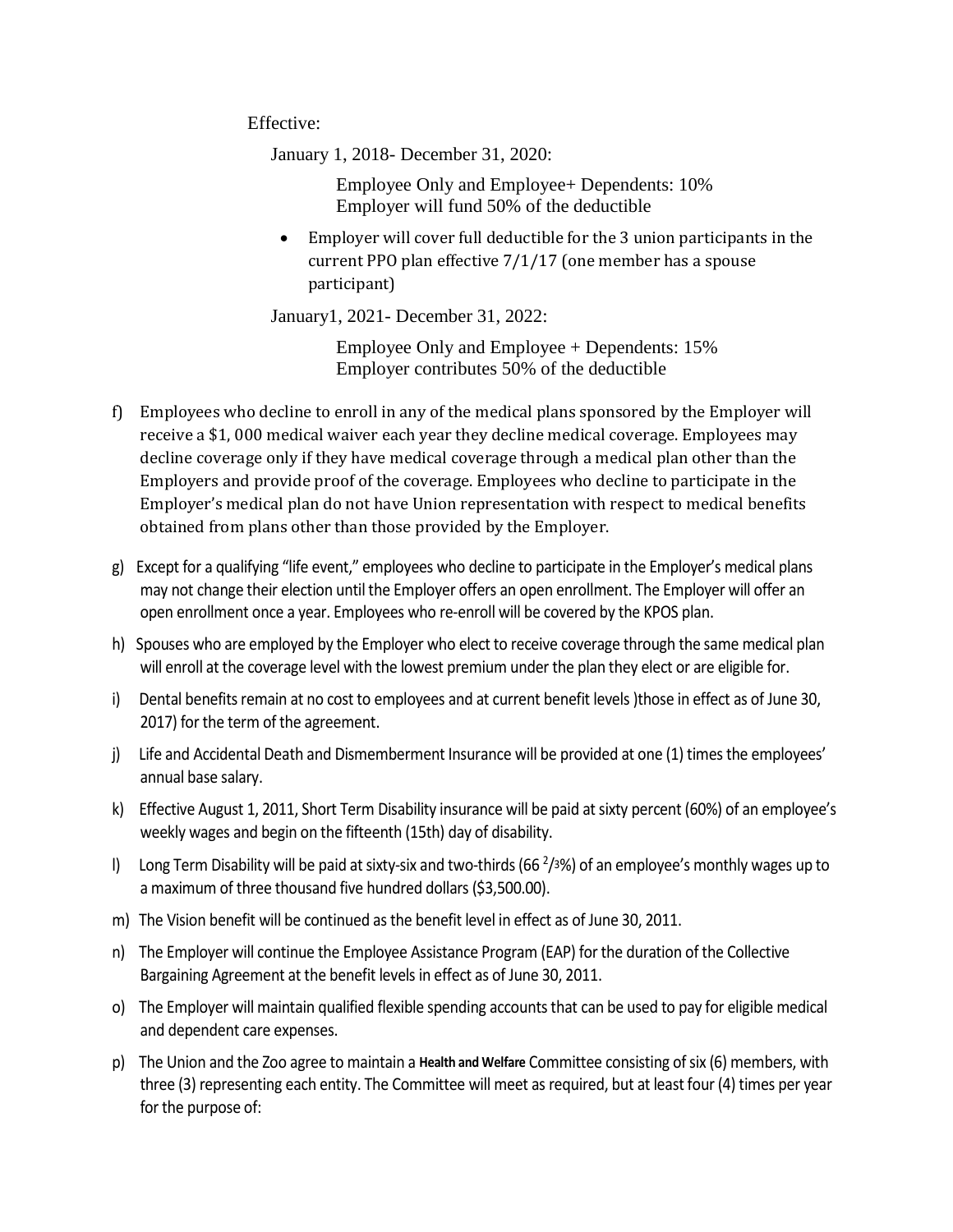- 1. reviewing proposed changes in benefit providers in paragraphs **(a), (h), (i), (j), (k) and (l)** above;
- 2. purchasing insurance from carriers other than those referred to in paragraph **(a)** above provided that a majority of the Committee so agrees;
- 3. meeting with the Zoo's benefits broker, consultants and/or proposed benefits provider to discuss proposed changes;
- 4. assuring that existing benefits are not adversely affected by proposed changes in benefit providers;
- 5. discussing any concerns relating to proposed changes in benefits.
- q) Two members of the bargaining unit will be designated by the local to perform administrative work in connection with the insurance purchased by the Employer. Each person will perform this work for 2 hours per week, with the possibility of extending an individual's time to 4 hours per week when requested in advance. Hours worked as benefits administrator will be compensated at the employee's regular rate of pay.
- r) Management agrees to continue medical benefits for separated employees to the end of the month of their separation.

## SECTION 31 DISCIPLINARY PROCEDURES

- a)When appropriate, disciplinary actions will be progressive and will include:
	- 1) First offense written warning
	- 2) Second offense written warning
	- 3) Third offense written warning and suspension without pay not to exceed three

days

- 4) Fourth and succeeding offenses suspension or discharge.
- b)The Employer has the right to suspend, discharge, demote or otherwise discipline an employee for violation of the rules and regulations, or for other proper and just cause.
- c)Suspension or discharge may take place exclusive of written warnings for major offenses depending on the seriousness of the offense and/or surrounding circumstances. Major offenses include, but are not limited to, possession or use of weapons, intoxicants or illegal drugs, insubordination, fighting, gambling, threats of physical harm to persons or property and theft.
- d)Copies of disciplinary notices will be furnished to the Union.
- e) Disciplinary notices are considered "inactive" for purposes of progressive discipline and will be removed from an employee's personnel file to a separate file after the employee goes without discipline for a period of one (1) year. Verbal warnings and disciplinary memos will be removed from the employee's personnel file to a separate file after an employee goes one (1) year without formal discipline, verbal warnings or disciplinary memos.
- f)Any employee who is called in by persons in the management of the Employer at any level for disciplinary matters shall have the right to request that his/her Union Steward, or if no Steward is on duty, a Union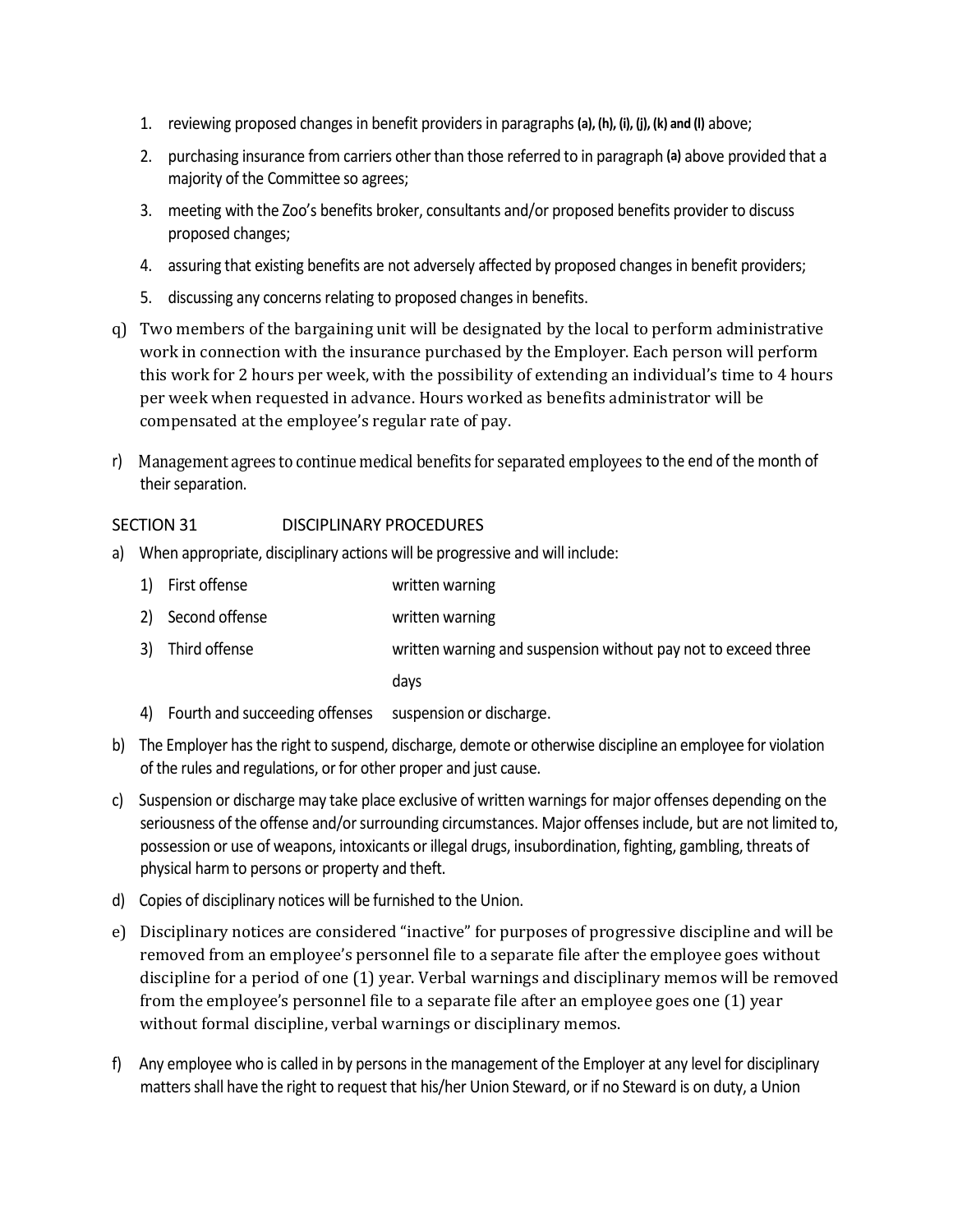Officer, accompany him/her. If the employee refuses to contact a Union representative, the Employer will contact a Union representative.

## SECTION 32 LABOR/MANAGEMENT COOPERATION

- a)All parties to this Agreement recognize the benefits of joint **Labor/Management Cooperation** and wish to continue this cooperative effort for the term of this Agreement. The Employer recognizes the importance of input from bargaining unit employees and Union representatives and agrees to involve them in the continuous effort to improve Zoo operations, products and services. When possible, such involvement may include input into Zoo operating budgets and feedback from employees about external candidates under consideration for bargaining unit vacancies in their work group. The parties agree that the foregoing employee input in no way limits any of the Employer's rights under **Section 17** of this Agreement. Therefore, for the term of this Agreement, all parties agree to continue:
	- 1) the current joint committee system and structure;
	- 2) the joint labor/management approach to problem solving and decision making;
	- 3) the use of Letters of Agreement to record and clarify solutions to issues.
- b)The joint labor and management committees include: Attendance Review Committee, Health and Welfare Committee, Health and Safety Committee, Pension Committee, Career Development Committee and the Steering Committee.
- c)The Union recognizes its responsibilities as the exclusive bargaining agent for employees and realizes that for the Employer to provide continuing employment, good working conditions and good wages, it must be in a strong economic position, provide high quality animal care and excellent services to guests as efficiently and cost effectively as possible.
- d)The Union and the Employer will appoint a committee consisting of an equal number of representatives to study the feasibility of implementing flexible work hours and schedules and to discuss overtime and other rules related to work schedules. It shall be the purpose of the Committee to develop and recommend approaches to alternative staffing and work schedules to maximize worker productivity and improve the guest experience. The Committee will report its findings and recommendations to the Employer and the Union. The Employer may accept, reject or modify the Committee's recommendations in whole or in part. In the event that the Employer implements an alternative work schedule, the Committee may recommend necessary changes or modifications to the terms of this Agreement regarding overtime and other rules related to work schedules. The appointment of the aforesaid Committee does not restrict or limit the Employer's rights under **Section 17** of this Agreement to determine work schedules and assignments.
- e) The parties recognize that prudent management of a not-for-profit institution includes the effective use of volunteers to help accomplish the Employer's mission and business goals. The parties will meet to discuss the appropriate use of volunteers.

## SECTION 33 SAVINGS CLAUSE

If any provision of this Agreement, or the application thereof, is determined to be invalid or unenforceable by the final, non-appeal able decision of a court of competent jurisdiction, then such specified provision hereof shall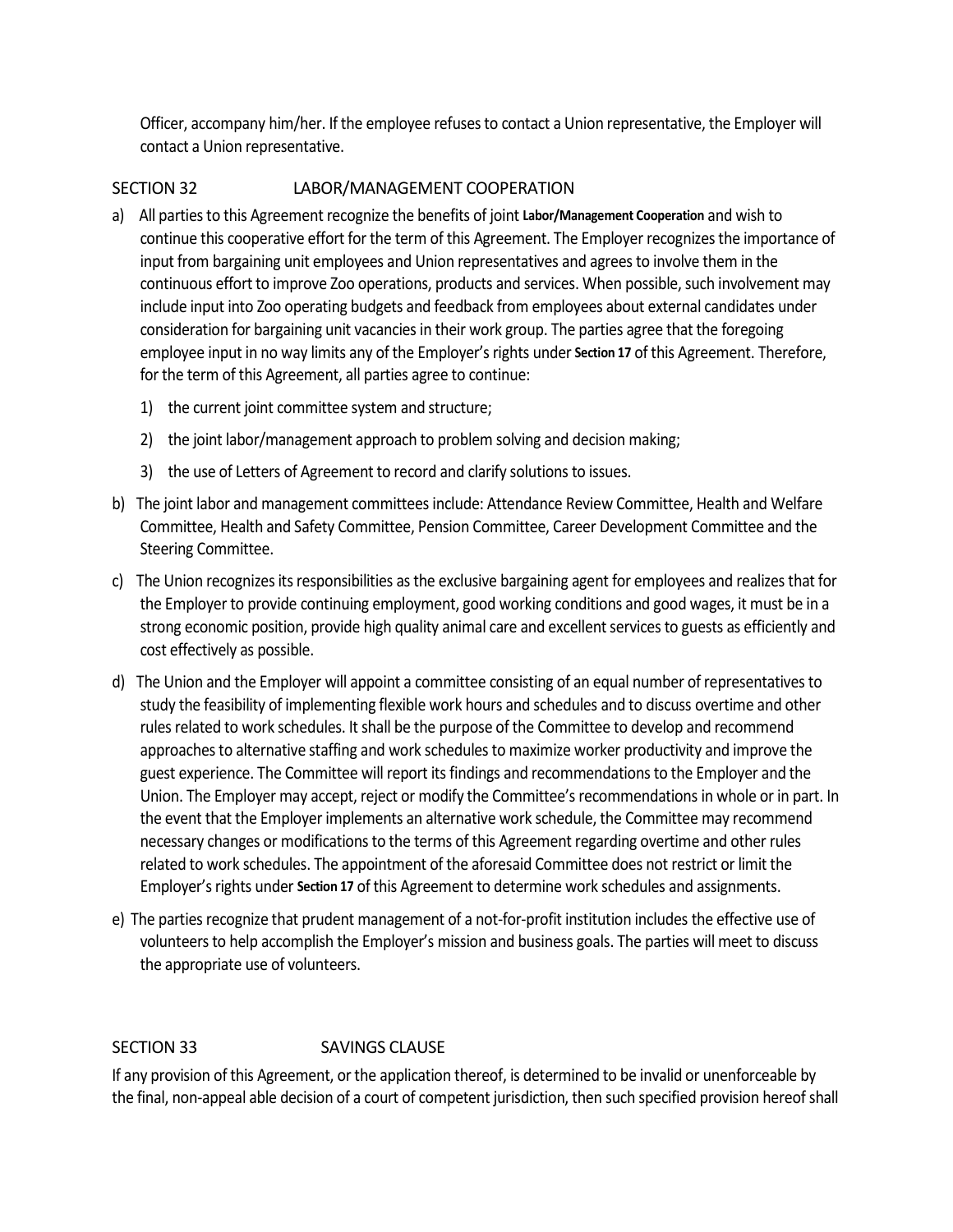be of no further force or effect, but the remaining provisions of this Agreement shall not be affected thereby and shall remain in full force and effect, and for this purpose, the provisions of this Agreement shall be severable. In the event that any provision of this Agreement is so determined to be invalid or unenforceable, the parties shall meet promptly in an effort to negotiate and agree upon a satisfactory substitute provision, but the inability of the parties to reach an agreement shall not be subject to the grievance procedure or arbitration nor shall any difference have the result of terminating or otherwise affecting this Agreement which shall remain in full force and effect.

## SECTION 34 PRODUCTIVITY

- a)The Union and the Employer shall continue to jointly explore and evaluate the daily operations of the Zoo with a view of maintaining and increasing **Productivity** in a manner that is consistent with the health, safety and well-being of the employees.
- b)All parties mutually agree to the principle of a fair day's work for a fair day's pay. The Union will cooperate with the Employer to assure a full day's work from employees. The parties agree to work toward the objective of achieving the highest level of employee performance, efficiency and service.

## SECTION 35 PERSONNEL FILE

a)Employee personnel records, as required by law and necessary for efficient operations, are maintained in the Human Resources Department. Employees must promptly report changes, including but not limited to the following, to Human Resources:

*name, address, telephone number marital status, dependents job related formal education and training selective service status emergency contact information*

- b)Employees may review the information in their **Personnel File** during business hours by appointment.
- c)The Employer and the Union have agreed that no information maintained in an employee's **Personnel File** shall be released to any outside party making inquiries about an employee unless said employee gives approval to the Employer to release the information about which inquiry has been made, or appropriate legal process has been received by the Employer.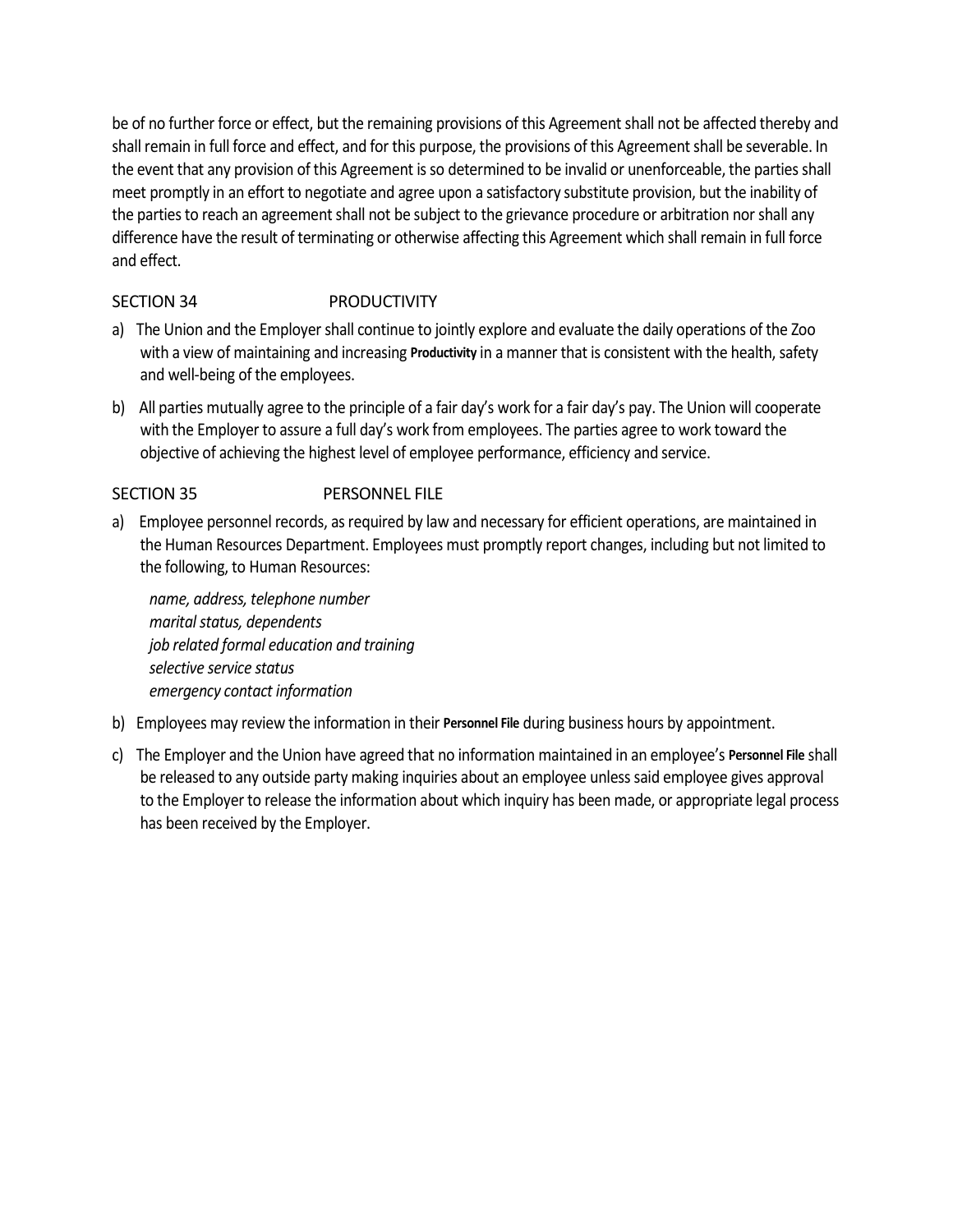*(SECTION 36: Signature Page Here)*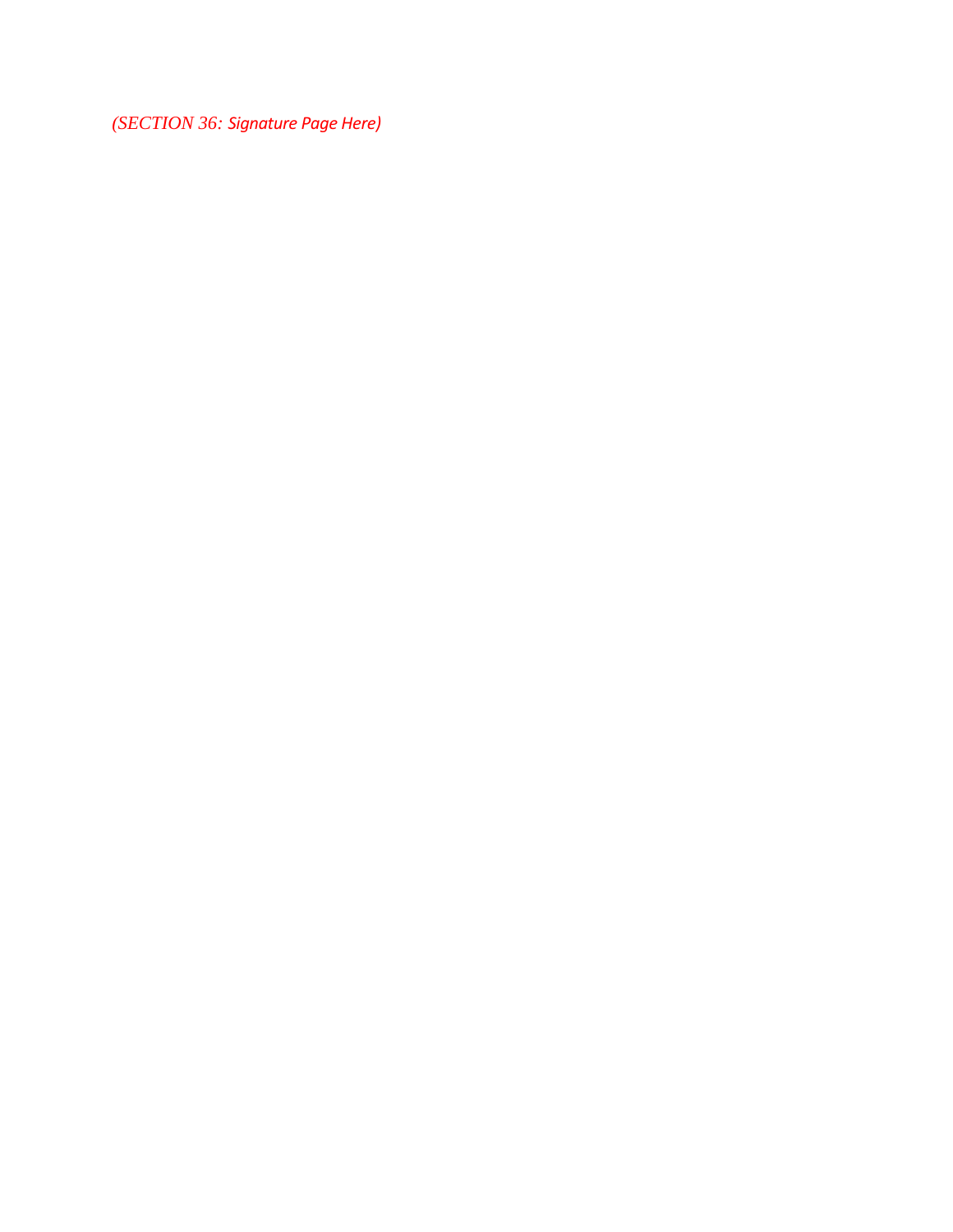## APPENDIX A

## 4-POINT COMMUNICATION PROTOCOL

- 1. If either party believes there is a situation that may have a negative impact on the work environment or work performance, either party may initiate a discussion of the issue.
- 2. A meeting should be set for the manager and the Union official to define the issue, determine if it is a problem and, if necessary, develop a plan of action. (It is understood that either or both the manager or Union official might need to review the action plan with other managers or Union officials, but it is also understood that in some cases both parties are empowered to implement the action plan.)
- 3. When the issue involves an employee(s), a further meeting should be scheduled for the manager and the Union official to meet with the employee(s) to discuss the action plan. If the Union official is not a Union Steward, the employee(s) may select a Steward to be present.
- 4. Once the action plan has been put in process, both parties should arrange to keep the other informed of the outcome.

At the request of either Union or management the parties will meet to review this protocol. If the parties mutually agree, this protocol may be modified during the term of this agreement.

## APPENDIX B APPENDIX TO THE LAYOFF AND RECALL SECTION

**Within** Department Bumps in the event of a layoff:

## *All Bumps are by Seniority:*

## **Engineering**

- MM-III can bump a MM-III (providing they currently have or could immediately activate any required license), MM-II, Auto Mechanic II, MM General, MM-I or Storesperson
- MM-II and Auto Mechanic II are equally rated and can bump a MM-II, Auto Mechanic II, MM General, MM-I or Storesperson
- MM General can bump a MM-I or Storesperson
- MM-I and Storesperson are equally rated and can bump each other

## **Animal Keepers**

• Foreman can bump Foreman, Lead Keepers, Permanent Keepers, Assigned (Open) Relief Keepers and Assistant Keepers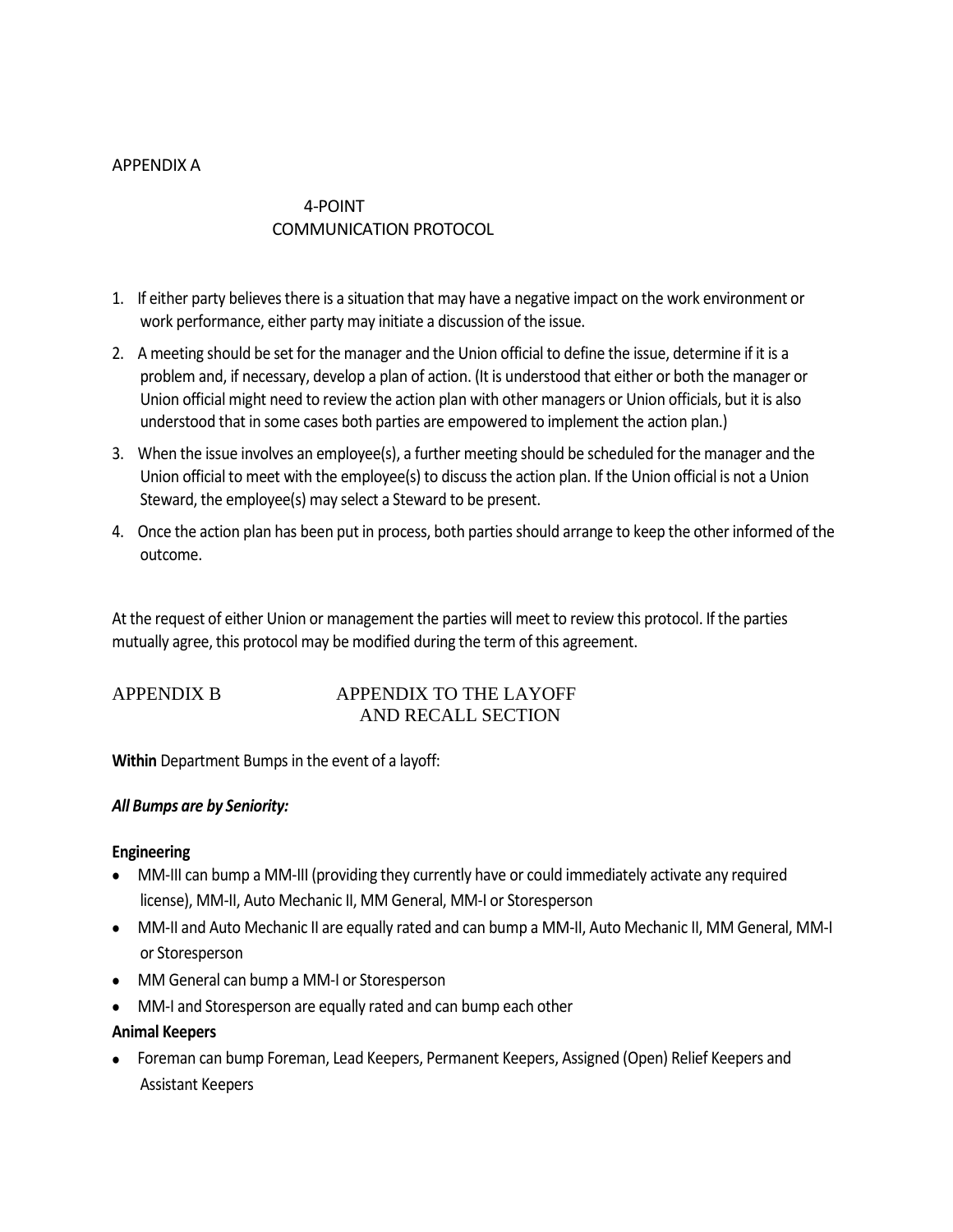- Lead Keepers can bump Lead Keepers, Permanent Keepers, Assigned (Open) Relief Keepers and Assistant Keepers
- Permanent Keepers can bump Permanent Keepers, Assigned (Open) Relief Keepers, and Assistant Keepers
- Assigned (Open) Relief Keepers can bump Assigned (Open) Relief Keepers and Assistant Keepers
- Assistant Keepers can bump Assistant Keepers

## **Administration**

• Cashier II can bump Cashier I

## **Grounds**

- Foreman can bump Gardener Tech II, Heavy Equipment Operator, Arborist, Gardener II or I, Equipment Operator or Groundskeeper
- Gardener Tech II could bump a Gardener Tech II, Heavy Equipment Operator, Arborist, Gardener II or I, Equipment Operator or Groundskeeper
- Heavy Equipment Operator can bump an Arborist, Gardener II or I, Equipment Operator or Groundskeeper
- Arborist can bump Gardener II or I, Equipment Operator or Groundskeeper
- Gardener II can bump a Gardener II, Gardener I, Equipment Operator or Groundskeeper
- Gardener I and an Equipment Operator are equally rated and can bump each other, or a Groundskeeper
- Groundskeeper can bump a Groundskeeper

## **Operational Support Staff**

- Commissary Foreman can bump Commissary Lead, Commissary Worker
- Commissary Lead can bump Commissary Worker
- Commissary Worker can bump Commissary Worker
- Pest Control Tech II can bump Pest Control Tech I
- Lead Storesperson can bump Storesperson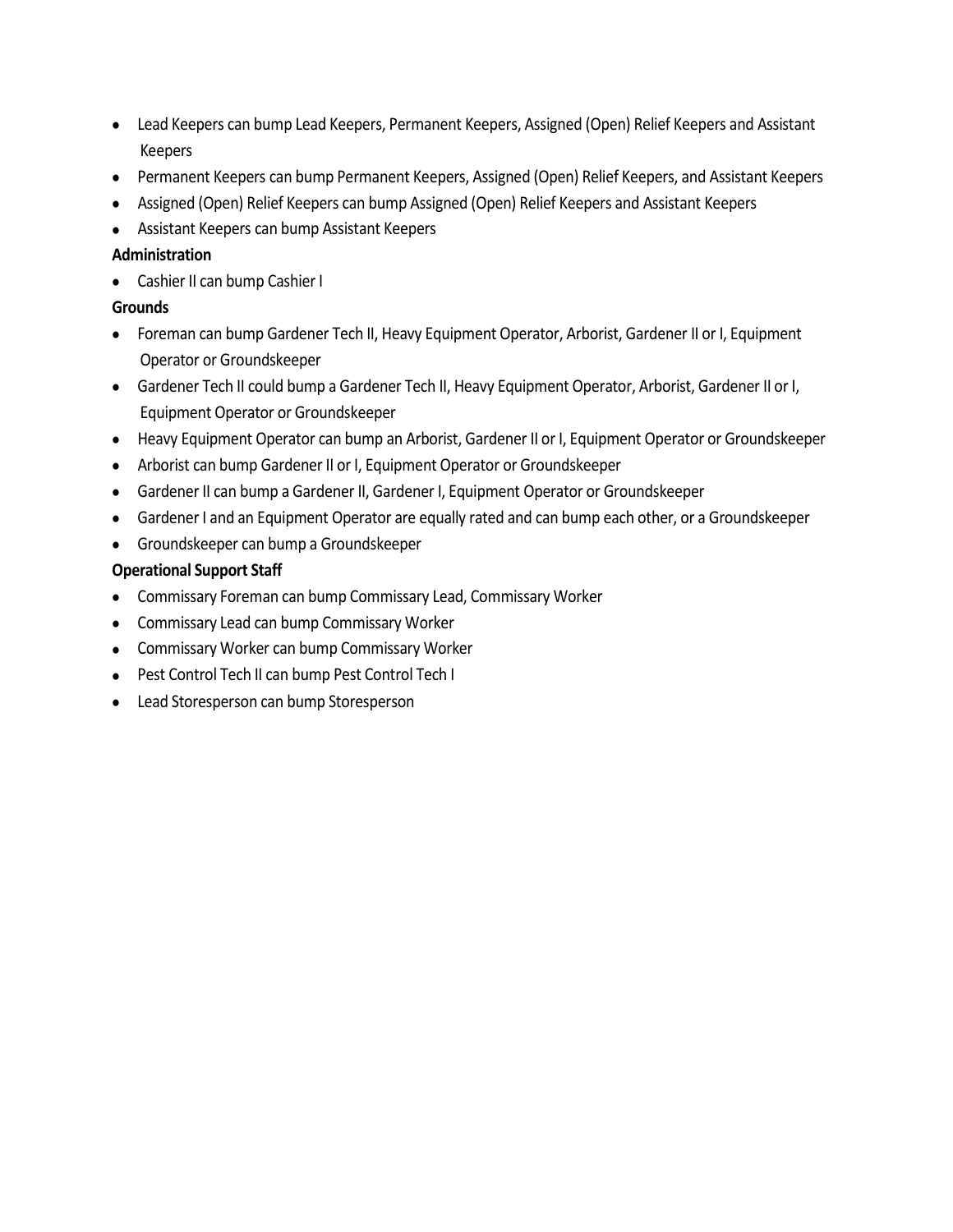| APPENDIX C       |                                          | <b>ANNUAL LEAVE INTERPRETATION</b> |                      |
|------------------|------------------------------------------|------------------------------------|----------------------|
| <b>Hire Date</b> | <b>Anniversary Date Years of Service</b> |                                    | <b>Total AL Days</b> |
| May 1, 1990      |                                          | 0                                  | 14                   |
|                  | May 1, 1991                              | 1                                  | 25                   |
|                  | May 1, 1992                              | 2                                  |                      |
|                  | May 1, 1993                              | 3                                  |                      |
|                  | May 1, 1994                              | 4                                  |                      |
|                  | May 1, 1995                              | 5                                  |                      |
|                  | May 1, 1996                              | 6                                  | 30                   |
|                  | May 1, 1997                              | 7                                  |                      |
|                  | May 1, 1998                              | 8                                  |                      |
|                  | May 1, 1999                              | 9                                  |                      |
|                  | May 1, 2000                              | 10                                 |                      |
|                  | May 1, 2001                              | 11                                 | 35                   |
|                  |                                          |                                    |                      |

Example: John Doe is hired on May 1, 1990 and on the thirty-first (31st) day of employment gets fourteen

(14) days of **Annual Leave**. On May 1, 1991 he has his first (1st) anniversary and has completed

one (1) year of service and receives twenty-five (25) days of **Annual Leave**.

*The payout for any unused* **Annual Leave** *benefits from the employees last anniversary and the date of his/her termination will be prorated according to the number of months the employee was on pay status from his/her last anniversary date until his/her termination date. An employee who provides less than fourteen (14) days written notice of his/her intention to terminate employment will forfeit payment of any unused accrued* **Annual Leave** *which he/she would have been eligible to receive.*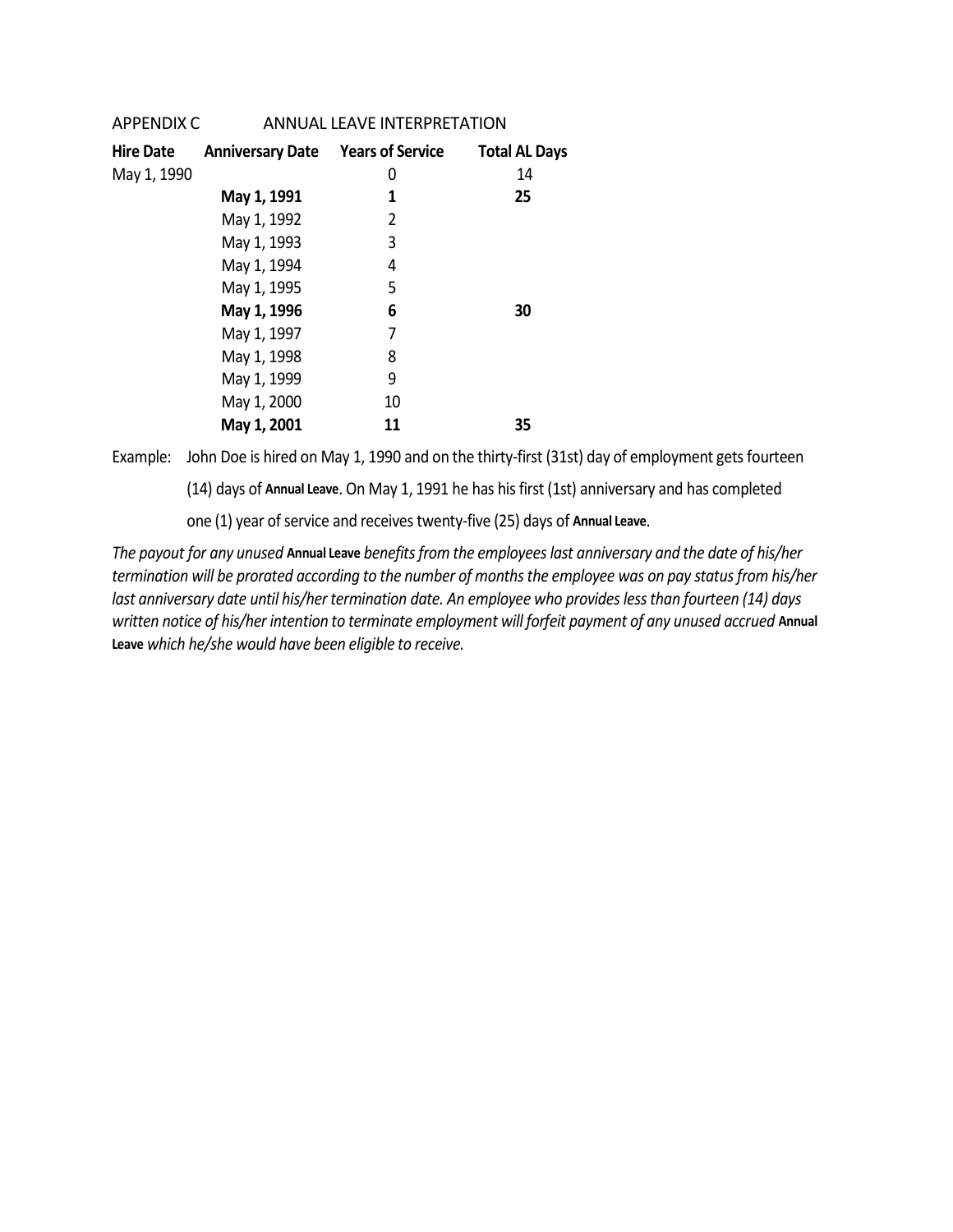## EXHIBIT A WAGE SCHEDULE FOR ACTIVE TITLES

Employees hired after June 30, 2008 will be subject to the following wage tier schedule

| Hire   | 75.0%   |        |         |
|--------|---------|--------|---------|
| Year 1 | 78.125% | Year 5 | 90.625% |
| Year 2 | 81.25%  | Year 6 | 93.75%  |
| Year 3 | 84.375% | Year 7 | 96.875% |
| Year 4 | 87.5%   | Year 8 | 100.0%  |
|        |         |        |         |

Percentages are calculated against the top pay rate for each position. Years are calculated based on bargaining unit seniority date**.** Positions exempted from wage tiers are: HVAC Tech III, MM III, MM II, MM I, MM General, Assistant Keeper and Heavy Equipment Operator.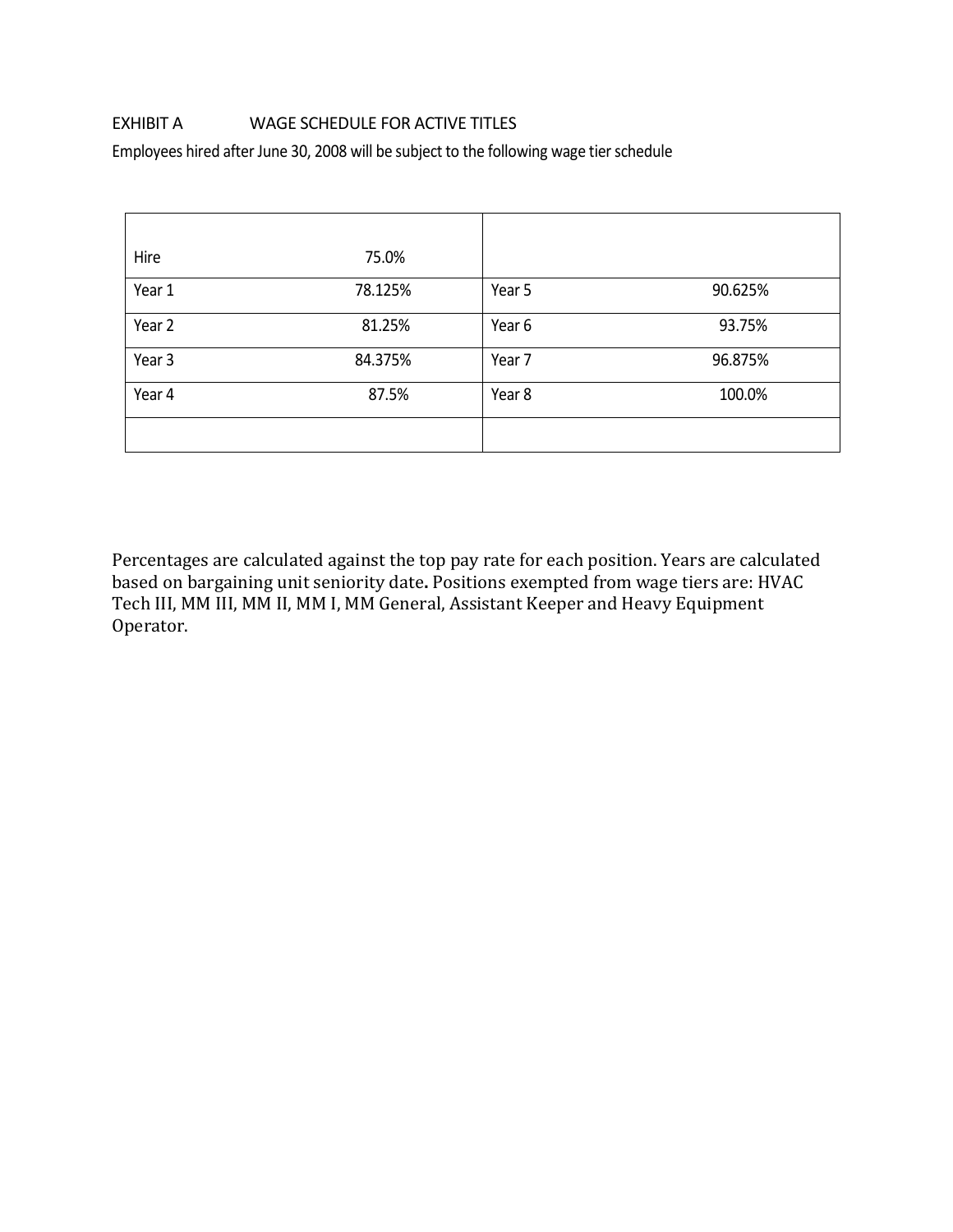#### EXHIBIT B **INACTIVE TITLES**

Wages for inactive titles will be negotiated upon the titles becoming active.

App Cashier Apprentice Museum Tech App Tel Phone Switchboard Op Arborist Auto Mechanic Auto Mechanic I Automotive Driver Domestic Laborer (Grounds, Maintenance & Operational Support Services) Laborer-Sub-Foreman II Maintenance Foreman Maintenance Mechanic Museum Tech Museum Tech I Painter Helper Painter I Painter II Photographer Pressman Semi-Skilled Laborer (Grounds & Maintenance) Souvenir Service Supervisor Store Clerk Telephone Switchboard Op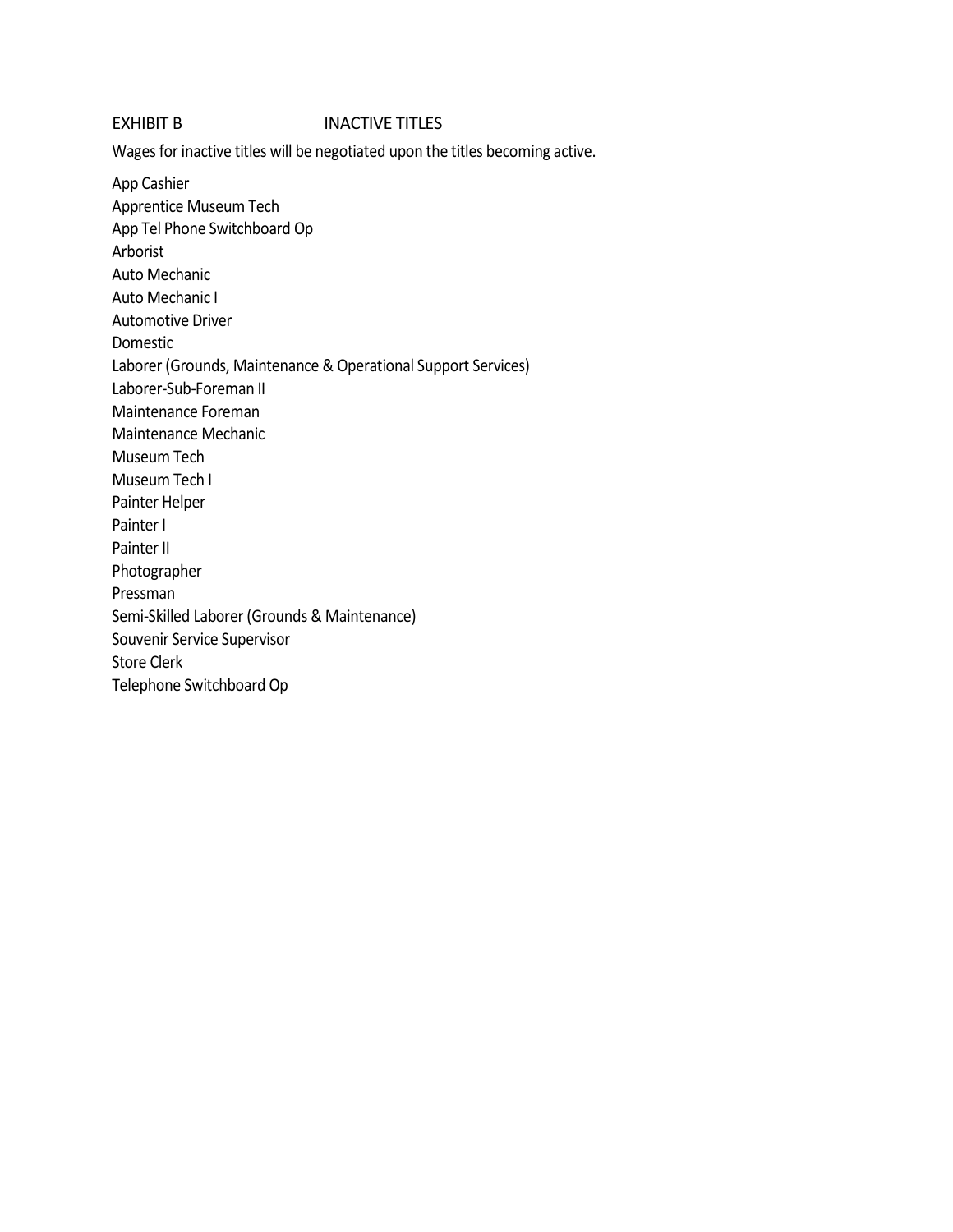## EXHIBIT C

# **Philadelphia Zoo Drug and Alcohol Policy**

The Third Party Administrator (TPA) will be predetermined and agreed upon by both Union and Management prior to implementation of the Drug and Alcohol Policy. (Addressed via side letter.)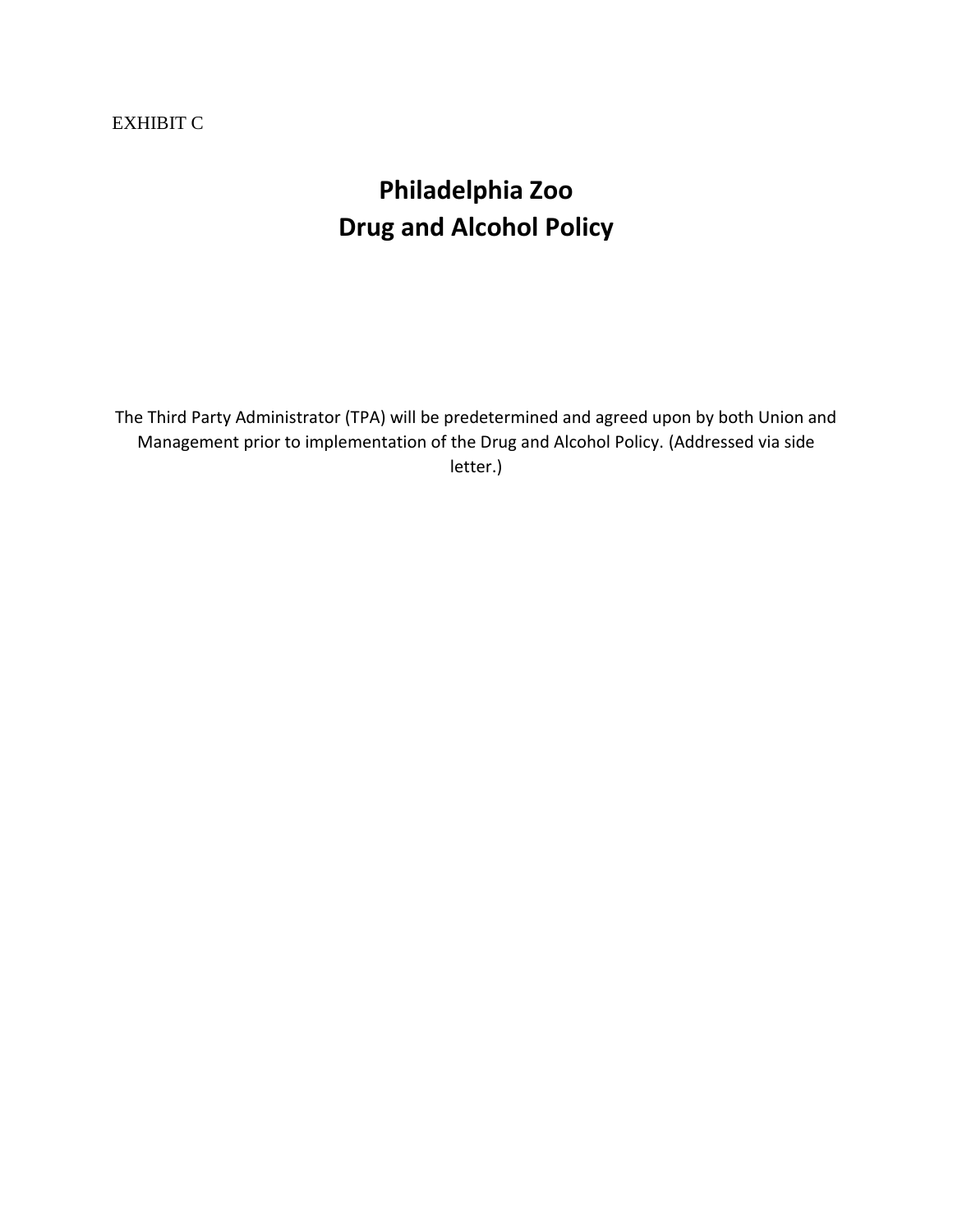#### **INTRODUCTION**

In accordance with the Drug Free Workplace Act, and pursuant to negotiations with Local 752, the Philadelphia Zoo adopts the following Drug and Alcohol Abuse Policy, which shall apply to all employees, with the exception of employees covered by the Drug and Alcohol Testing Policy for Operators of Commercial Vehicles (CDL).

#### **DRUG/ALCOHOL POLICY**

#### I. **PURPOSE**

- A. To establish that all of the premises and motor vehicles used by the Philadelphia Zoo, whether owned or leased, for any program or activity of the Philadelphia Zoo, shall be maintained as drug and alcohol free workplaces,
- B. To provide framework that will enable the Philadelphia Zoo to establish and maintain a safe, drug free work environment,
- C. To provide consistent and relevant guidelines for all Zoo employees covered by this policy regarding alcohol and drug use situations,
- D. To encourage employees with substance abuse problems to seek treatment, to attend rehabilitation, and to give those employees the opportunity to remain employed.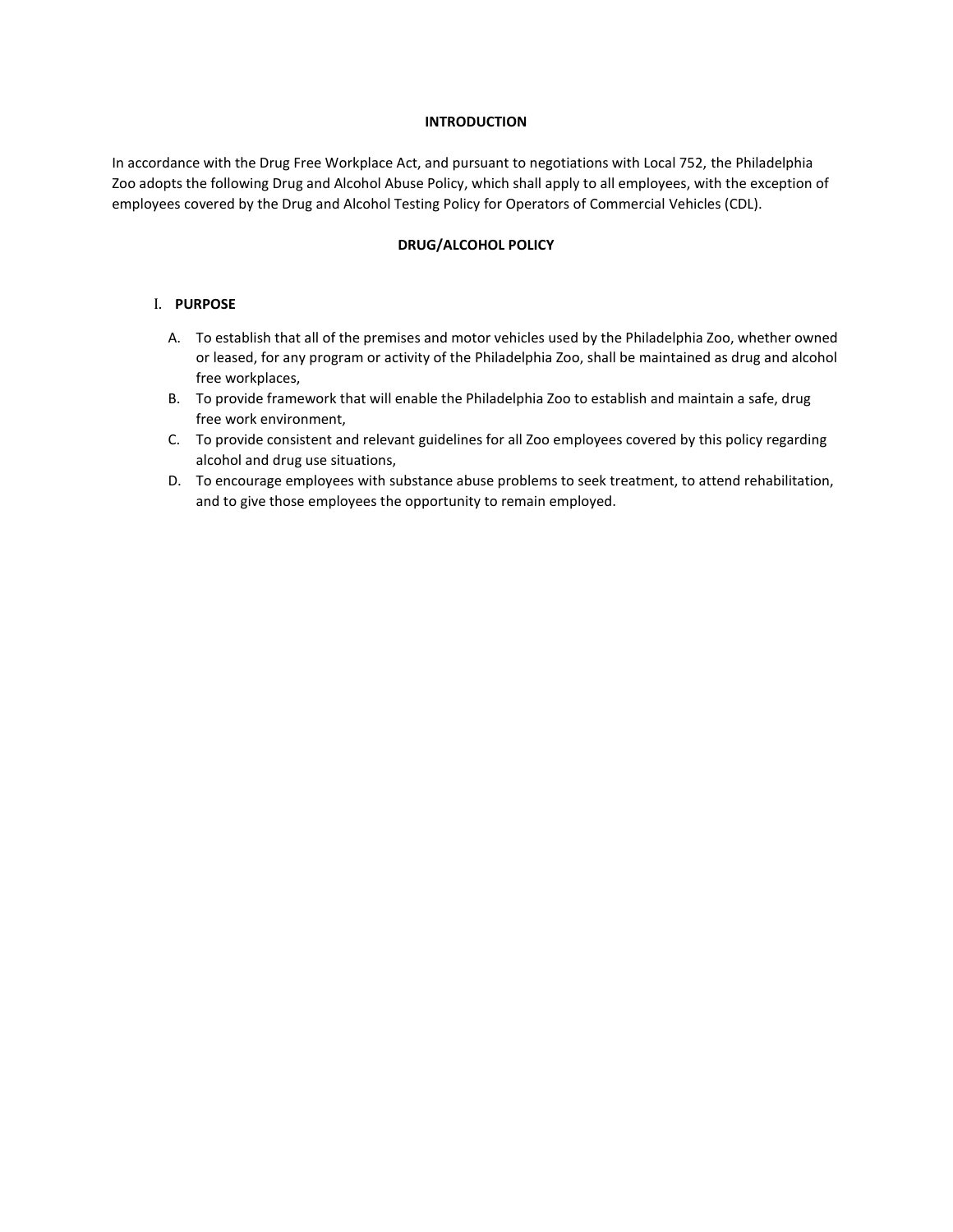#### II. **POLICY**

- A. The possession, manufacture, transfer, distribution, dispensing, purchase, sale, or use of any illicit substance; or misuse of alcohol by any employee on Zoo time or property is prohibited, except for alcohol expressly allowed during specified functions. Prohibited substances or alcoholic beverages are strictly prohibited while driving Zoo owned or leased motor vehicles; or while driving personal motor vehicles, owned or leased, while conducting Zoo business. This includes during lunch and break periods.
- B. Reporting to work under the influence of alcohol or illicit drugs is prohibited. All employees have the responsibility to report to work in a fit condition to perform their jobs without unnecessary risk to themselves or other individuals. Employees reporting or returning to work whose behavior reflects the consumption of alcoholic beverages or use of illicit drugs will be subject to reasonable suspicion drug and alcohol testing.
- C. The identity of any employee who makes a report regarding concerns that a fellow employee may be under the influence of alcohol or illicit drugs use will not be disclosed and will be kept confidential. The employee who makes the report will not be discriminated against or retaliated against in any way for making the report.
- D. For the purposes of this policy, a blood alcohol concentration (BAC) level at or above 0.08 % BAC constitutes being under the influence of alcohol. Unacceptable levels of drugs are defined under 49 CFR Part 40 of the Federal Regulations as part 40.29 of Title 49 of the federal regulations. An alcohol concentration level at or above 0.04 % BAC shall be considered a positive result for employees in safety-sensitive positions.
- E. The Philadelphia Zoo encourages the earliest possible diagnosis and treatment for alcohol and drug abuse. The Zoo supports sound treatment efforts. Whenever feasible, the Philadelphia Zoo will assist and reasonably accommodate employees who are actively involved in overcoming a drug or alcohol abuse problem, and who are forthcoming with management. The intent of this policy is to treat alcohol and drug dependency problems the same as other types of health problems. However, employees whose job performance, attendance, and behavior continue to deteriorate as a result of ongoing alcohol and drug dependency problems may be subject to disciplinary action up to and including dismissal (consistent with applicable bargaining unit agreement for bargaining unit employees).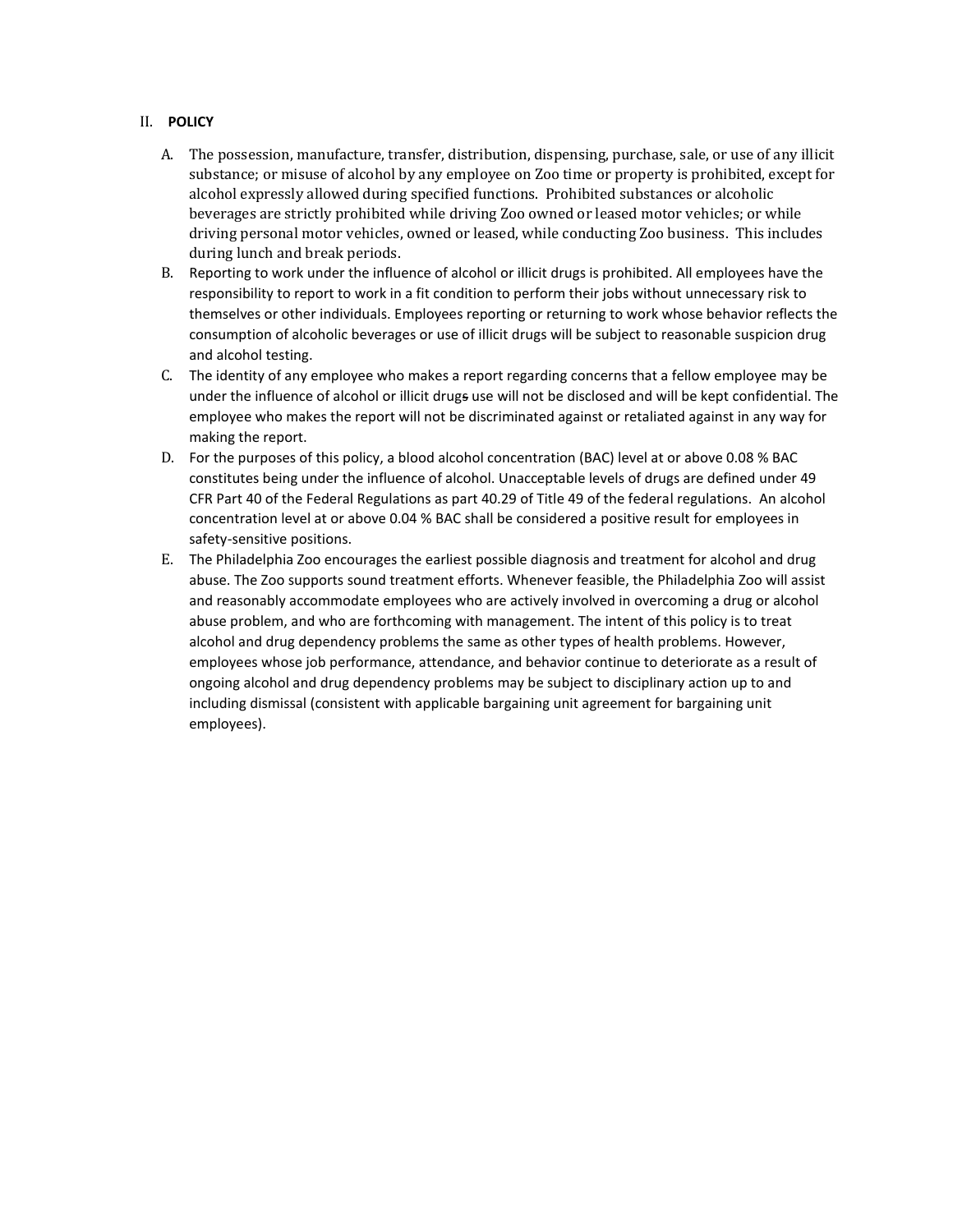#### III. **DEFINITIONS**

- A. **For the purposes of this policy, the following definitions shall apply**:
	- 1. The term **"accident"** shall mean any occurrence involving the operation of a motor vehicle; which results in substantial property damage; or any occurrence which results in the loss of human life or bodily injury requiring medical treatment beyond first aid or observation. The term shall also mean any occurrence involving the operation of a motor vehicle that results in an employee's citation for driving under the influence. Any such incident or accident must occur while on duty.
	- 2. **"Operation of a Motor Vehicle"** shall mean the operation of a Zoo owned or leased vehicle or the operation of a personal vehicle being used while performing job duties.
	- 3. The terms **"being under the influence",** "use", and **"having work performance impaired"** shall mean having a positive test result on any drug or alcohol test administered under the terms of this policy.
	- 4. The term **"drug free workplace"** shall mean the absence of alcoholic beverages and/or illicit drugs which impair the employee's ability to perform duties.
	- 5. The term **"employee"** includes every person employed by the Philadelphia Zoo. Those employees covered under the Department of Transportation may be held to different standards as promulgated under federal regulations.
	- 6. For purposes of this policy, when involved in a Reasonable Suspicion testing, both a drug and alcohol test will be performed. A "drug test" is defined as a urine test for prohibited substances/illicit drugs, and an "alcohol test" is defined as a test administered by Breathalyzer or comparable device for registering blood alcohol content (BAC) from a breath sample.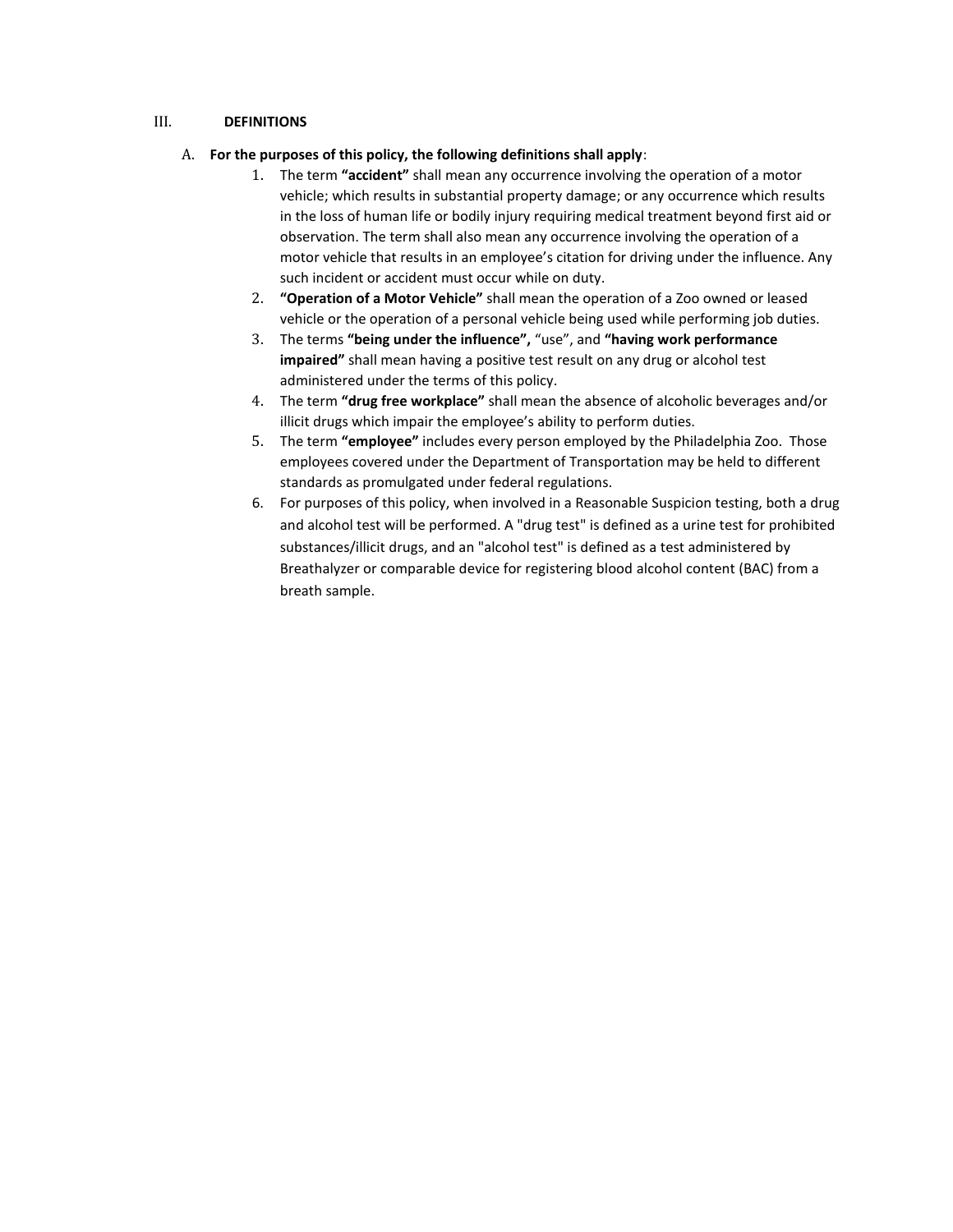- 7. The term **"positive"** when used in connection with a drug test, shall mean that based on a GC/MS (Gas Chromatography/Mass Spectrometry) or LC/MS (Liquid Chromatography/Mass Spectrometry) analysis, the test specimen contains drug metabolites at or above the cutoff thresholds established by the Federal Department of Transportation's Testing Regulations 49 CFR Part 40, and not supported by a valid medical prescription as determined by the medical review officer (MRO). When used in connection with an alcohol test administered to safety sensitive employees, the term shall mean a blood alcohol concentration at or above .04% BAC. When used in connection with an alcohol test administered to non-safety sensitive employees, the terms shall mean a blood alcohol concentration at or above .08 % BAC.
- 8. The term **"prohibited substance/illicit drugs"** shall mean those substances identified under federal regulation 49 CFR Part 40 such as marijuana, cocaine, opiates, phencyclidine, amphetamine and methamphetamine, and ecstasy.
- 9. The term **"refused to submit"** shall mean the employee is engaging in conduct or behavior that clearly obstructs the testing process, including but not limited to efforts to adulterate a testing sample or refuses to submit to testing based on actions or behavior.
- 10. The term **"Substance Abuse Professional"** (SAP) shall mean a person with knowledge of and clinical experience in the diagnosis and treatment of alcohol and controlled substances-related disorders as defined under federal regulations 49 CFR Part 40.
- 11. **The Third Party Administrator (TPA)** shall mean a service provider that is and remains independent of both the Zoo and the Union. The TPA will employ a licensed medical doctor, who is also certified as a **Medical Review Officer** (MRO).
- 12. **Employer Designated Representative (EDR)** shall mean an appropriate full time Human Resource staff member as the primary contact for the TPA. A list of EDRs will be provided to the Union annually.
- 13. **"Reasonable Suspicion"** means an articulable belief based on specific facts and reasonable inferences drawn from those facts that an employee is under the influence of, or impaired to any degree by, drugs and/or alcohol.
- 14. **DAEPP: Drug and Alcohol Education Prevention Program –** shall educate employees about the effects and consequences of drug and alcohol abuse. Designated Supervisors and Union representatives are required to attend this training. The Employer will offer the training annually to new supervisors and Union representatives that need this training to operate within the policy. Training updates will be offered biennially for all supervisors and Union representatives that need this training to operate within the policy. The training will be jointly created by the Employer and a Union representative. An active list of all trained supervisors and Union representatives will be maintained by Human Resources.
- 15. The term **"self-referral"** shall mean an employee who has achieved permanent employee status voluntarily identifying himself or herself (including through his or her applicable Union Representative) as requiring assistance in dealing with alcohol or drug dependency before any event or decision by management to initiate a testing event.
- 16. **FMLA:** The Federal Family and Medical Leave Act.

#### IV. **DRUG & ALCOHOL EDUCATION PREVENTION PROGRAM: IDENTIFYING TROUBLED EMPLOYEES A. The Supervisor's/Trained DAEPP Employee's Role:**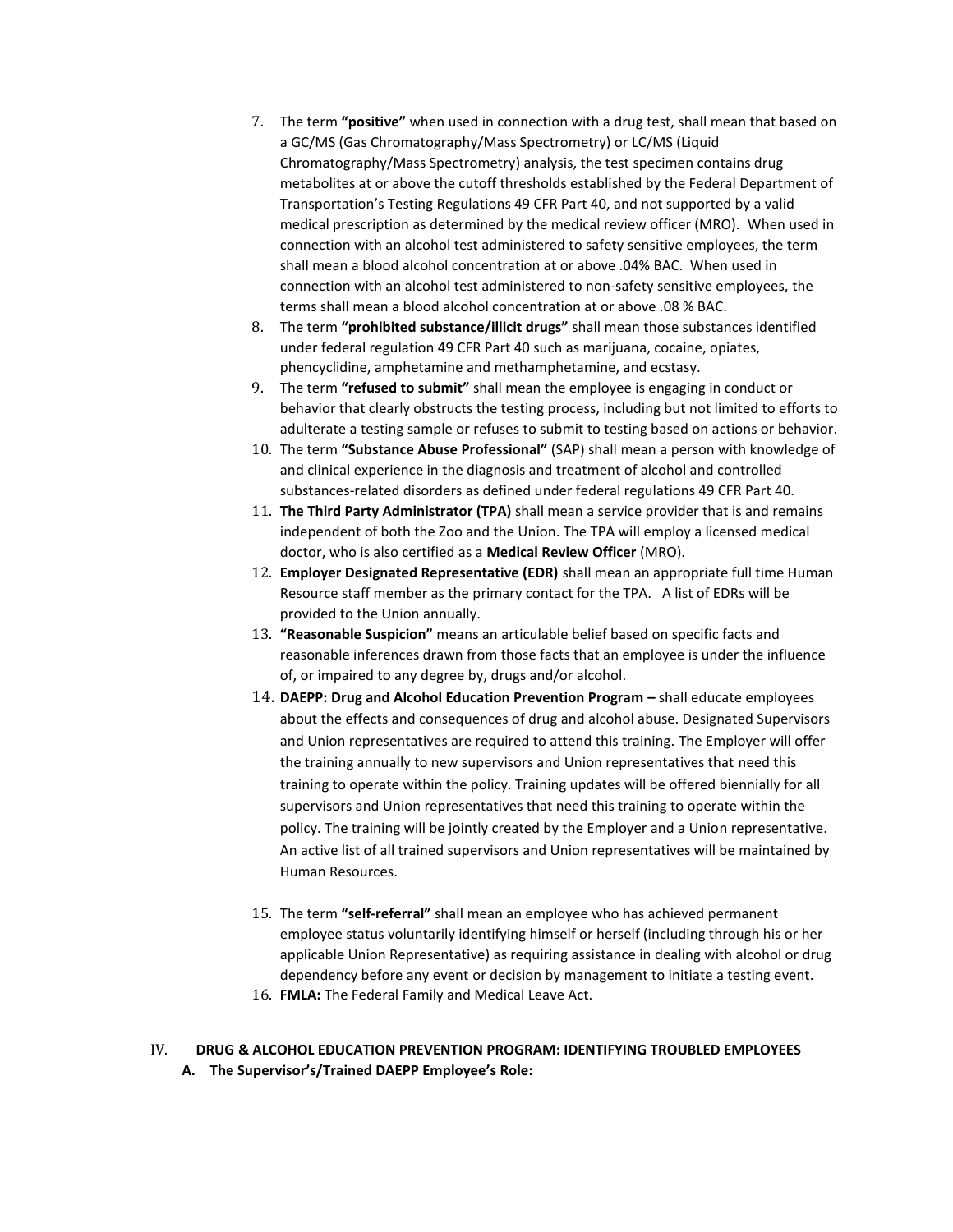Supervisors are required to attend the Drug and Alcohol Education Prevention Program (DAEPP). DAEPP certified employees shall receive training on alcohol misuse and use of controlled substances as defined in the federal regulations (currently 60 minutes on controlled substance abuse & 60 minutes on alcohol misuse). The training shall cover the signs and indicators of alcohol misuse and controlled substance abuse.

#### **B. The Union Representative's Role:**

Represented employees will be permitted to consult with and obtain the assistance of a Union representative concerning reasonable suspicion testing prior to any testing, provided such consultation or assistance does not prevent the employee from being administered the drug and alcohol test within a timely fashion. Any Union representative participating in the consultation process must be certified through the DAEPP training course. For bargaining unit employees, management shall consult the employee's Union representative prior to any testing.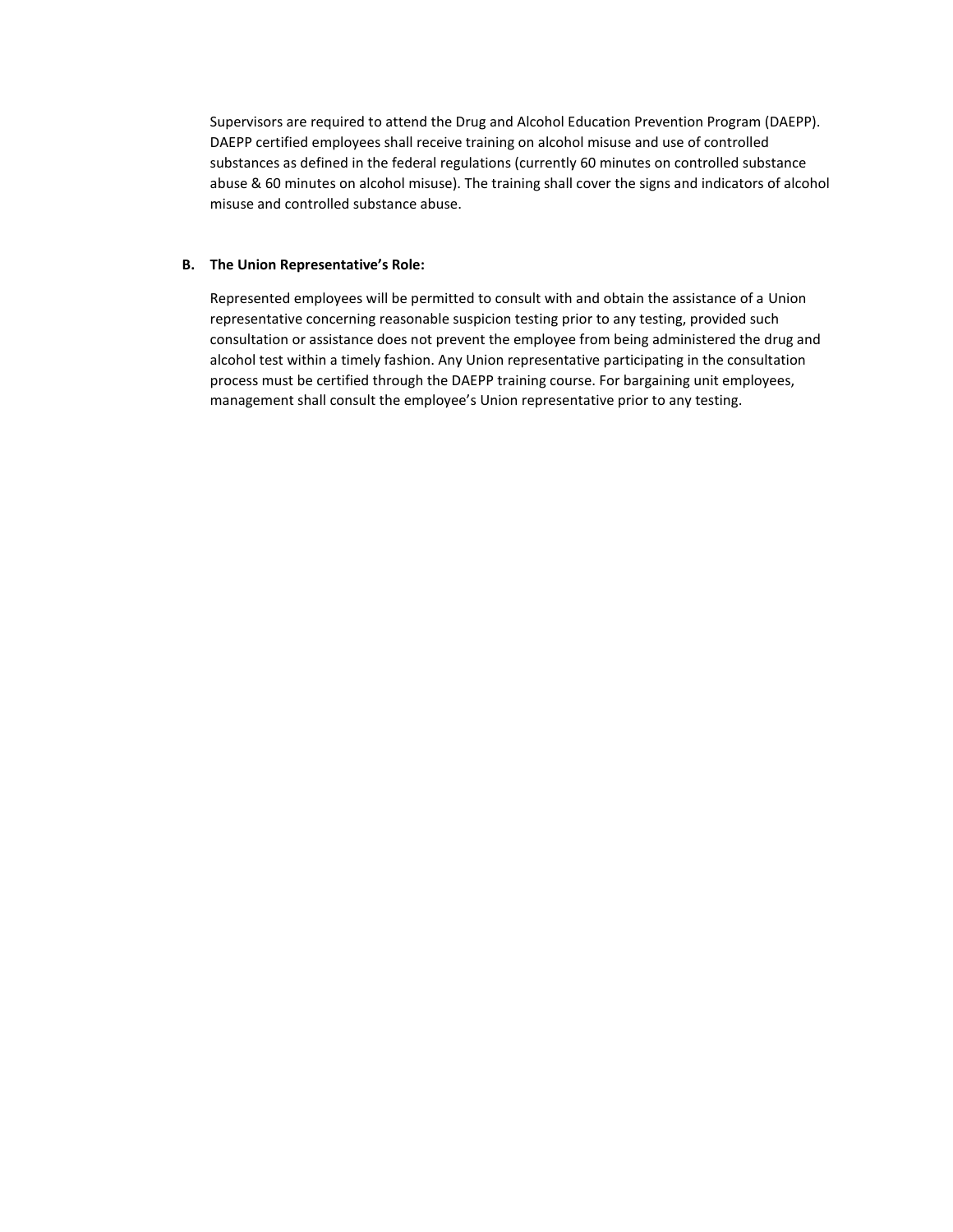#### V. **TYPES OF REQUIRED DRUG & ALCOHOL TESTS**

#### A. **REASONABLE SUSPICION:**

There are certain circumstances which constitute a basis for determining "reasonable suspicion". Only those trained in identifying the possible use of drugs and/or alcohol will make the determination to send an employee for reasonable suspicion testing. If a DAEPP – trained employee is not available on site, one will be contacted to make the determination. (See appendix IV for Reasonable Suspicion Testing Form)

#### 1. **Reasonable Suspicion Testing Procedure:**

- a. A DAEPP–trained supervisor may require an employee to submit to a drug and alcohol test when there is reasonable suspicion to believe that the employee has violated the prohibitions of this policy.
- b. Before the testing is done, a written record of observations leading to a reasonable suspicion test shall be made and signed by the DAEPP-trained supervisor who made the observations and independently corroborated by a DAEPP- trained supervisor or DAEPP-trained employee who is not a member of the employee's bargaining unit. If the observations cannot be corroborated, all paperwork will be destroyed.
- c. The appropriate DAEPP-trained Union representative will be notified prior to any testing, but in no manner will delay the testing of the employee. A DAEPP-trained supervisor's determination that reasonable suspicion exists to require the employee to undergo a drug and alcohol test must be based on specific, currentlyobserved, detailed observations concerning the appearance, behavior, and/or speech of the employee and must be documented.
- d. Reasonable suspicion testing will be performed only if the required observations are made while on Zoo property, or while the employee is actively engaged in Zoo business, or during the period of the workday, or if the employee is on Zoo property and ready to perform or immediately available to perform work.
- e. Reasonable suspicion alcohol testing should be conducted within two (2) hours of the supervisor's initial suspicion and notification of a Union representative to proceed for testing and must be conducted within four (4) hours of that decision. If a test cannot be administered within four (4) hours attempts to administer the test shall cease, and any relevant or related paperwork will be destroyed.
- f. DAEPP-trained supervisors will not permit any employee demonstrating impairment to begin or continue working if there is reasonable suspicion of impairment. The employee will be placed on administrative leave of absence, pending receipt of the final test results of both the alcohol and the drug tests in a report from the TPA. Employees will remain in pay status until such policy violation is fully confirmed by testing procedures completed as outlined in this procedure.
- g. Testing and specimen collection will be performed by a qualified individual either on site, or at a designated facility of the third party administrator. Such designated facility shall currently be and will remain independent of the Zoo and the Union. The employee will remain escorted (either on or off site) and while transported to testing by both DAEPP- trained Union Representatives and DAEPP-trained Supervisor, and released to "Safe Harbor" (e.g. employee's choice of spouse/partner/emergency contact or commercial transport (taxi) home) following all testing.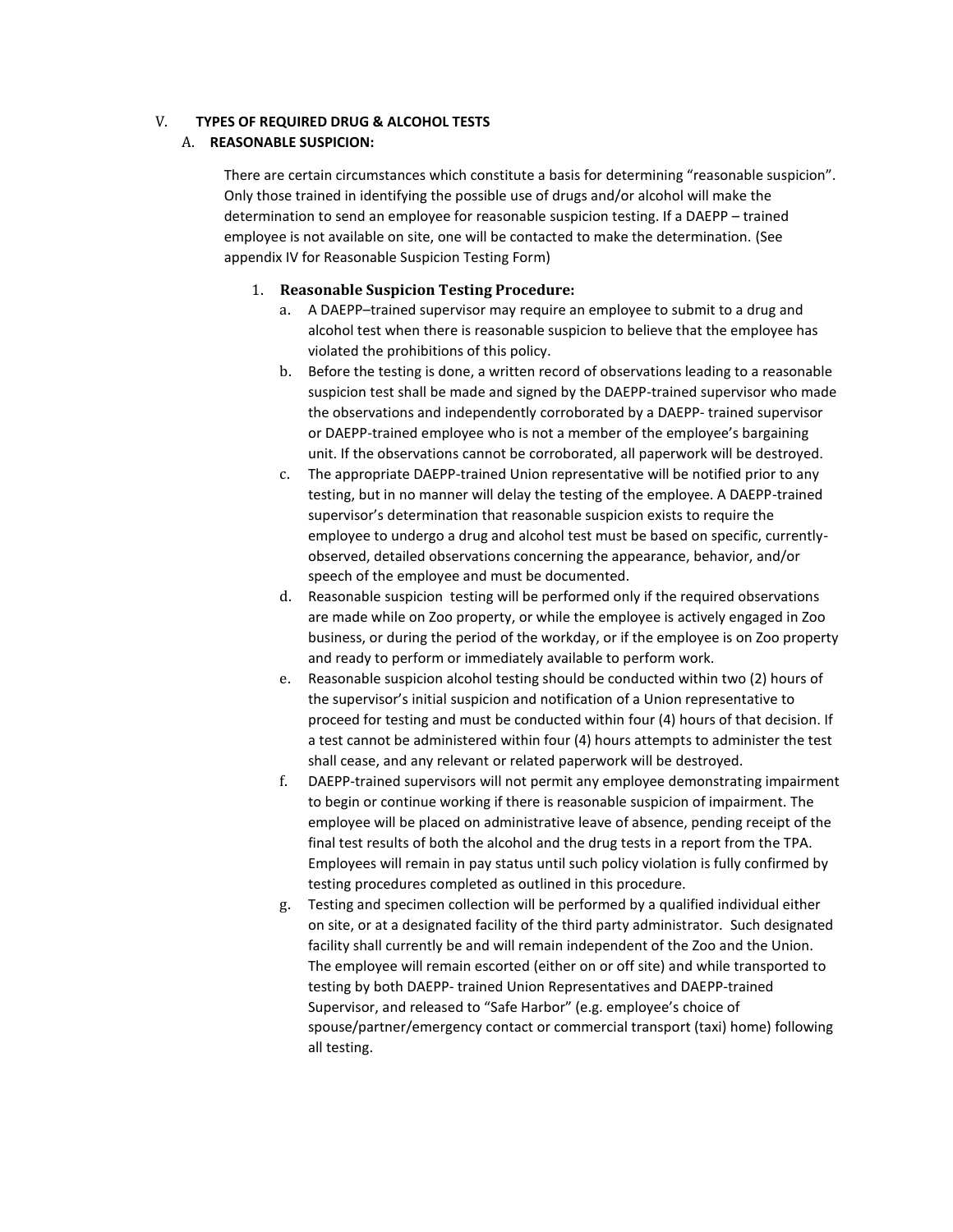#### B. **RANDOM TESTING**

Employees in designated safety-sensitive positions, identified below, shall be subject to random alcohol/drug testing.

- 1. **Safety-Sensitive Positions:**
	- a. **Bargaining unit safety-sensitive positions are**: Keeper, Assistant Keeper, Lead Keeper, Keeper Foreman, HVAC Tech III, MMIII, MMII, MMI, MM General, Equipment Operator, Heavy Equipment Operator, Storesperson, Lead Storesperson, Commissary Worker, Commissary Foreman, Commissary Lead, Gardener, Gardener II, Gardener Tech II, Gardener Foreman, and any additional positions as mutually agreed between the Zoo and Union.
	- b. **Non bargaining unit safety- sensitive positions are**: Veterinary staff, Curatorial staff, Public Safety staff, Grounds and Engineering Managers, Zoo on Wheels staff, all staff designated as members of the Recapture Team, and any additional positions as the Zoo determines.
	- c. Each employee in a safety-sensitive position at the time this policy is adopted shall be provided with notice of the status of his/her position. Such notice will indicate that the employee will be subject to a program of random testing.
	- d. Each employee who is transferred into a safety-sensitive position will be provided with notice of the status of his/her position. Such notice will indicate that the employee will be subject to a program of random testing.
	- e. Each employee hired into a safety-sensitive position will be advised of such designation prior to appointment. He/she will be notified that he/she is subject to random testing.

#### 2. **Administration:**

- a. The TPA shall administer the random program, by assigning numbers to positions designated as safety-sensitive. The independent testing company will use the random program to test a minimum of 10% and a maximum of 25% of the employees assigned to positions designated as safety-sensitive each year.
- b. The number of employees who are subject to testing and the number of employees who have been tested will be forwarded to the Union annually upon request.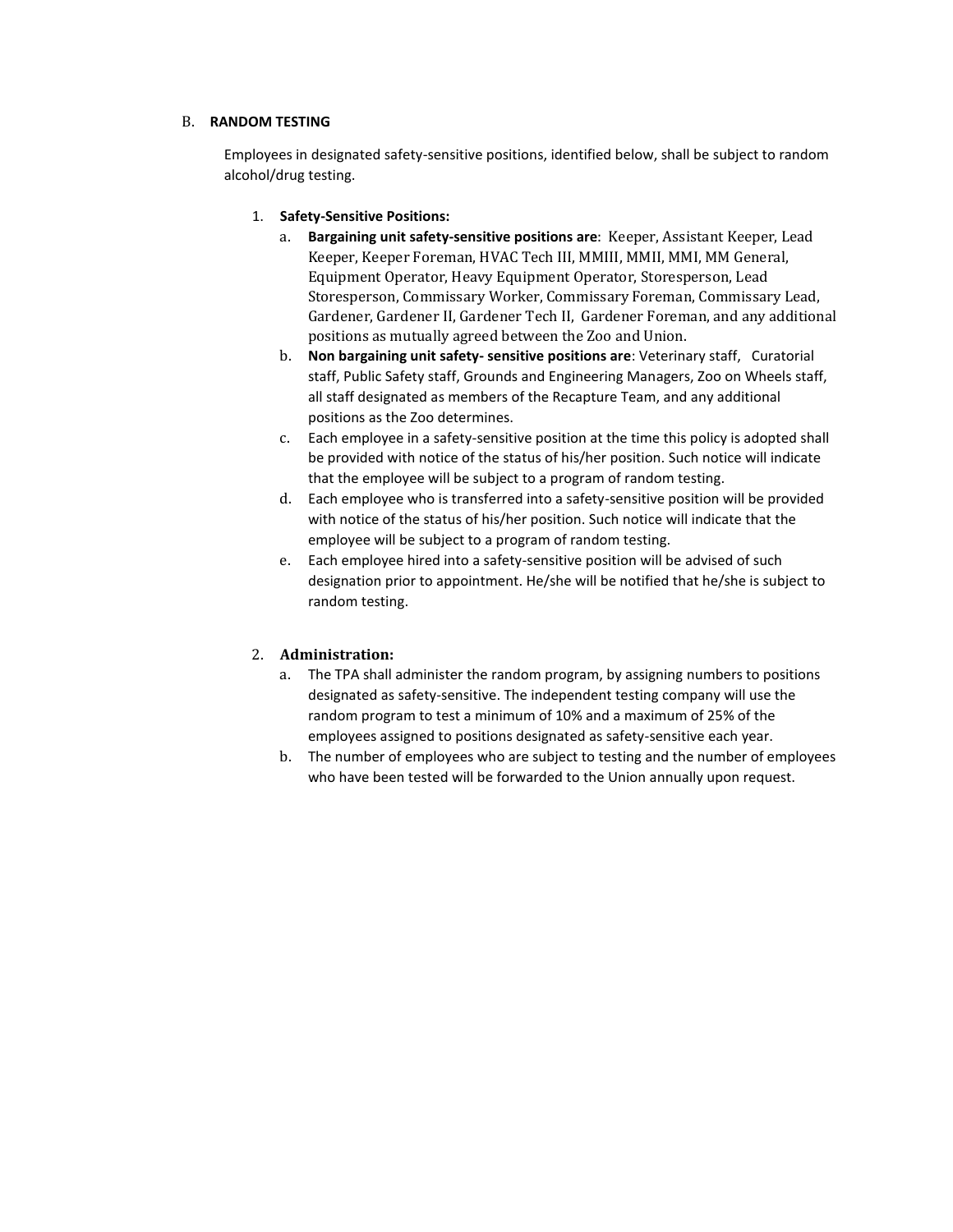### C. **POST-ACCIDENT DRUG AND ALCOHOL SCREENING**

- 1. A Zoo employee who is involved in an accident as defined in Section III.A.1 shall inform his or her supervisor/department leader of the accident as soon as practicable and shall remain readily available for drug and alcohol testing, if required by the department head. Failure to notify a supervisor of an accident may result in discipline.
- 2. All post-accident alcohol testing should be administered within four (4) hours following the accident and must be administered within (8) hours following the accident. All post-accident testing for prohibited substances must be administered within 32 hours following the accident. In a case where the employee requires emergency treatment at the hospital, testing will be performed immediately following the employee's release from the hospital.
- 3. Tested employees shall remain on duty as scheduled until receipt of final test results.
- 4. Nothing in this section shall:
	- a. Require the delay of necessary medical attention for injured people following an accident; or
	- b. Prohibit a covered employee from leaving the scene of an accident for the period necessary to obtain necessary emergency assistance or medical care; or
	- c. Require a care provider to administer an alcohol or drug test merely because the employee has an accident.

#### D. **RETURN TO WORK**

1. Employees returning to work following a leave of absence pursuant to this policy must successfully pass a drug and alcohol test.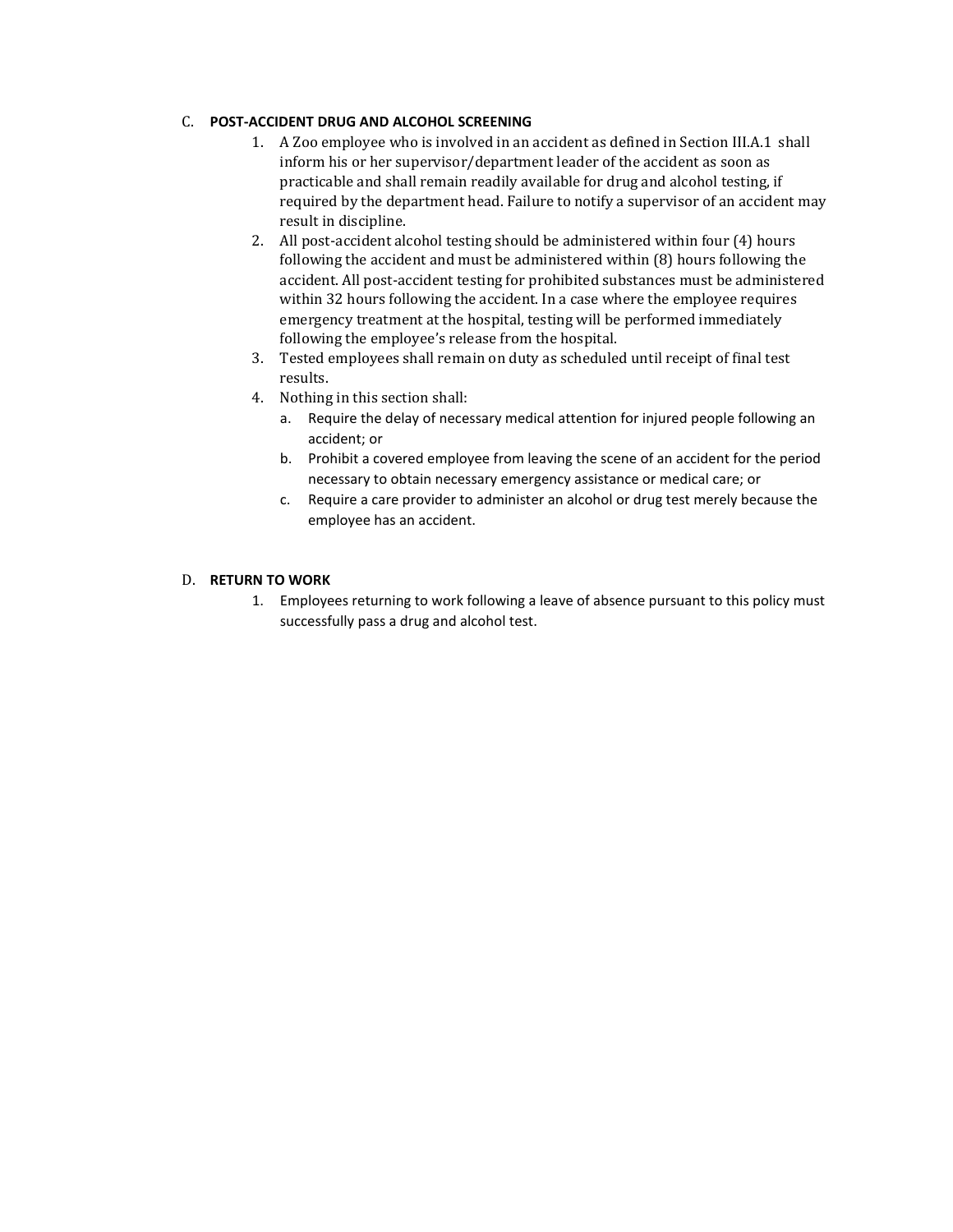#### VI. **TREATMENT OPTIONS/AFTER CARE**

#### A. **MEDICAL LEAVE OF ABSENCE**

- 1. An employee seeking treatment for substance abuse may take leave under the FMLA, if eligible, or may use accrued paid leave.
	- a. Employees who are eligible for FMLA leave will have their absence charged against their FMLA leave entitlement.
	- b. Leave requests made by employees not eligible for FMLA leave, or who have exhausted that leave, will be approved on a case by case basis.
	- c. Employees will not be penalized for voluntarily seeking treatment.
	- d. Employees seeking treatment under this policy must sign a Substance Abuse Agreement (Appendix III) agreeing to seek treatment and to undergo periodic drug tests, including drug testing upon return to work. Completion of this form and compliance with its terms shall be a prerequisite to consideration for reinstatement by the Zoo.

### B. **CONFIDENTIALITY**

- 1. All information on an employee undergoing treatment shall be strictly confidential in accordance with applicable laws.
- 2. All records related to an employee's use of an Employee Assistance Program or use of mental health benefits will be maintained with the strictest confidentiality in accordance with the medical, legal, and ethical standards. All such records will be located at the Employee Assistance Program office or the mental health provider's office.
- 3. A request for employee assistance may be directed to the Employee Assistance Program office or to a mental health provider according to the benefit plan of the employee. (See Appendix I for the list of Employee Assistance Programs offered to Zoo employees)

### C. **AFTER CARE**

- 1. An employee returning to work after he/she has completed treatment as determined by the Substance Abuse Professional (SAP) will be required to sign an After Care Contract (See Appendix III). In signing the After Care Contract, the employee agrees to attend counseling meetings as determined by the SAP and submit to a program of follow-up testing at the Zoo's option or as determined by the SAP. Follow up testing may include testing up to 180 days. The employee shall not be permitted to test positive for alcohol or illicit drugs.
- 2. Refusal to sign the After Care Contract or to adhere to its requirements may result in the employee being placed on non-pay status until the contract is signed. If the employee still has not signed the After Care Contract thirty (30) days following his/her policy violation, he/she will be separated from Zoo employment.
- 3. The Zoo will attempt to accommodate an employee during after-care following their return to work, as necessary, within the operational requirements of the department and in accordance with ADA and FMLA laws. Such accommodations, as determined by the Zoo, may include paid or unpaid leave for rehabilitation, revised hours, etc., and shall be determined on a case by case basis and the operational needs of the Zoo.
- 4. The designated employer representative will monitor an employee's compliance with the EAP/Counseling selected by the employee.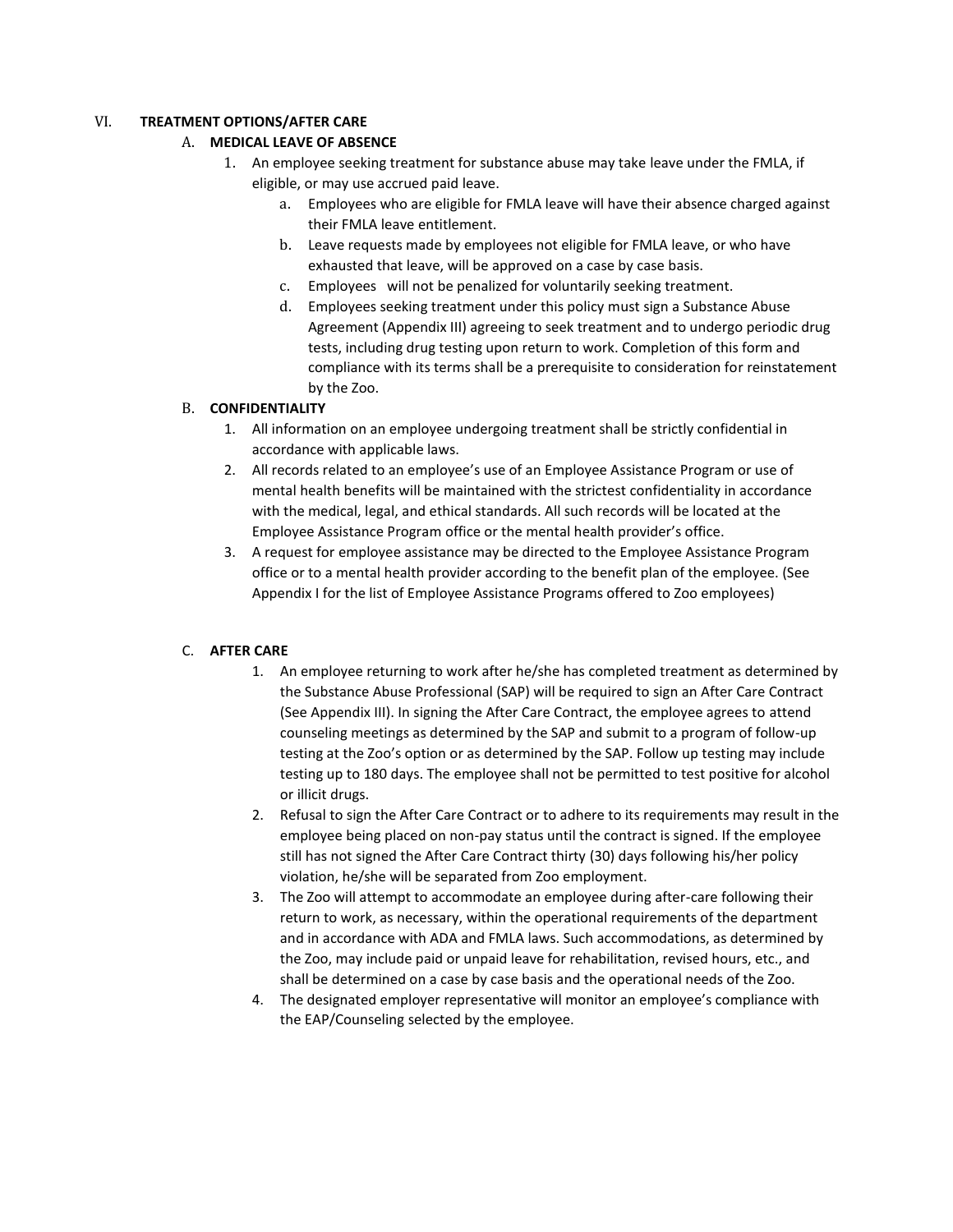#### VII. **THIRD PARTY ADMINISTRATOR (TPA)**

#### A. **ROLE OF THE TPA:**

- 1. The TPA is responsible for guidance and oversight of the drug and alcohol testing program. The TPA will maintain the safety-sensitive position roster and randomly select employees for random testing.
- 2. As part of the collection process, the specimen provided will be split into two vials or bottles: the primary specimen and a secondary specimen. Testing will be performed on the primary specimen. The Medical Review Officer (MRO) will review all positive drug tests in conjunction with the opportunity for the donor to converse with the MRO and provide a legitimate medical explanation for the laboratory findings as determined by the MRO. Any positive laboratory finding supported by the donor's legitimate medical prescription as determined by the MRO will be reported to the Employer Designated Representative as "negative".
- 3. The TPA will maintain confidential records and report test results to the EDR.
- B.

#### B. **REPORTING AND REVIEWING OF RESULTS**

- 1. The employee will be carried in paid status during the testing process until such time a policy violation is confirmed or the employee is returned to duty.
- 2. **Negative Results:**
	- a. The TPA will inform the Employer Designated Representative and the zoo will then notify the Union immediately upon receipt of knowledge of an employee's negative test results.
	- b. The employee will then be returned to full duty status and all references to this issue will be expunged from all departmental and HR files.
- 3. **Positive Results:**
- a. The MRO will review all positive confirmed test results to determine if there is an alternative medical explanation for the positive test result. Before making a final ruling as to whether a positive test is valid, the MRO will provide the employee with the opportunity to discuss the test result. If the MRO determines there is a legitimate medical explanation for the positive test result, the MRO will inform the designated employer representative and the Zoo will notify the Union that the test is negative. The MRO will report all positives to the EDR and the Zoo will notify the Union.
- b. After receiving notification by the MRO of a positive drug test result, the employee has 72 hours to request from the MRO the secondary specimen be tested at another independent HHS/SAMHSA certified laboratory as determined by the MRO. The employee will be advised of his/her right to challenge the test results. The employee will be required to pay in advance for split testing confirmation. If the results of the split specimen are negative, the Zoo will reimburse the employee the cost of the split specimen test.
- c. An employee testing positive for substance abuse may request a Medical Leave of Absence as described in subsection VI (A), above.

#### C. **DRUG SCREENING**

Drug screening will be done by urinalysis as defined under federal regulations 49 CFR Part 40. All testing will be done in order to detect substances identified in 49 CFR Part 40 which includes marijuana metabolites, cocaine metabolites, opiates, phencyclidine, amphetamines,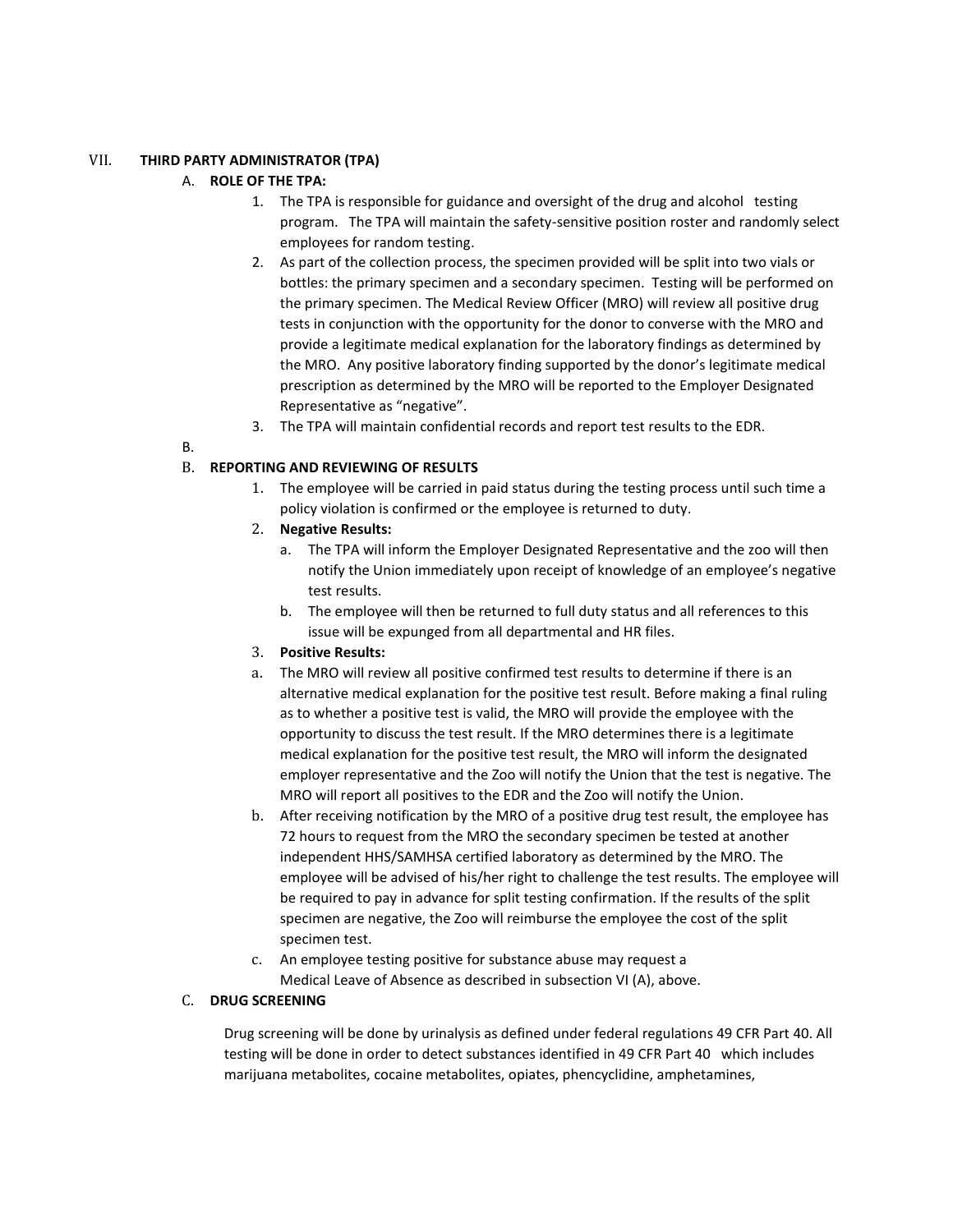methamphetamines, and ecstasy. Cutoff threshold levels are identified in 49 CFR Part 40 of the federal regulations.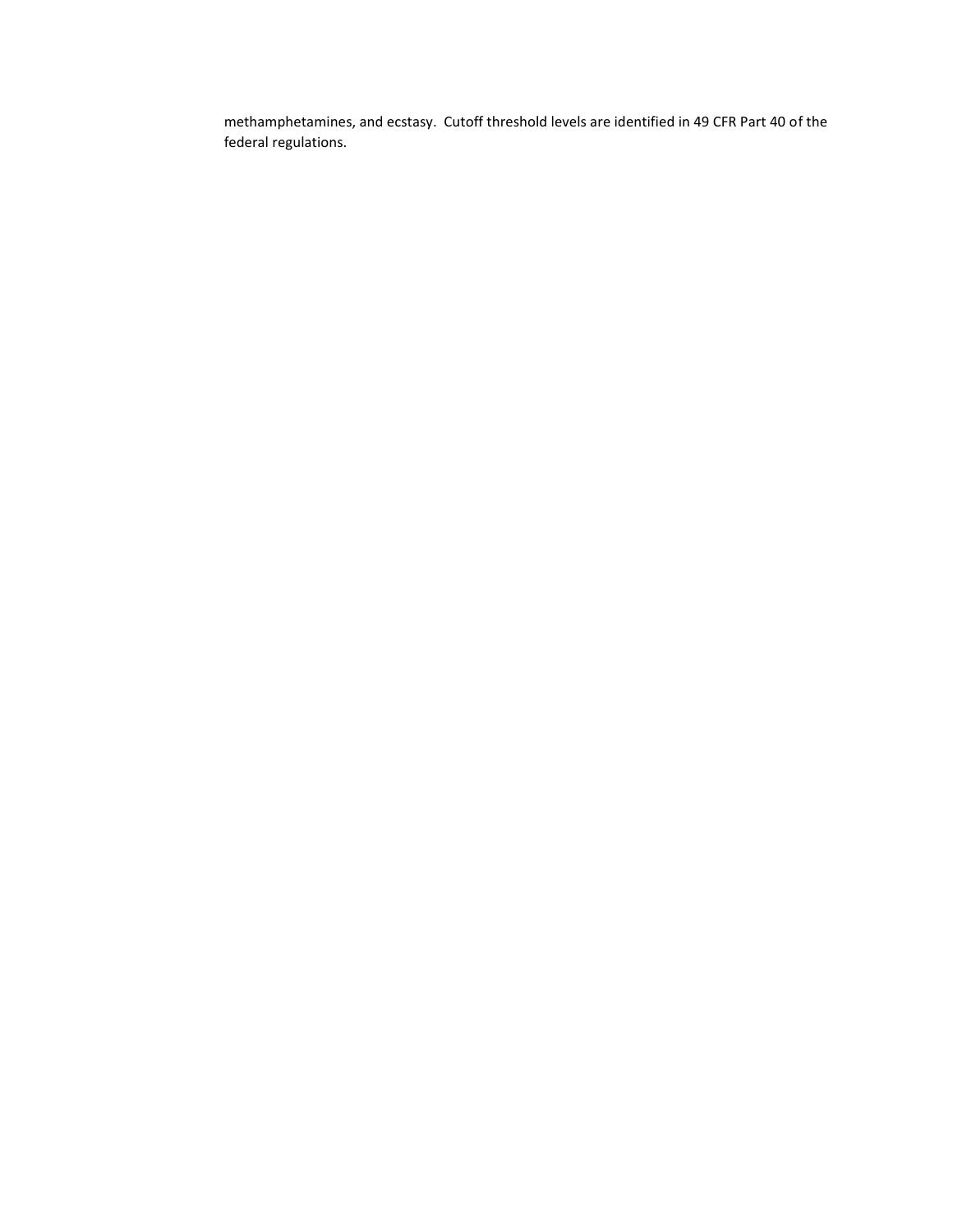#### VIII. **VOLUNTARY REQUESTS FOR ASSISTANCE FOR SUBSTANCE ABUSE PROBLEMS**

- A. The Philadelphia Zoo encourages employees with substance abuse problems to obtain assistance and appropriate treatment to help resolve these problems. All records related to the employee's use of an Employee Assistance Program will be maintained with the strictest confidentiality in accordance with medical, legal and ethical standards.
- B. An employee who recognizes that a substance problem is causing distress in his/her life, and/or impacting his or her job performance, should call the Zoo's Employee Assistance Program or a health provider.
	- 1. An employee who self-refers shall be referred to a substance abuse professional for evaluation.
	- 2. An employee subject to probationary, reasonable suspicion, or post-accident testing may not make a self- referral.
	- 3. An employee who voluntarily identifies him or herself as requiring assistance in dealing with an alcohol or drug problem after providing the results of a breath or urine testing sample shall not be considered a self-referral.
	- 4. Employees will not be penalized for voluntarily seeking treatment.

#### IX. **DISCIPLINE**

An employee found in violation of this policy, or found to have engaged in criminal drug conduct in the workplace, will be subject to appropriate discipline (per the collective bargaining agreement for bargaining unit employees). In non-discharge cases, the Zoo may require, as a condition of employment, participation in a treatment or counseling program for drug or alcohol abuse, including an After Care agreement.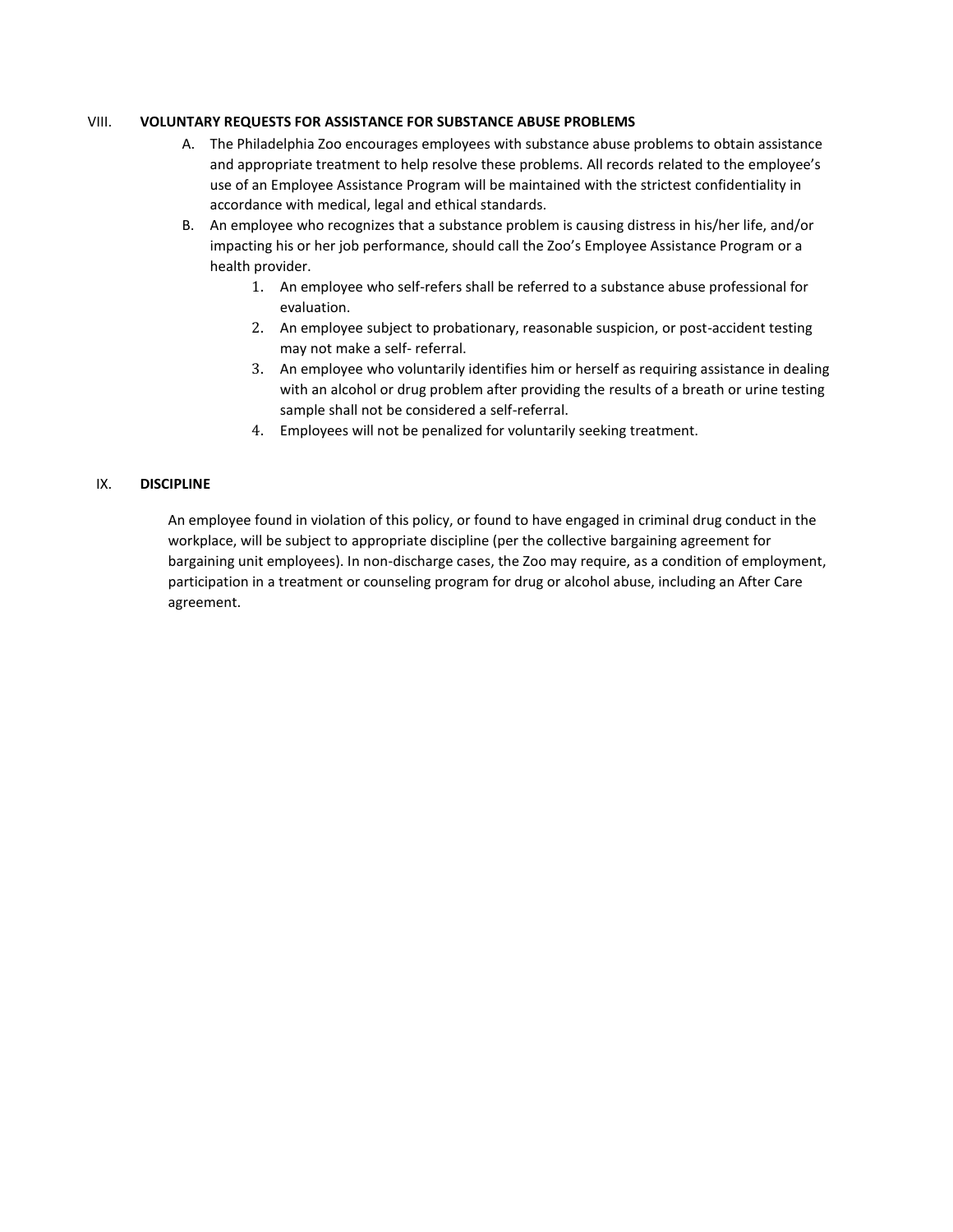### **APPENDIX I THE AVAILABILITY OF EMPLOYEE ASSISTANCE PROGRAMS OR MENTAL HEALTH ASSISTANCE**

Local 752 members have counseling and referral services currently available through the Zoo Employee Assistance Program. Penn Behavioral Health 1-888-321-4433

Alcoholics Anonymous 215-923-7900 Toll Free 1-877-9-Dial AA Website www.sepennaa.org to find a location or meeting convenient to you.

Narcotics Anonymous 1-866-996-8444 Website for Eastern PA region www.eparna.org

#### **APPENDIX II**

#### **SUBSTANCE ABUSE AGREEMENT Philadelphia Zoo**

Because I have been involved in an on-the-job incident related to drug and/or alcohol abuse and I have tested positive for substance use, the following are conditions of my continued employment with the Philadelphia Zoo:

- 1. I will satisfactorily complete rehabilitation and After Care treatment as determined by my Employee Assistance Program or Mental Health Provider.
- 2. I must successfully pass a re-employment drug and alcohol test prior to returning to work.
- 3. I understand that the Zoo retains the right to institute follow-up testing at its discretion during the After Care period for 180 days. If I test positive, I may be subject to disciplinary action up to and including discharge.
- 4. I understand that any further substance abuse incident, either on or off the job, which affects my ability to perform my job safely and effectively may lead to disciplinary action up to and including discharge.

I HAVE CAREFULLY READ AND I UNDERSTAND ALL THE TERMS OF THIS AGREEMENT AND I VOLUNTARILY ACCEPT ALL OF ITS PROVISIONS.

\_\_\_\_\_\_\_\_\_\_\_\_\_\_\_\_\_\_\_\_\_\_\_\_\_\_\_\_\_\_\_\_\_\_\_\_\_\_\_\_\_\_\_\_\_\_\_\_\_ \_\_\_\_\_\_\_\_\_\_\_\_\_\_\_\_\_\_\_\_\_\_\_\_\_\_

\_\_\_\_\_\_\_\_\_\_\_\_\_\_\_\_\_\_\_\_\_\_\_\_\_\_\_\_\_\_\_\_\_\_\_\_\_\_\_\_\_\_\_\_\_\_\_\_\_ \_\_\_\_\_\_\_\_\_\_\_\_\_\_\_\_\_\_\_\_\_\_\_\_\_\_

Consenting Employee Signature **Example 20** at the Date

AFSCME Local 752 Representative Date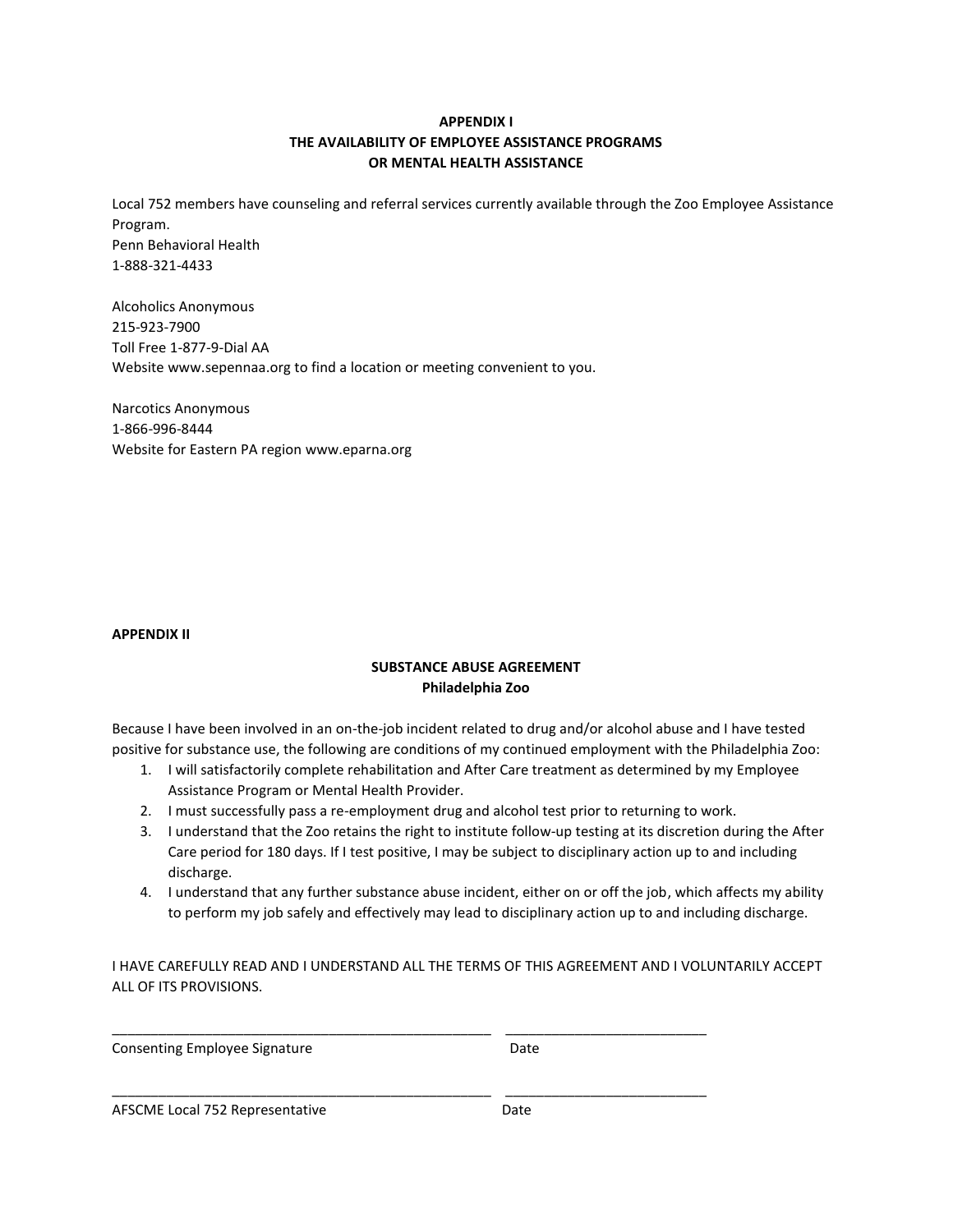### **APPENDIX III AFTER CARE CONTRACT Philadelphia Zoo**

As a result of disciplinary action taken against me for violation of the Zoo's Drug and Alcohol Abuse Policy, participation in an After Care Treatment Program, as outlined below, is a condition of my continued employment with the Philadelphia Zoo:

- 1. During the first 90 days following my return to work, I am required to attend outside Alcoholics Anonymous/Narcotics Anonymous meetings or other After Care treatment.
- 2. I must attend After Care meetings according to the schedule outlined by the After Care SAP.

\_\_\_\_\_\_\_\_\_\_\_\_\_\_\_\_\_\_\_\_\_\_\_\_\_\_\_\_\_\_\_\_\_\_\_\_\_\_\_\_\_\_\_\_\_\_ \_\_\_\_\_\_\_\_\_\_\_\_\_\_\_\_\_\_\_\_\_\_\_\_\_\_\_\_\_

\_\_\_\_\_\_\_\_\_\_\_\_\_\_\_\_\_\_\_\_\_\_\_\_\_\_\_\_\_\_\_\_\_\_\_\_\_\_\_\_\_\_\_\_\_\_ \_\_\_\_\_\_\_\_\_\_\_\_\_\_\_\_\_\_\_\_\_\_\_\_\_\_\_\_\_

- 3. I must provide proof of attendance at the above to the EDR
- 4. During the duration of this After Care period, I must remain totally drug and alcohol free.
- 5. I agree to waive any confidentiality regarding my After Care attendance.

I have read this After Care Contract and I understand all of its provisions. As a condition of my continued employment, I voluntarily agree to comply with all requirements of this contract.

| <b>Consenting Employee</b> | Date |
|----------------------------|------|
|----------------------------|------|

AFSCME Local 752 Representative Date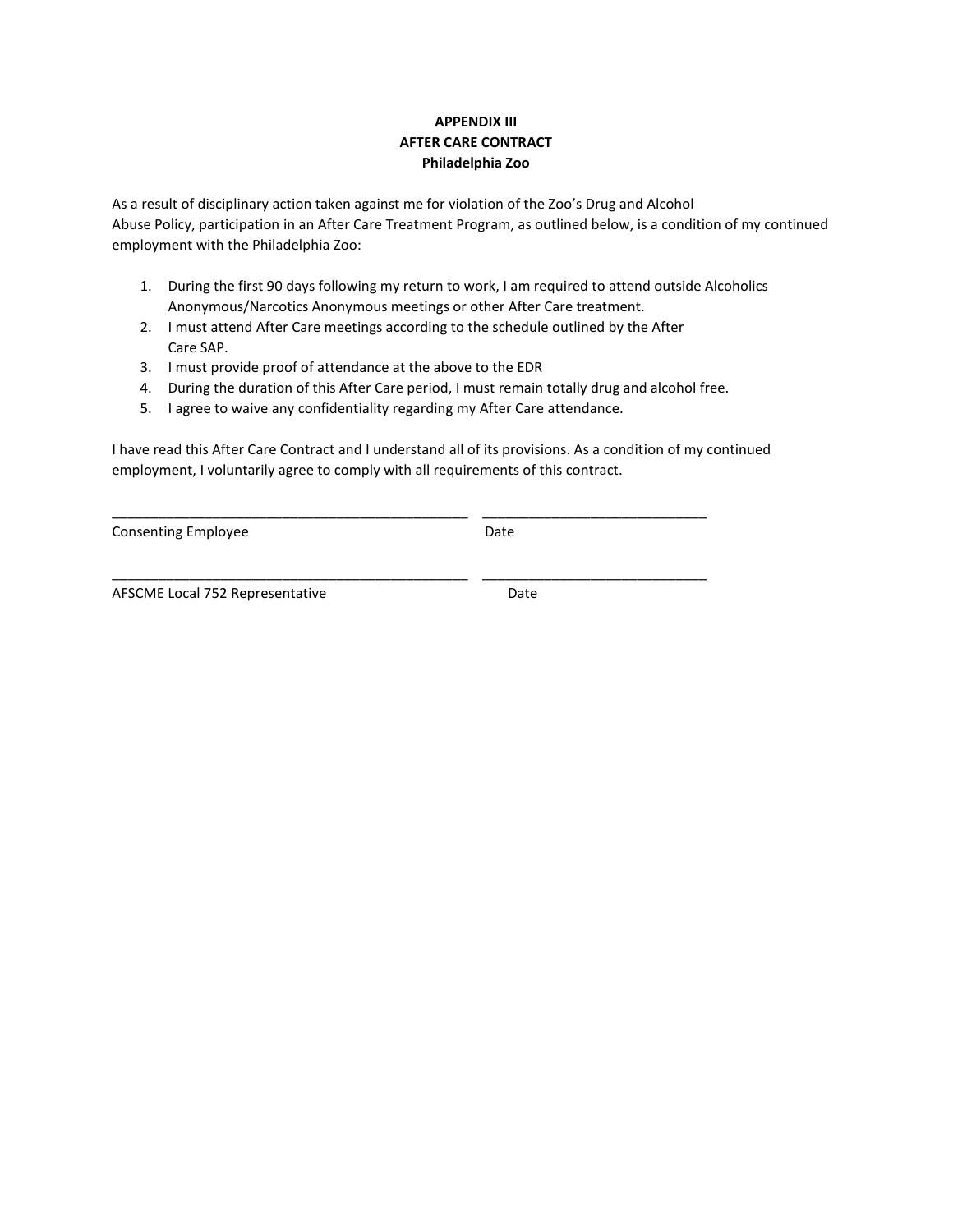#### **APPENDIX IV ALCOHOL AND PROHIBITED SUBSTANCE TESTING**

| Specific, timely, and describable observations concerning appearance, behavior, and/or speech of the employee    |  |  |  |  |  |  |
|------------------------------------------------------------------------------------------------------------------|--|--|--|--|--|--|
| that indicates that the employee has violated prohibitions under this program requires the Zoo to conduct an     |  |  |  |  |  |  |
| alcohol or prohibited substance test. These observations must be made by a DAEPP-trained supervisor or           |  |  |  |  |  |  |
| employee in accordance with this policy. The employee may consult with a union representative concerning         |  |  |  |  |  |  |
| reasonable suspicion testing, provided that such consultation does not prevent the employee from being tested in |  |  |  |  |  |  |
| a timely fashion, in accordance with the policy. If the test cannot be performed within two hours after the      |  |  |  |  |  |  |
| observation, the Supervisor must document the reason the test was not properly administered. If the alcohol test |  |  |  |  |  |  |
| is delayed for more than 4 hours, it shall not be conducted and any relevant or related paperwork will be        |  |  |  |  |  |  |
| destroyed.                                                                                                       |  |  |  |  |  |  |
|                                                                                                                  |  |  |  |  |  |  |
|                                                                                                                  |  |  |  |  |  |  |
|                                                                                                                  |  |  |  |  |  |  |
| Status when observed Performing Function About to perform Function Just Finished Function                        |  |  |  |  |  |  |
| Date/Time Observed_/_/__ From_____ am/pm To____ am/pm                                                            |  |  |  |  |  |  |
| Time employee notified/relieved_______ am/pm                                                                     |  |  |  |  |  |  |
| Site escorted to:                                                                                                |  |  |  |  |  |  |
| Employee Escorted by____________________________ EMPLOYEE MUST BE ESCORTED TO THE SITE BY Zoo manager, and       |  |  |  |  |  |  |
| may be accompanied by a Union representative.                                                                    |  |  |  |  |  |  |
| Date/Time of Arrival at Test Site _____________am/pm Test Administered______________ am / pm                     |  |  |  |  |  |  |
| Employee to be tested for Both Alcohol & Prohibited Substances                                                   |  |  |  |  |  |  |
| Appearance: normal________ sleepy__________cleanliness________________tremors ______________________             |  |  |  |  |  |  |
|                                                                                                                  |  |  |  |  |  |  |
| Behavior: normal________________erratic_________________irritable___________lethargic_____________________       |  |  |  |  |  |  |
|                                                                                                                  |  |  |  |  |  |  |
| Speech: normal_________________________slurred__________________________________nnintelligible________________   |  |  |  |  |  |  |
|                                                                                                                  |  |  |  |  |  |  |
| <b>Other Observations:</b>                                                                                       |  |  |  |  |  |  |
|                                                                                                                  |  |  |  |  |  |  |
|                                                                                                                  |  |  |  |  |  |  |
| Name of Union Representative______                                                                               |  |  |  |  |  |  |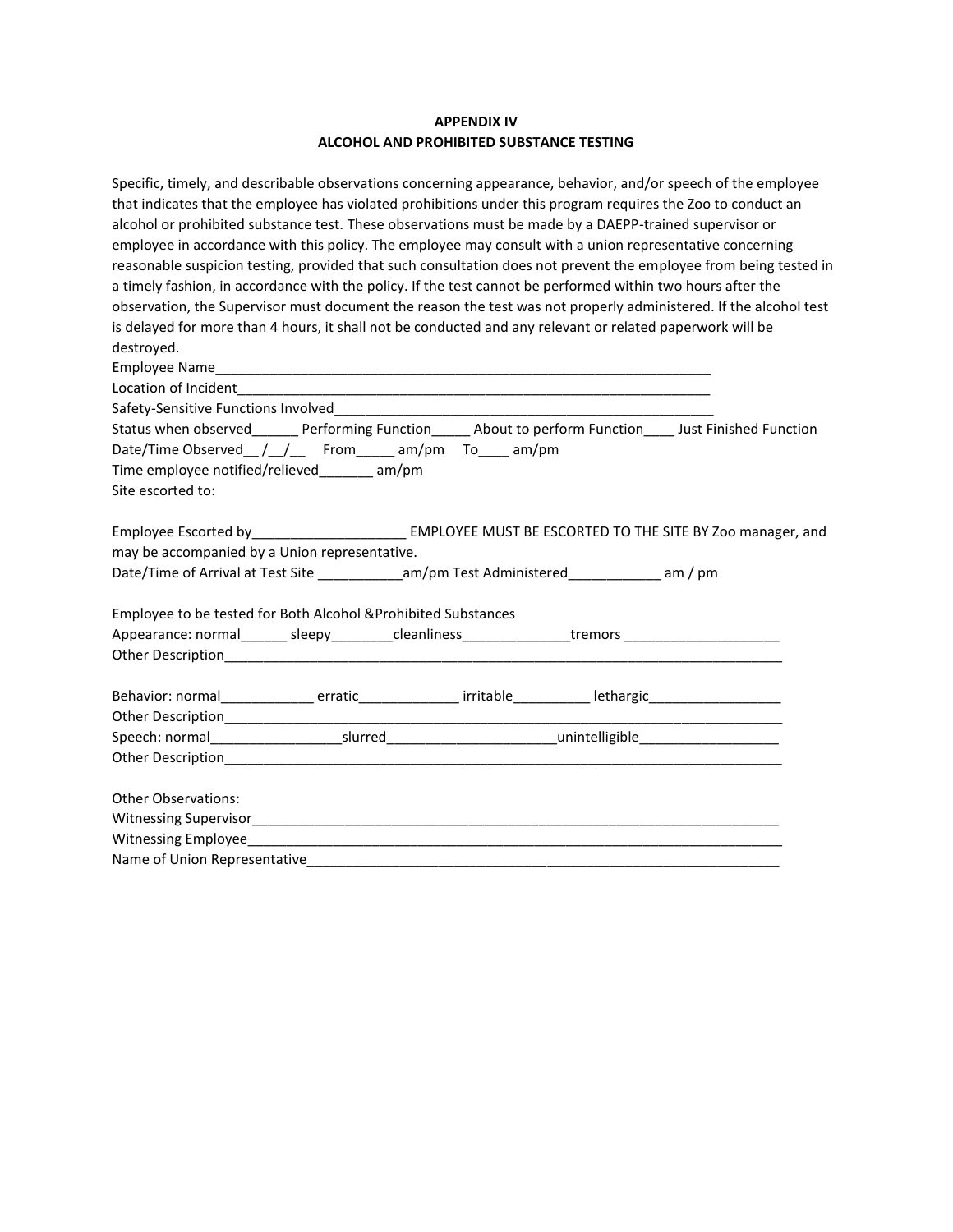#### **ATTACHMENT V**

## THIS FORM IS TO BE USED TO TRACK ATTENDANCE OF EMPLOYEES WHO MUST ATTEND AFTERCARE MEETINGS.

Meeting verification form for (First Name) (Last Initial):\_\_\_\_\_\_\_\_\_\_\_\_\_\_\_\_\_\_\_\_\_\_\_\_\_\_\_\_\_\_\_\_\_\_\_\_\_\_\_\_\_\_\_\_

| <b>Meeting Leader Signature</b> | <b>Address of Meeting</b> | Type (AA, NA, GA) | Date | Time |
|---------------------------------|---------------------------|-------------------|------|------|
|                                 |                           |                   |      |      |
|                                 |                           |                   |      |      |
|                                 |                           |                   |      |      |
|                                 |                           |                   |      |      |
|                                 |                           |                   |      |      |
|                                 |                           |                   |      |      |
|                                 |                           |                   |      |      |
|                                 |                           |                   |      |      |
|                                 |                           |                   |      |      |
|                                 |                           |                   |      |      |
|                                 |                           |                   |      |      |
|                                 |                           |                   |      |      |
|                                 |                           |                   |      |      |
|                                 |                           |                   |      |      |
|                                 |                           |                   |      |      |
|                                 |                           |                   |      |      |
|                                 |                           |                   |      |      |
|                                 |                           |                   |      |      |
|                                 |                           |                   |      |      |
|                                 |                           |                   |      |      |
|                                 |                           |                   |      |      |
|                                 |                           |                   |      |      |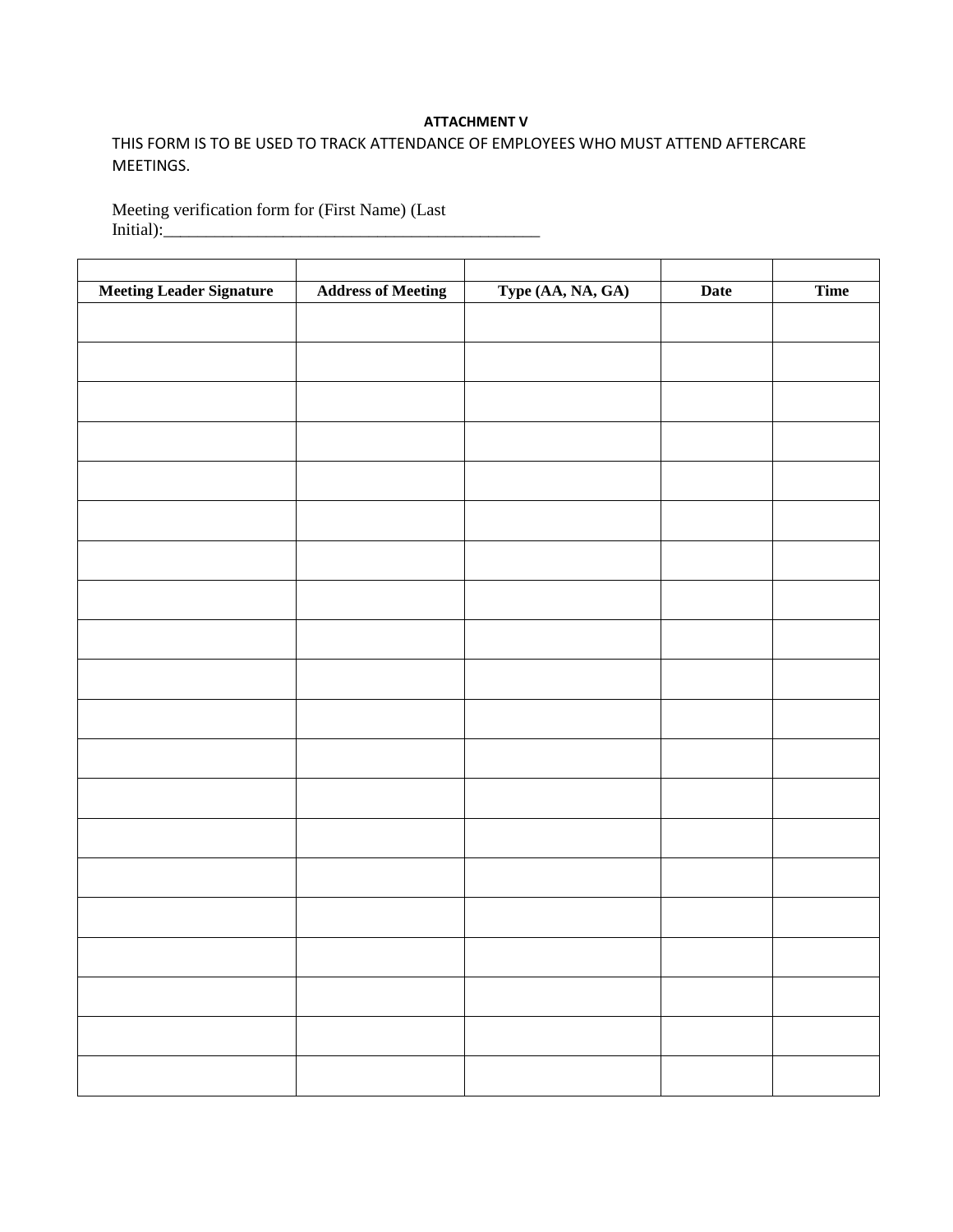*{Side letter re: TPA here}*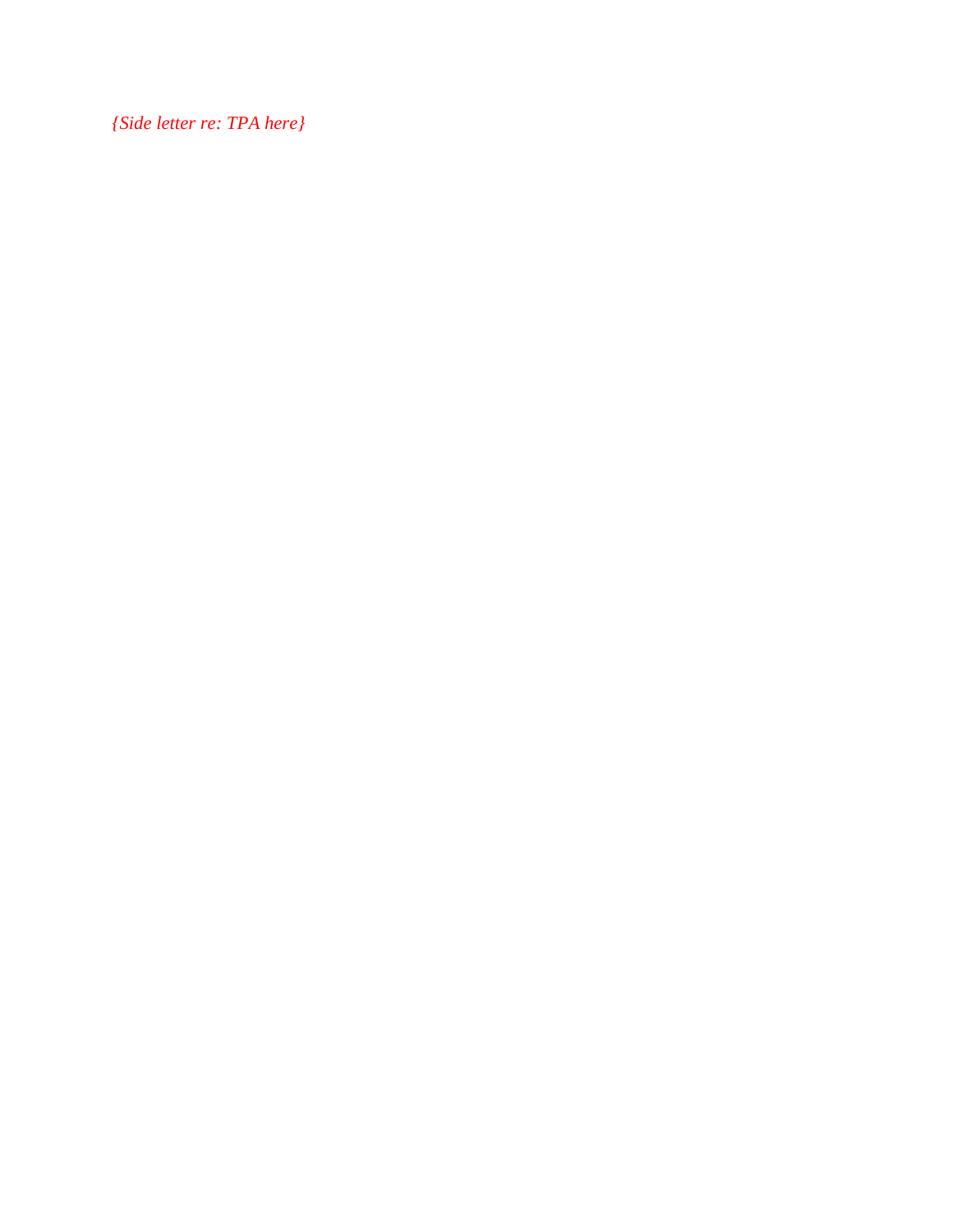September 9, 2014

Kay Buffamonte, President **AFSCME** Local 752

RE:

Side Letter of Agreement Section  $30(g)$ Medical Benefits for spouses employed by the Zoo

This letter documents the agreement between the Zoo and AFSCME Local 752 in regards to benefits for families in which both spouses and/or domestic partners are employed by the Philadelphia Zoo.

• Effective with July 2014 contract it is agreed that all employees and their respective spouses/domestic partners on the Zoo sponsored medical plan will pay medical insurance premiums per Section 30 (g) for employer sponsored medical benefits.

• The Zoo will grandfather the eight $(8)$  spouses/ four $(4)$  families currently receiving free spousal coverage on the plan for the duration of their current tenure on the Zoo sponsored benefits.

The eight spouses grandfathered are:

Charlie/Peggy Sturts Stephanie/Chris Oberlin Jess/Shane Walter Ken Pelletier/Donna Ialeggio

Kay Buggavoorte<br>Kay Buffamonte – President, AFSCME 752

29 January 2015 Date

A'ndy Baker - COO, Philadelphia Zoo

29 Tancaus 2015